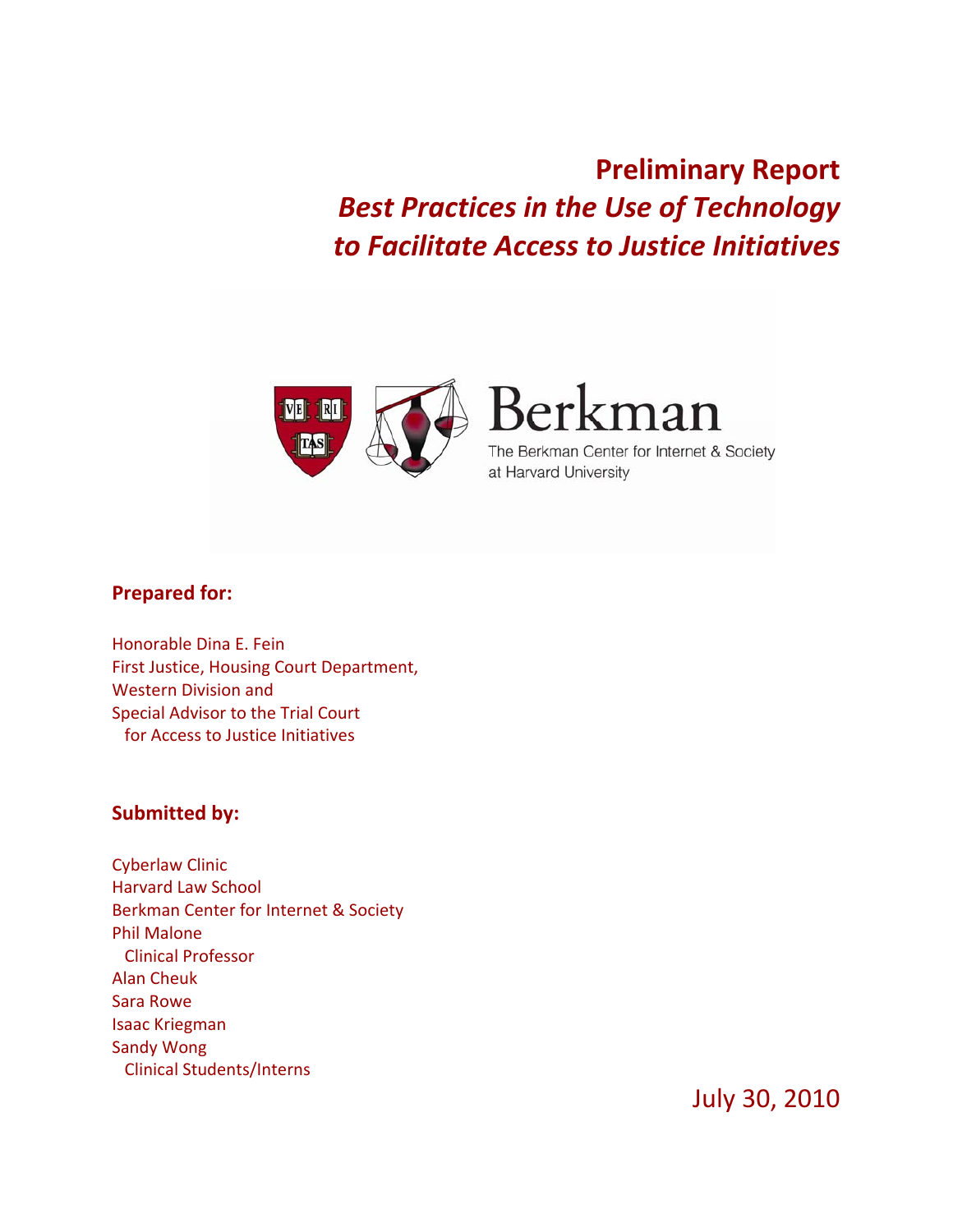# Table of Contents

*Page*

|                                            | Overview                                                                                                               | 1  |
|--------------------------------------------|------------------------------------------------------------------------------------------------------------------------|----|
| The Berkman Center and the Cyberlaw Clinic |                                                                                                                        |    |
|                                            | Who We Are                                                                                                             | 1  |
|                                            | <b>Project Goals</b>                                                                                                   | 2  |
|                                            | <b>Project Methodology</b>                                                                                             | 2  |
| <b>General Observations</b>                |                                                                                                                        | 3  |
|                                            | <b>Comprehensive Strategic Planning Is Essential</b>                                                                   | 3  |
|                                            | Opportunity to Create State-of-the-Art Solutions and<br><b>Demonstrate National Leadership</b>                         | 3  |
|                                            | <b>Complementary Efforts</b>                                                                                           | 4  |
|                                            | 5                                                                                                                      |    |
|                                            | The Importance of Collaboration                                                                                        | 5  |
|                                            | <b>Technology Can Provide Critical Means of Addressing</b><br>Access to Justice Needs in the Massachusetts Trial Court | 6  |
|                                            | <b>Primary Technologies To Facilitate Access to Justice</b>                                                            | 6  |
| А.                                         | Clear, Simple and Up-To-Date Web Content                                                                               |    |
|                                            | <b>Targeted at Proper Audiences</b><br>1.                                                                              | 8  |
|                                            | Clear, Logical and Navigable<br>2.                                                                                     | 10 |
|                                            | Comprehensive<br>3.                                                                                                    | 14 |
|                                            | <b>General court information</b>                                                                                       | 14 |
|                                            | <b>Primary legal materials</b>                                                                                         | 15 |
|                                            | Detailed procedural guides and step-by-step instructions                                                               | 15 |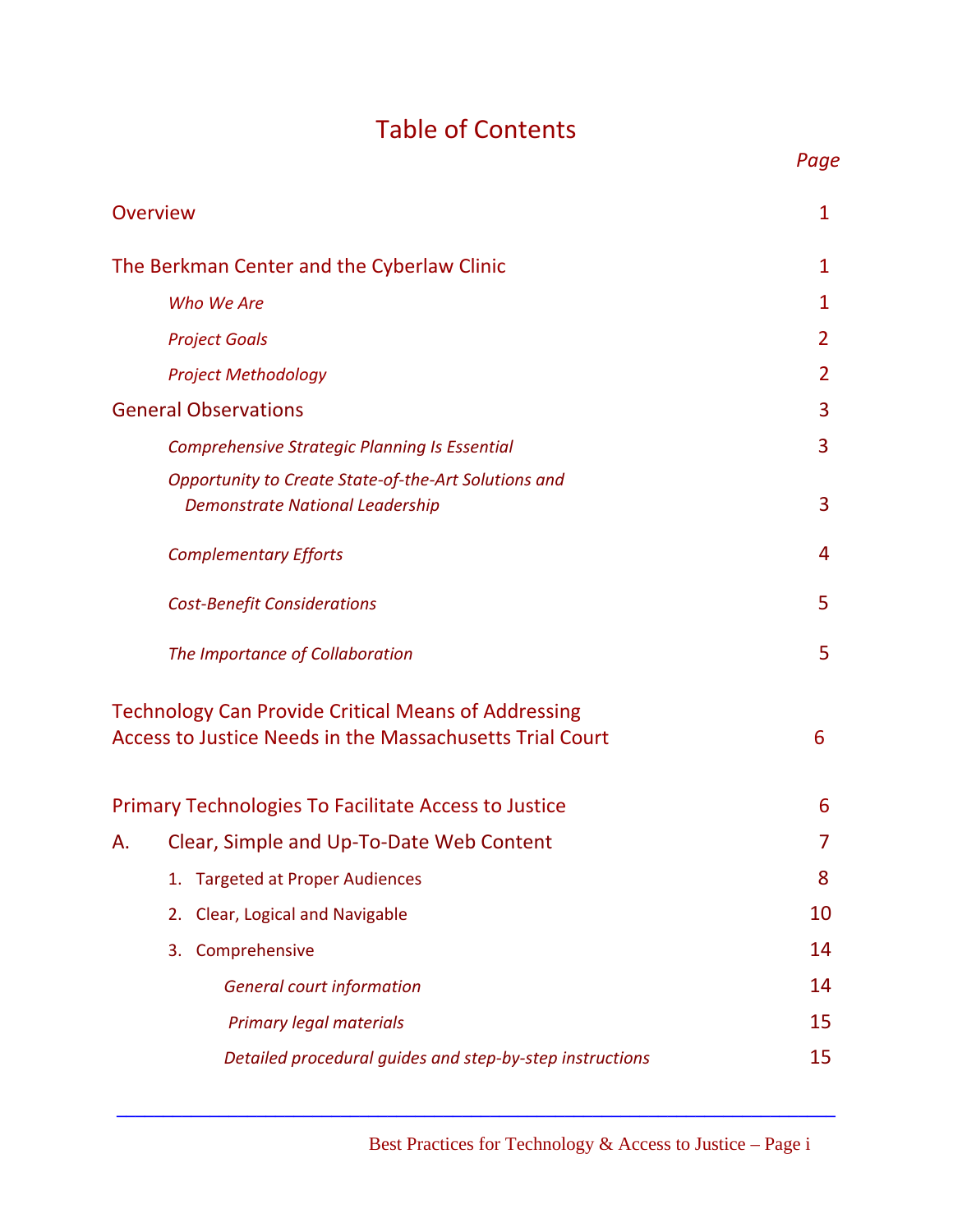|    | Court forms                                                                | 15 |
|----|----------------------------------------------------------------------------|----|
|    | <b>Filing and E-Filing</b>                                                 | 16 |
|    | Specialized information                                                    | 17 |
|    | <b>Limited Assistance Representation</b>                                   | 17 |
|    | <b>Alternative Dispute Resolution</b>                                      | 17 |
|    | <b>Help finding lawyers</b>                                                | 17 |
|    | Coordinated<br>4.                                                          | 17 |
|    | 5.<br>Uniform, Consistent and Coherent Web Pages                           | 18 |
|    | 6.<br>Multilingual                                                         | 18 |
|    | Multimedia<br>7.                                                           | 19 |
|    | 8. Up-to-Date                                                              | 21 |
|    | <b>Disabled Accessible</b><br>9.                                           | 22 |
|    | 10. Priorities for Improving the Trial Court's Web Site                    | 22 |
| В. | <b>Easy Completion of Court Forms Online</b>                               | 24 |
|    | <b>Basic Options</b>                                                       | 24 |
|    | <b>Guided Interviews and Automated Form Creation</b>                       | 25 |
|    | 1. Overview of the Technology                                              | 25 |
|    | Front-End Software: Automated Guided Interviews<br>2.                      | 25 |
|    | <b>Back-End Software: Document Assembly</b><br>3.                          | 27 |
|    | <b>Main Steps for Development</b><br>4.                                    | 28 |
|    | Identify specific forms                                                    | 29 |
|    | <b>Consult with stakeholders</b>                                           | 29 |
|    | Agree on standardized forms                                                | 29 |
|    | Decide who creates the interviews and automated forms                      | 29 |
|    | Develop the legal decision tree                                            | 30 |
|    | Plain language review, multilingual materials,<br>and audio/video features | 31 |
|    |                                                                            |    |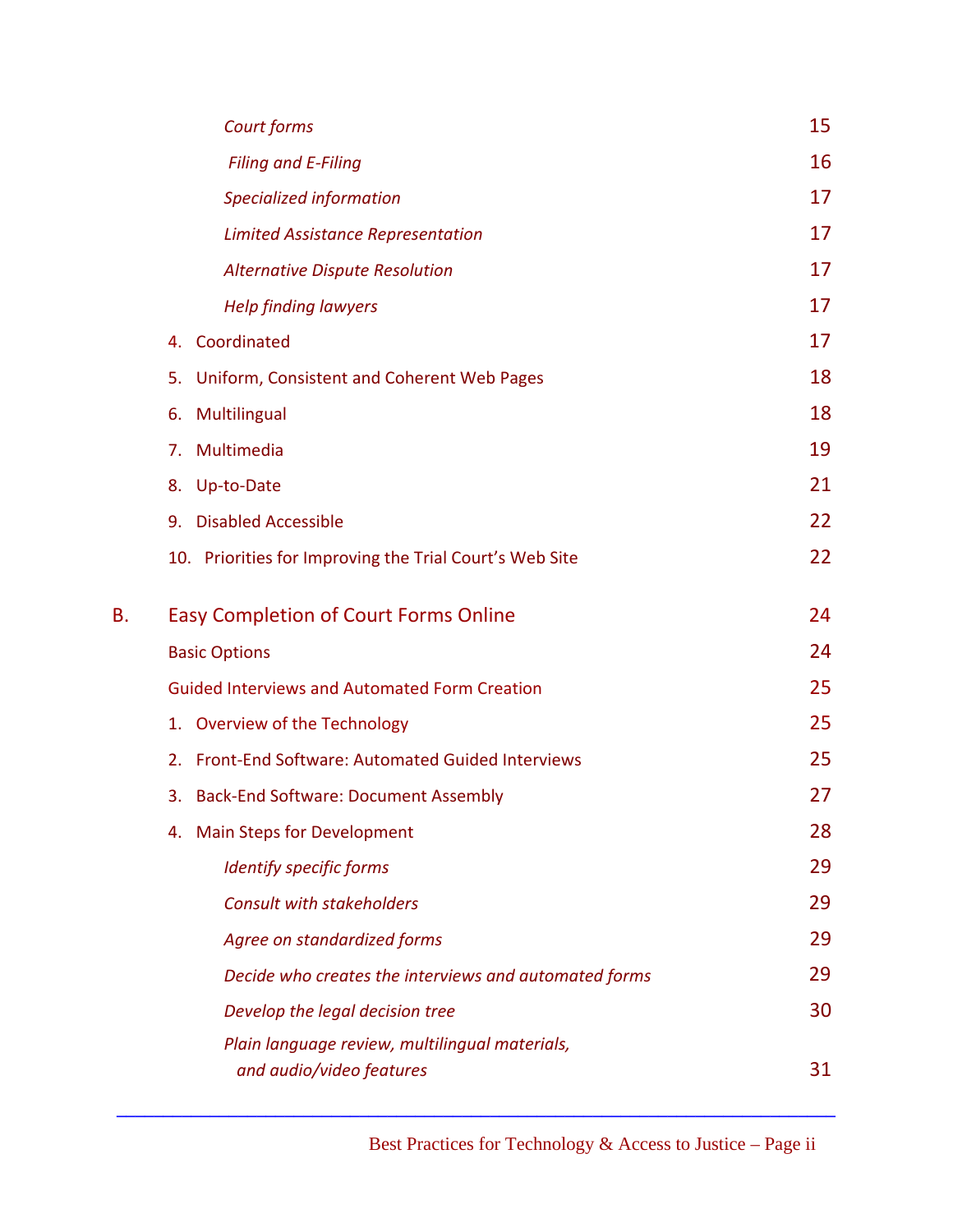|    |    | Beta testing and focus groups                                          | 31 |
|----|----|------------------------------------------------------------------------|----|
|    | 5. | <b>Careful Deployment Is Critical</b>                                  | 31 |
|    |    | Location, location, location                                           | 32 |
|    |    | <b>Publicize A2J capabilities</b>                                      | 32 |
|    |    | Train court personnel and develop additional resources                 | 32 |
|    |    | Mechanisms to monitor use, savings, shortcomings, etc.                 | 33 |
|    | 6. | Next Steps for a Detailed, Step-by-Step Plan to Develop A2J Interviews | 34 |
| C. |    | <b>Case Management and E-Filing Systems</b>                            | 34 |
|    | 1. | <b>Case Management System Integration</b>                              | 35 |
|    | 2. | <b>Electronic Filing</b>                                               | 36 |
|    |    | <b>Benefits</b>                                                        | 36 |
|    |    | <b>Challenges</b>                                                      | 37 |
|    | 3. | <b>Brief Overview of E-filing</b>                                      | 38 |
|    |    | What is filed?                                                         | 38 |
|    |    | <b>Typical components</b>                                              | 38 |
|    | 4. | Making E-Filing Fully Accessible to Self-represented Litigants         | 41 |
|    |    | <b>Statutory or Rule Restrictions</b>                                  | 42 |
|    |    | <b>Signatures</b>                                                      | 42 |
|    |    | <b>Notarization</b>                                                    | 44 |
|    | 5. | Specific Barriers to Self-Represented Parties' Use of E-Filing         | 44 |
|    |    | <b>Eligibility, Registrations and Accounts</b>                         | 45 |
|    |    | Simple, Clear Interfaces and Operation                                 | 46 |
|    |    | Guided Interview/Automated Forms and E-Filing Integration              | 46 |
|    |    | <b>Access to Computers and Other Equipment</b>                         | 47 |
|    |    | <b>User or Convenience Fees, Statutory Fees and Waivers</b>            | 48 |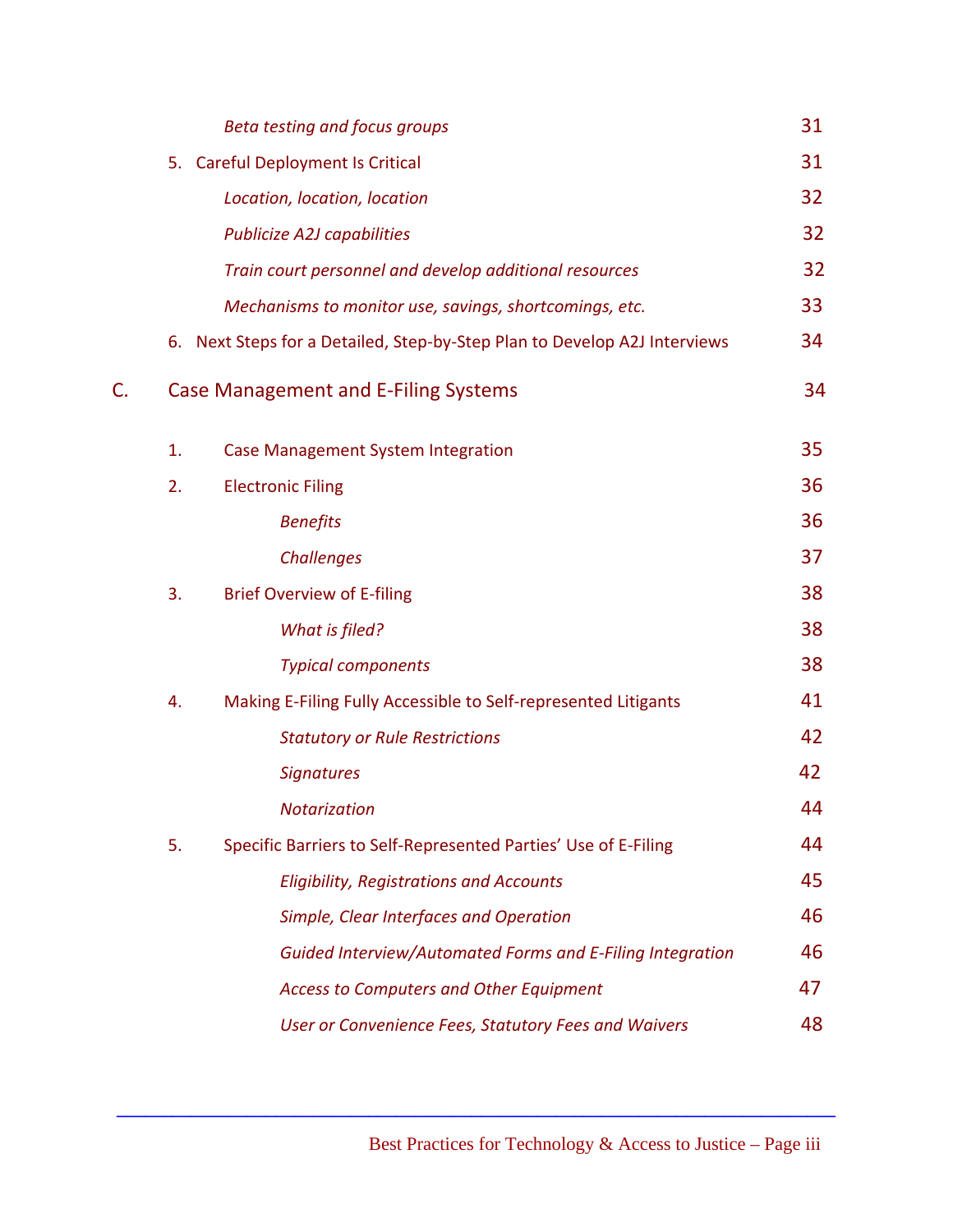| D. | <b>Individualized Human Assistance</b> |                            | 49 |
|----|----------------------------------------|----------------------------|----|
|    | 1.                                     | <b>Overview</b>            | 49 |
|    | 2.                                     | Main Steps for Development | 50 |
|    |                                        | The means of communication | 51 |
|    |                                        | The scope of information   | 51 |
|    |                                        | Staffing the service       | 52 |
|    | 3.                                     | <b>Useful Examples</b>     | 52 |

Appendix A ‐‐ Critical A2J Needs That Can be Addressed through New Technologies

Appendix B ‐‐ Next Steps for a Detailed, Step‐by‐Step Plan to Develop A2J Interviews

Appendix C ‐‐ More Detailed Overview of E‐filing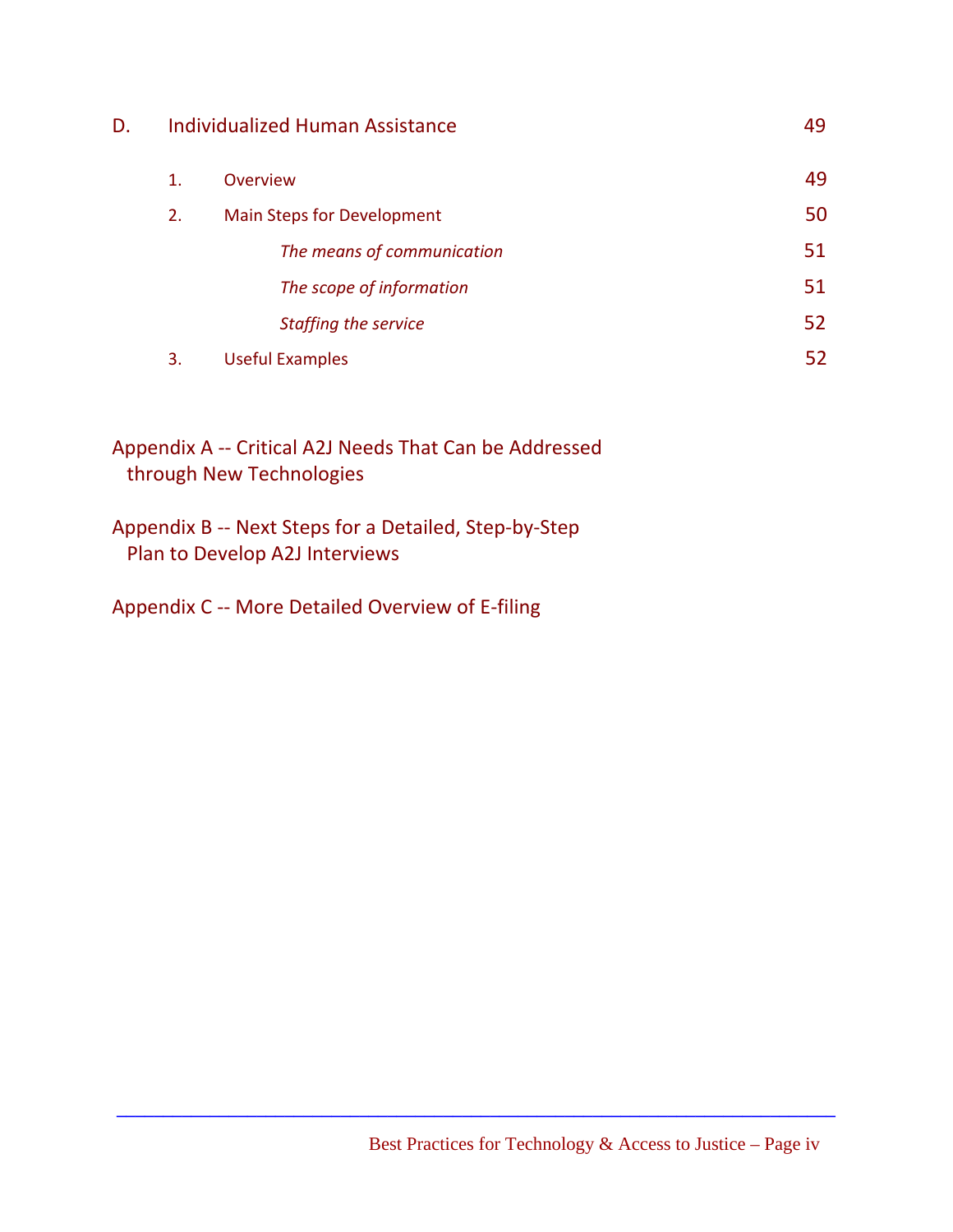#### **Overview**

As part of your responsibilities as Special Advisor to the Trial Court for Access to Justice Initiatives, $<sup>1</sup>$  you asked the Harvard Law School Cyberlaw Clinic at Harvard's Berkman Center for</sup> Internet & Society to help evaluate the ways that technology could facilitate access to justice, and to help prepare a set of best practices, strategic plans and recommendations for deploying that technology in the Massachusetts Trial Court. This initial draft report describes the methods, progress and results of our research and findings thus far.

### The Berkman Center and the Cyberlaw Clinic

*Who We Are:* The Harvard Law School Cyberlaw Clinic engages HLS students in a wide variety of real-world policy, litigation, licensing, client counseling, advocacy, and legislative projects and cases, covering a broad spectrum of legal issues relating to new technology, intellectual property, and the Internet. The Clinic was the first of its kind in the country and remains the preeminent program. Students enrolled in the Clinic work on a wide variety of matters, many of which integrate student clinical work with the substantive policy and research projects of Harvard's Berkman Center for Internet & Society. The Clinic's projects often involve collaboration with technology entrepreneurs, computer researchers, journalists, social scientists, and other academics operating at the intersection of the internet, law and society. We stress the practical application of technology to solve real-world legal and social problems, and the many legal nuances that can arise from the use of technology.

The Clinic is based at the Berkman Center, the world's leading internet research institution. The Center was founded to explore cyberspace, share in its study, and help pioneer its development. It consists of a network of faculty, students, fellows, entrepreneurs, lawyers, and virtual architects working to identify and engage with the challenges and opportunities of cyberspace. The Center is unique in that it not only conducts rigorous research and teaching, but also develops software platforms and other technologies, including pioneering software and techniques to monitor governments' filtering of their citizens access to the internet, to detect and guard against spyware and other dangerous content online, to create tools that analyze the spread of news reporting between mainstream media sources and alternative outlets such as blogs, and much more.

The Berkman Center has a long interest in and experience with the use of technology in the law, litigation and courts. The Center's co-founder, Harvard Law School Professor Jonathan Zittrain, spoke at the NCSC Court Technology Conference in 1999. In the intervening years, the Center has offered seminars for judges covering issues such as electronic evidence and discovery. One of the Berkman Center's current projects, for which the Cyberlaw Clinic has provided advice and legal support, is the LawLab,<sup>2</sup> which is working in areas that dovetail with

**\_\_\_\_\_\_\_\_\_\_\_\_\_\_\_\_\_\_\_\_\_\_\_\_\_\_\_\_\_\_\_\_\_\_\_\_\_\_\_\_\_\_\_\_\_\_\_\_\_\_\_\_\_\_\_\_\_\_\_\_\_\_\_\_\_\_\_\_\_\_\_\_\_\_\_\_\_**

<u>.</u>

<sup>1</sup> See Press Release: Special advisor for Access to Justice Initiatives Appointed (June, 8, 2009), *available at* http://www.mass.gov/courts/press/pr060809.html.<br><sup>2</sup> http://lawlab.org/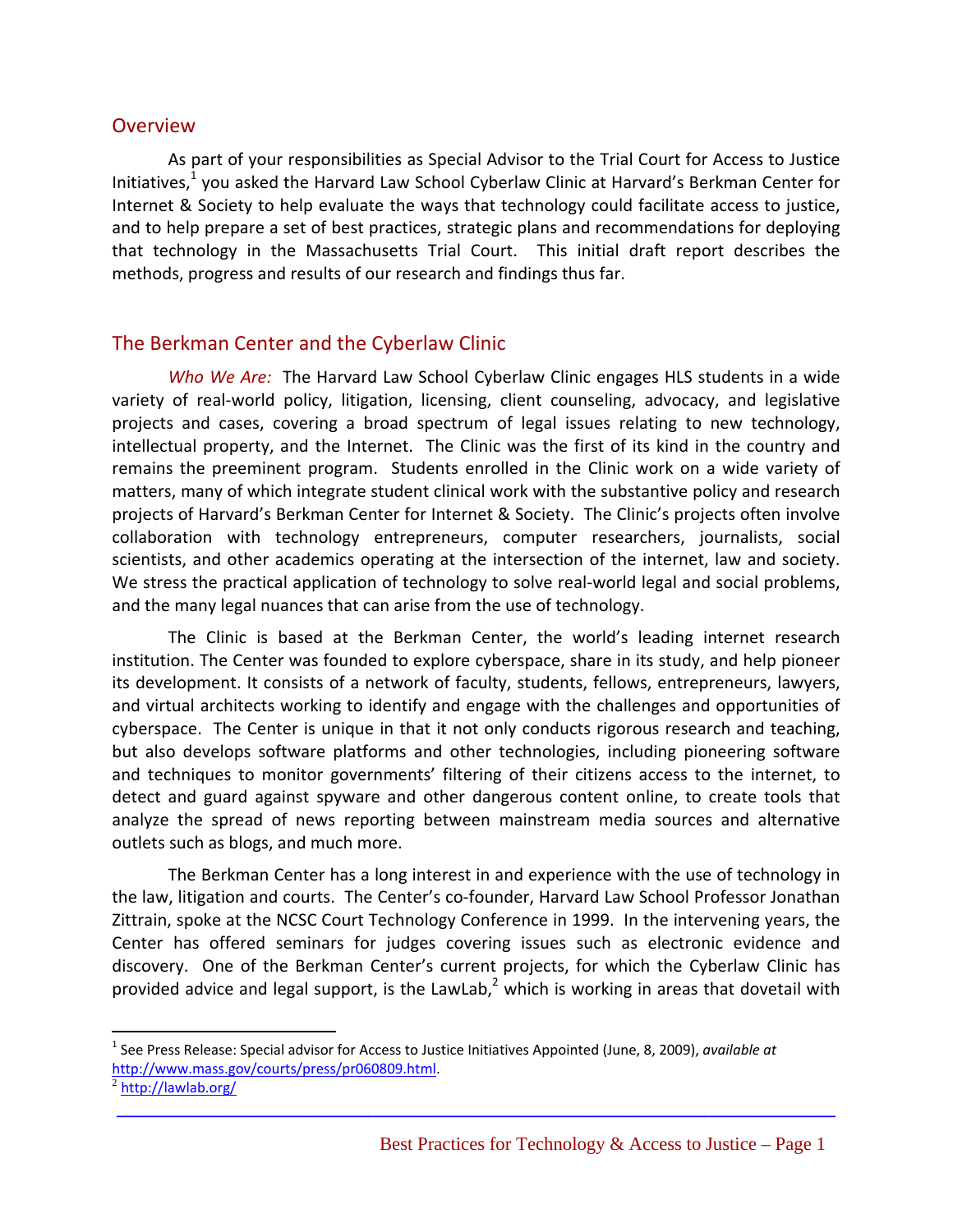the Access to Justice Initiative's focus on technology, including "legal automation" projects such as creating open‐source software that provides entrepreneurs with the tools to launch "virtual LLCs" and "virtual corporations" in Vermont and to manage the corporate existence of those entities entirely in digital form, $3$  and new models and tools for managing online dispute resolution.<sup>4</sup>

*Project Goals:* You have asked us for assistance in developing a broad assessment and outlook for the role of technology in improving access to justice ("A2J") in the Massachusetts Trial Court. The Cyberlaw Clinic undertook this study to help the Trial Court work toward a comprehensive, holistic strategic plan for maximizing technology's role in the Access to Justice Initiative.

Our aim has been to examine available technologies, review existing uses of these technologies by other courts and legal aid organizations, develop case studies that distill the lessons of those prior experiences, and recommend both general approaches and specific, detailed implementations to take the maximum advantage of the leverage that technology can provide. By reviewing a variety of technological solutions and critically assessing prior examples, we aim to describe an integrated set of tools, techniques and resources that will provide a robust framework for developing and deploying comprehensive, cost effective access to justice technologies going forward. An especially high priority is developing a multifaceted analysis that will help the Trial Court avoid uncoordinated, piecemeal implementations that fail to achieve the synergies and combined benefits that are possible.

*Project Methodology:* We used a variety of means to conduct this initial portion of our analysis. First, we reviewed a substantial amount of existing literature, including reports, guides, articles, etc., relating to access to justice improvements and the role of technology, from sources such as the National Center for State Courts, the State Justice Institute, ProBonoNet, the Self‐Represented Litigation Network, SelfHelpSupport.org and others. Second, we began experimenting with some of the most commonly used A2J technologies such as A2J Author. Third, we interviewed national experts in the use of A2J technologies as well as staff in the New York state court system who were deeply involved in planning and implementing NY's extensive use of A2J technology. Fourth, we spoke with representatives of several Harvard Law School clinics who handle cases and clients in areas such as housing and family law where self-represented litigants are most concentrated to help develop an understanding of the most critical unmet legal needs of those parties.

This Report represents the first of what we expect will be several iterative summaries of the information we collect and analyze and the best practices and implementation lessons we develop from that information. It is important to note that in approaching our research and our initial findings we report here, we aimed to identify and describe the best technologies, the best practices and the state‐of‐the‐art solutions based on the perspectives of experts and the real‐world experiences of other courts and legal aid organizations that have dealt with various

**\_\_\_\_\_\_\_\_\_\_\_\_\_\_\_\_\_\_\_\_\_\_\_\_\_\_\_\_\_\_\_\_\_\_\_\_\_\_\_\_\_\_\_\_\_\_\_\_\_\_\_\_\_\_\_\_\_\_\_\_\_\_\_\_\_\_\_\_\_\_\_\_\_\_\_\_\_**

1

<sup>&</sup>lt;sup>3</sup> See <u>http://lawlab.org/digital-institutions/vermont-project</u>.<br><sup>4</sup> http://lawlab.org/digital-institutions/online-dispute-resolution/.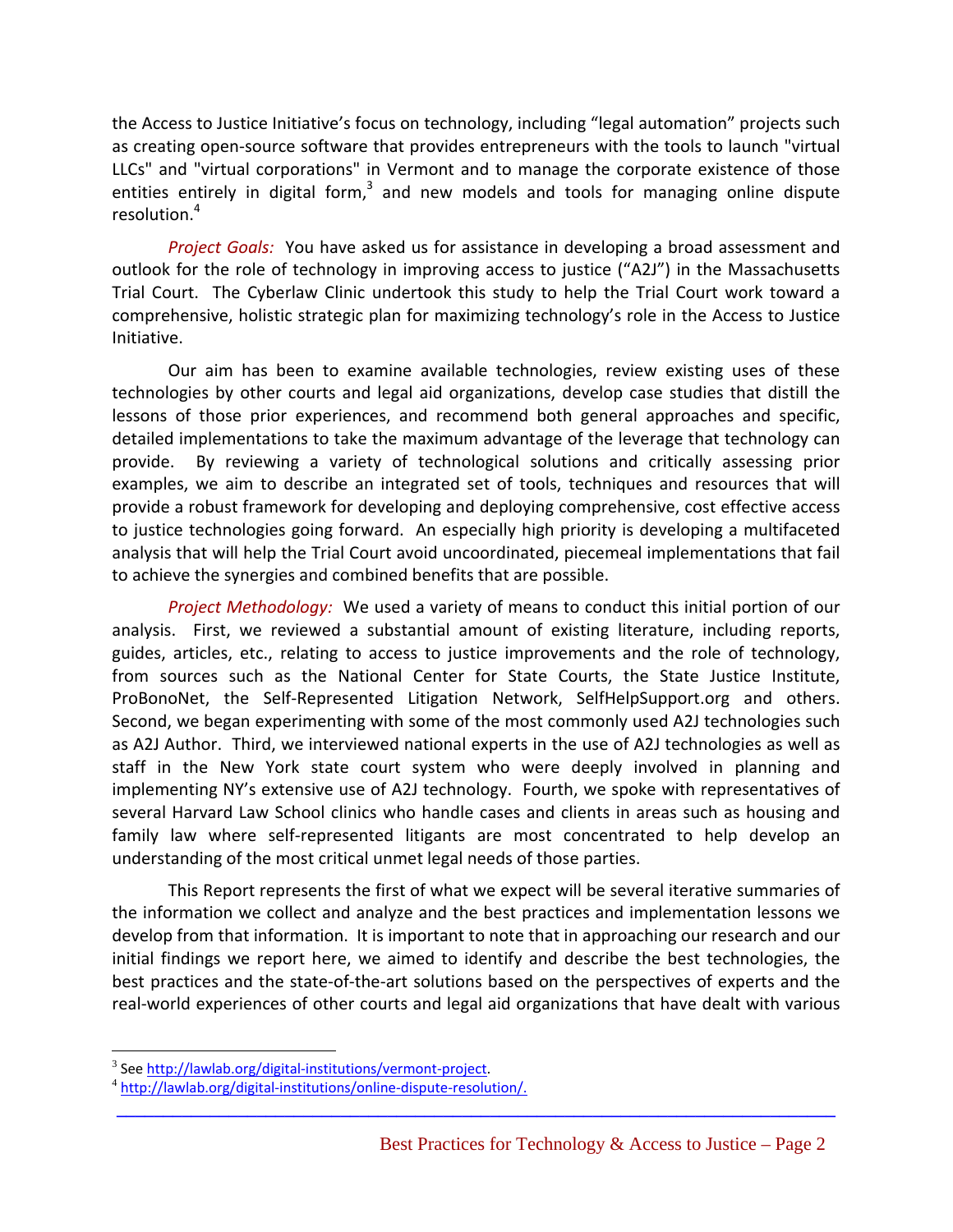of these technologies and processes. While we believe that all of our discussions and recommendations are realistic and reflect practical, attainable implementations, we have not limited our analysis to a pre‐determined level of resources or funding. Rather, we have looked for the best models of effective use of technology and drawn usable lessons from those models.

### General Observations

Before addressing the specific technologies and implementations we have been evaluating, several overriding considerations should be noted.

*Comprehensive Strategic Planning Is Essential:* There are many different technologies that can play a role in providing court services the public and to self‐represented parties and in making these services more efficient and less costly and burdensome for courts. To be most effective, these technologies need to be designed and implemented as a well thought‐out package (even if not installed concurrently), rather than as separate, piecemeal projects. Forward-looking strategic planning is critical in order to proactively identify the Trial Court's key needs and opportunities and to develop an integrated plan to address them. Advance planning prevents the Court from going down technology paths that end up conflicting with or excluding other valuable options, and it avoids expensive and wasteful mid‐course corrections.

*Opportunity to Create State‐of‐the‐Art Solutions and Demonstrate National Leadership:* It has become apparent to us as we have gotten deeper into our work that the Trial Court's Access to Justice Initiative, in combination with the ongoing work of the Access to Justice Commission and emerging collaboration with local legal aid groups, creates a unique opportunity for the Massachusetts Judiciary to show national leadership through strategic, innovative and integrated decisions about the use of technology. Unfortunately, Massachusetts is currently well behind the leading states that have been active and involved in this area for some time, such as New York, California, Maine and Arizona.

At the same time, few of these states have approached their implementations of A2J technology in a fully holistic and strategic manner. While there has been a lot of forward movement with these technologies, most efforts to date have been somewhat haphazard and ad hoc. Through the efforts of groups like the NCSC, ProBonoNet, selfhelpsupport.org, and others, approaches to access technology are gradually becoming more uniform, streamlined and standardized, but much work remains and there is a real need for strong leadership. Because Massachusetts is mostly starting fresh, it is well positioned to adopt a thoughtful and coherent overall approach that can serve as a national model for best practices in A2J technology.

National experts in the use of technology for access to justice with whom we have been interacting are excited about your Initiative and about the role Massachusetts could play. They have uniformly expressed enthusiasm for and interest in assisting with (and using the results of) our study and your planning. This group includes Tom Clarke at the National Center for State Courts; Mark O'Brien, the Executive Director of probono.net; David Heiner, a senior Microsoft corporate attorney and one of ProBonoNet's board members; Richard Zorza, a long‐time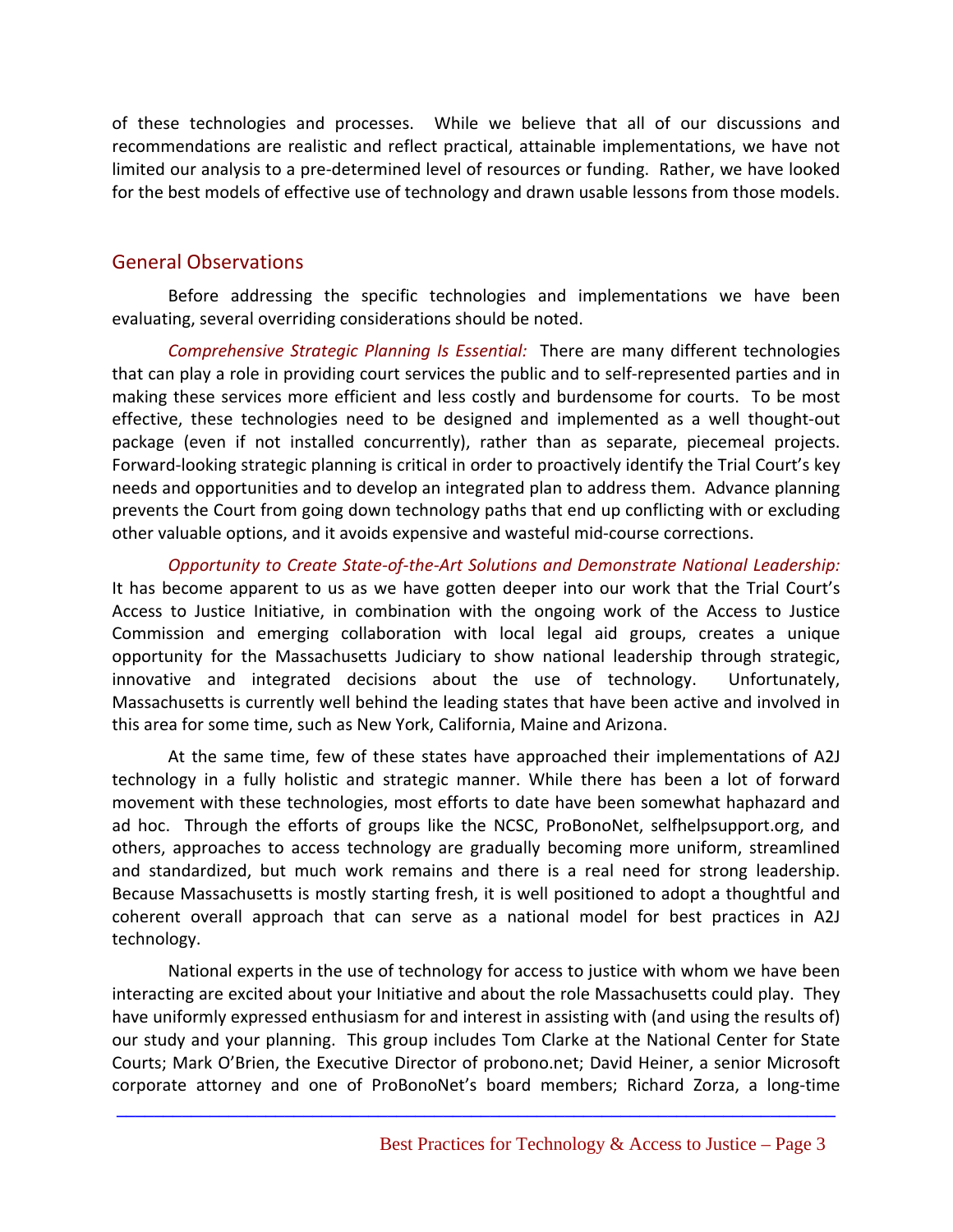national expert in A2J technologies, and others. In addition, we are working to involve Harvard Law School professor Larry Tribe, recently appointed as the U.S. Department of Justice's Senior Counselor for Access to Justice, $5$  to support this effort and help it become the national model it can and should be.

As one example of the opportunities here, the challenges of implementing an e‐filing system that effectively serves self-represented litigants have vexed several major state e-filing initiatives to date and the NCSC, ProBonoNet and others are struggling for solutions. Additional challenges are presented by the need to integrate the output of guided‐interview and automated form creation software with court case management and e‐filing systems. These e‐ filing difficulties are one major focus of our research, and the Trial Court's planning, and successful resolution of these challenges will be enthusiastically received as a model for how other states can succeed. As you know, the recent Technology Innovation Grant ("TIG") application submitted by the MA legal services entities, in which the Trial Court is a partner,<sup>6</sup> expressly focuses on the need to develop solutions to "the complexities involved in making efiling an accessible component of a document assembly module for self-represented litigants . . . so that other programs and states may benefit."<sup>7</sup> The goals of the TIG proposal include establishing best practices and other guidance documents that will highlight the Massachusetts approach as a benchmark for other states to utilize in ensuring self‐represented litigants access to e-filing as those states develop their own e-filing projects. $8<sup>8</sup>$ 

Today, as MassCourts is rolling out in increasingly final form, planning is underway for e‐ filing and the Trial Court is moving toward A2J technologies, the Court is especially wellpositioned to make informed decisions that will establish its position as a national leader in the A2J technology arena. But the timing is critical; the longer the Trial Court waits to develop a comprehensive, strategic approach that integrates the various elements of each technology, the further they will fall behind the national trend and the less likely it will be that their technology decisions will serve as a model for courts in other states.

*Complementary Efforts:* Our results and recommendations should be seen as companion efforts to the work already underway in the Trial Court, including the MassCourts project and the beginnings of the e-filing initiative. The steps we discuss here will not impede or conflict with those ongoing efforts. Rather, our recommendations should enable the existing investments and work to be leveraged further to facilitate the goals of the A2J initiative and to better streamline court operations. In fact, the technologies we assess and the implementations we discuss should be strong complements for the Trial Court's other efforts to cut costs and become more efficient.

**\_\_\_\_\_\_\_\_\_\_\_\_\_\_\_\_\_\_\_\_\_\_\_\_\_\_\_\_\_\_\_\_\_\_\_\_\_\_\_\_\_\_\_\_\_\_\_\_\_\_\_\_\_\_\_\_\_\_\_\_\_\_\_\_\_\_\_\_\_\_\_\_\_\_\_\_\_**

<sup>&</sup>lt;sup>5</sup> See http://www.law.harvard.edu/news/2010/02/26\_tribe.senior.counselor.html.<br><sup>6</sup> The Massachusetts Justice Project and three other state LSC-funded legal service providers, in conjunction with several non‐LSC funded Mass. legal organizations like Mass Law Reform Institute and in partnership with the Trial Court, submitted a proposal for a Legal Services Corp. Technology Innovation Grant in May, 2010.

 $^7$  Massachusetts Justice Institute, Inc, LSC TIG proposal at 3.<br> $^8$ Id.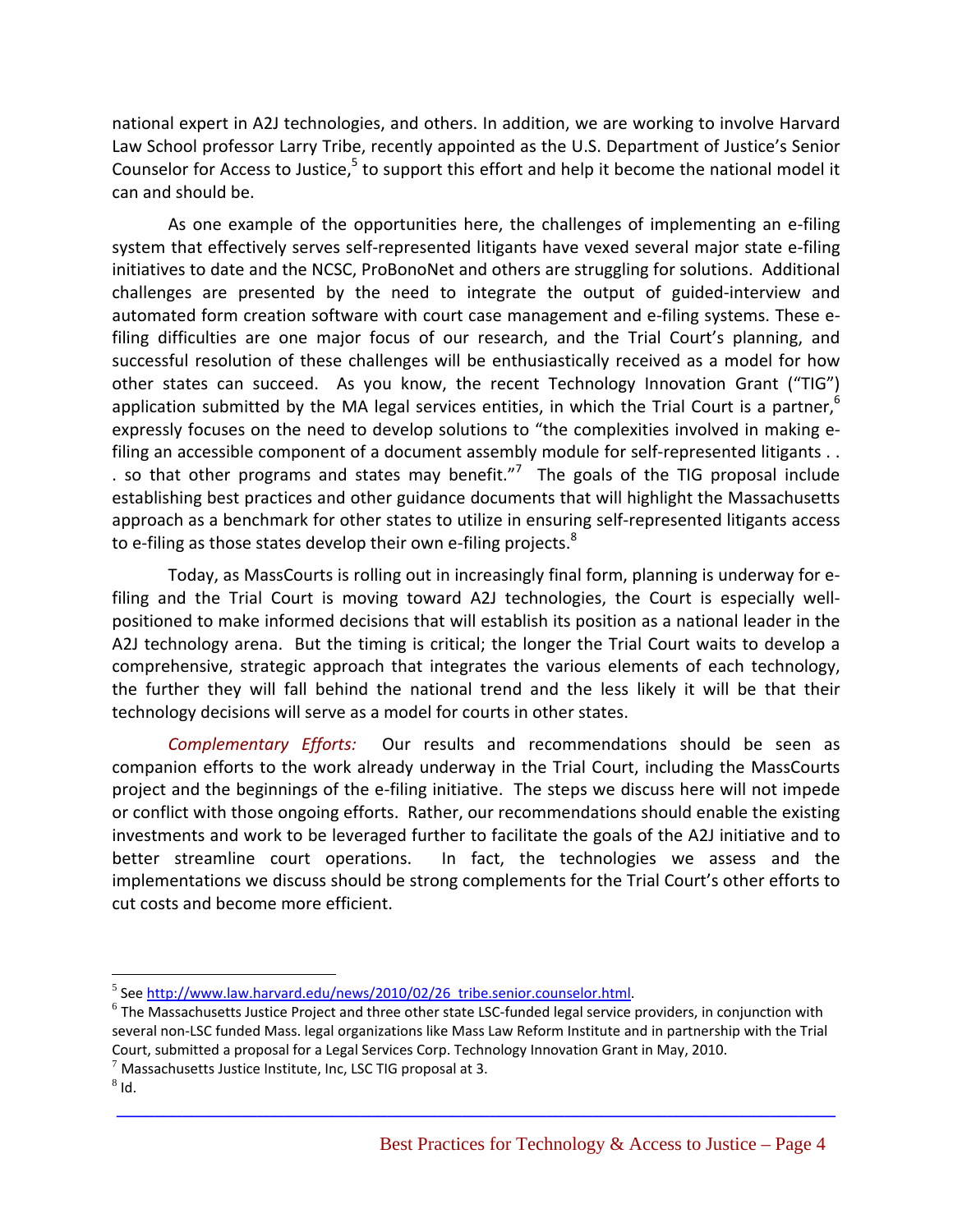*Cost‐Benefit Considerations:* The Trial Court, like other state courts around the country, incur significant costs from serving the special needs of unrepresented litigants. For example, the SJC's Steering Committee on Self‐Represented Litigants' November 21, 2008, final report and recommendations on the needs of self-represented litigants<sup>9</sup> noted that the number of self-represented litigants was increasing in the Commonwealth and nationwide and that, among the significant challenges presented by this growing population, such cases " often require significantly more time from judges and court staff  $\dots$ ."<sup>10</sup>

While implementing some of the technologies discussed in this report will require additional investments, those technologies also will save money through greater efficiencies and reduced judge and staff time required to serve self-represented litigants. One aspect of our research focuses on this cost‐benefit relationship and the cost savings that can be achieved. While we are still in the process of trying to develop initial cost-benefit data and predictions based on existing uses of technology elsewhere, our work has revealed widespread support for the basic notion that efficient use of technology to aid the unrepresented reduces the time and expense courts need to expend handling such parties. For example, judges in Idaho report that, as a result of their courts' implementation of an online document assembly system for 160 court forms, "those who use interactive forms are much more likely to have all their paperwork in order so that the case can be completed in one session and with the minimum of assistance from the court."<sup>11</sup>

Various sources such as the NCSC, the SJI and the LSC National Technology Assistance Project ("NTAP")<sup>12</sup> have scattered data on costs and benefits, as do individual state courts and vendors with whom we will be speaking. We are working to assemble the best understanding of likely costs and savings based on their experiences.

*The Importance of Collaboration:* The Trial Court is not alone in its efforts to use technology to more efficiently and effectively serve the needs of indigent and self‐represented parties with whom they interact. In addition to the national organizations focusing on these issues, many of the Massachusetts legal services organizations are now actively developing technology initiatives for the populations they serve, as evidenced by the recent TIG proposal, which is primarily focused on creating an initial set of automated interviews and document assembly technologies. As we all recognized early in the grant proposal process, however, the proposal creates both opportunities and imperatives for the Trial Court and the legal services groups to ensure that their efforts mesh well and do not lead to conflicts in either the short or long term. Important questions will need to be resolved regarding which organization is in the best position to offer certain technology capabilities and which will be of most benefit. In

**\_\_\_\_\_\_\_\_\_\_\_\_\_\_\_\_\_\_\_\_\_\_\_\_\_\_\_\_\_\_\_\_\_\_\_\_\_\_\_\_\_\_\_\_\_\_\_\_\_\_\_\_\_\_\_\_\_\_\_\_\_\_\_\_\_\_\_\_\_\_\_\_\_\_\_\_\_**

<sup>&</sup>lt;sup>9</sup> Addressing the Needs of Self-Represented Litigants in Our courts: Final Report and Recommendations 3, Supreme Judicial Ct Steering Comm. on Self‐Represented Litigants (Nov. 21, 2008), *available at*

http://www.mass.gov/courts/sjc/docs/self-rep-final-report.pdf.<br><sup>10</sup> Press Release: Supreme Judicial Court Steering Committee on Self Represented Litigants Presents Final Report<br>and Recommendations to Justices (Jan 6, 2010)

<sup>&</sup>lt;sup>11</sup> Katherine Bladow and Claudia Johnson, Access To Justice, National Center for State Courts, Future Trends for State Courts 2008 at 46, *available at* http://www.ncsconline.org/WC/Publications/KIS\_Ct\_Futu\_Trends08.pdf <sup>12</sup> http://lsntap.org/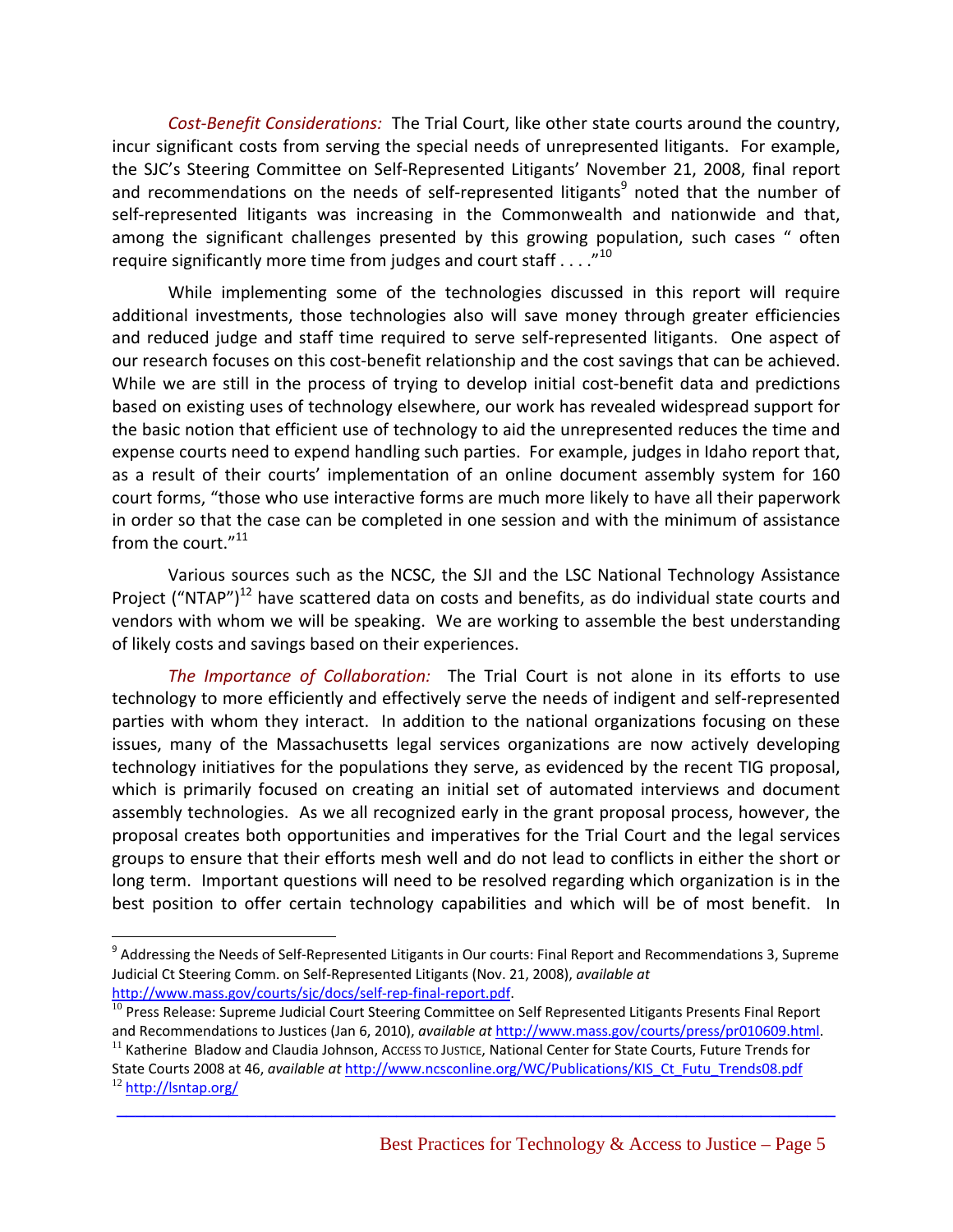addition, the Trial Court Law Libraries have thus far been a valuable and proactive source of resources and information for the public overall and self-represented litigants in particular through its web site and online and in‐person live‐help offerings, initiatives that can be strong complements to the Trial Court's efforts.

Going forward, efficient delivery of A2J services in Massachusetts will require coordination on many fronts, particularly on issues like integration between automated form‐ creation programs and the Trial Court's case‐management and e‐filing initiatives, and web site content and resources. Collaboration provides important opportunities to leverage one another's investments to achieve greater access to justice and greater efficiencies than the Court could achieve on its own.

# Technology Can Provide Critical Means of Addressing Access to Justice Needs in the Massachusetts Trial Court

Among the needed resources identified by your court survey and confirmed by your Interim Report to the Commission on Access to Justice, $13$  several of those listed as most important but least available were "instructional materials in other languages, and court forms in other languages; technology, including wireless (internet) access in courthouses, MassCourts public access, and court forms that can be completed online  $\ldots$  ."<sup>14</sup> Various technologies, described in detail in this Report, can significantly help in meeting these needs.

As a starting point for our exploration of useful technologies, we worked to elaborate on the needs identified in the survey and described a number of substantive and procedural areas in which self‐represented litigants appear to struggle the most as well as ways in which the Trial Court can most effectively respond to these critical needs. We divided these concerns into three broad categories: informing litigants, assessing legal options, and pursuing their case. We also identified various actions that courts can take in each of these areas in order to facilitate access to justice for self‐represented litigants. The full results of this research are set forth in Appendix A.

### Primary Technologies To Facilitate Access to Justice

1

From the various technologies and uses of technology identified by our research that can help facilitate unrepresented parties' access to the courts and improve the efficiency and lower the costs to the Trial Court of serving such parties, we focus our discussion in this Report

<sup>&</sup>lt;sup>13</sup> Honorable Dina E. Fein and Sandra E. Lundy, Esq., Interim Report on Access to Justice Initiatives in the Trial Court 4 (Jan. 8, 2010), *available at* http://www.mass.gov/courts/atjreport.pdf.<br><sup>14</sup> *Id.* at 4-5. Your report suggested four priority projects through which the court can proceed: (i) self-help

materials (multi‐media and multi‐lingual); (ii) forms (uniform, multi‐lingual, computer generated); (iii) Information desk(s)/court service center(s); and (iv) limited assistance representation ("LAR"). *Id.* at 5.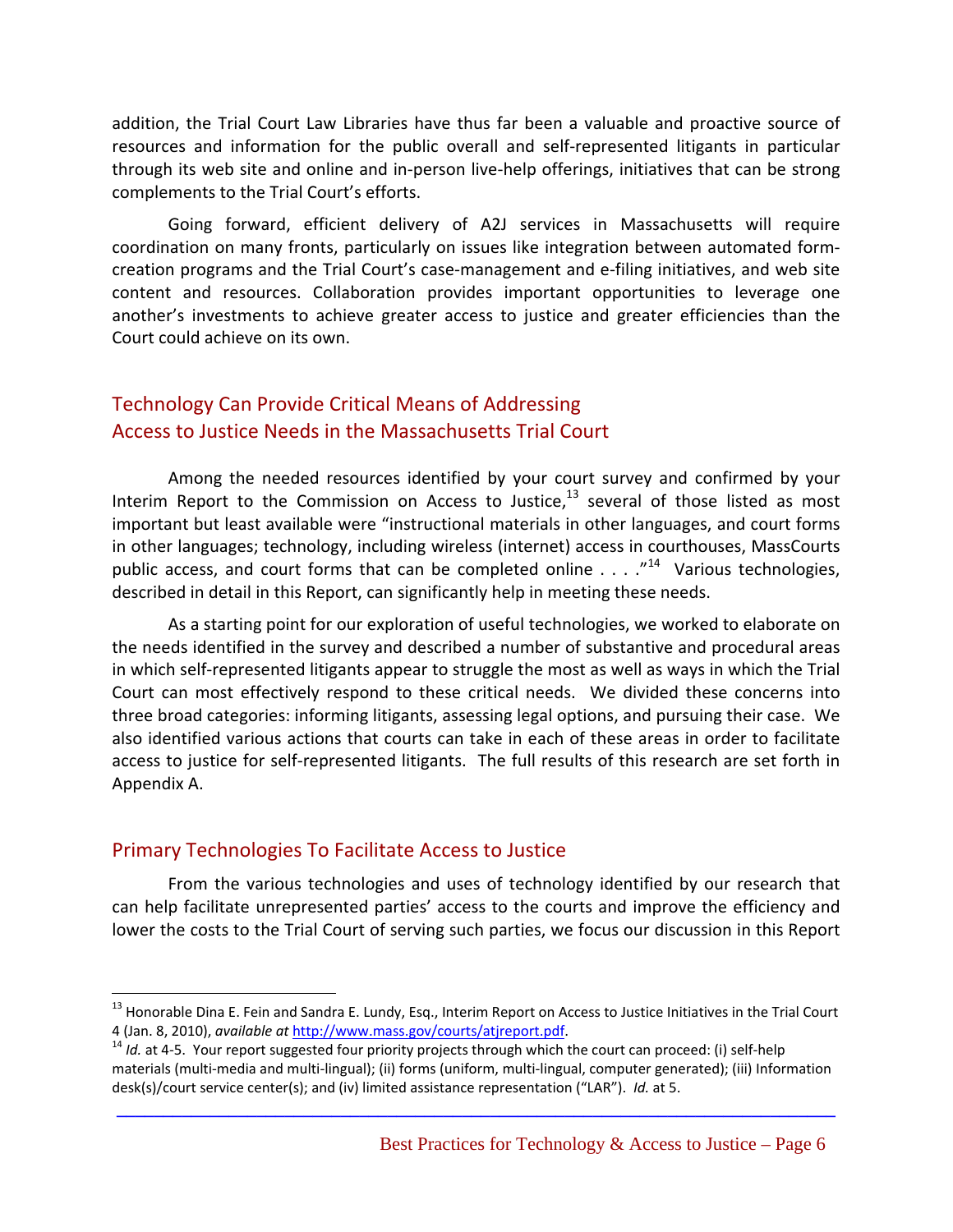on four broad categories that have the greatest potential to effectively address the legal needs of self‐represented litigants.

> Throughout the Report, we have tried to designate places where we offer specific recommendations or action items for the Court's consideration by placing them in blue text boxes such as this one.

# A. Clear, Simple and Up‐To‐Date Web Content

The most critical foundation for any effort to use technology to enhance access to justice is a clear, simple, well-organized and up-to-date Court web site. Virtually all other technologies a court uses to assist the public and self‐represented parties depend heavily on the court's primary web site and self‐help pages. A2J technologies typically will be reached by users via the internet through the court's web site; it is the essential entry point or portal into all of the court's information, resources and services.

For example, the Oregon court system's ongoing "e‐Court" initiative recognizes as a "key element . . . the creation of a sophisticated, central Web portal that augments the existing 'virtual courthouse' by allowing court stakeholders, case participants, and the public to conduct a significant portion of their court business online, without requiring them to travel to a courthouse."<sup>15</sup> The portal is "the foundation for the fully electronic court" and "a virtual working courthouse and not simply a communication vehicle.<sup>"16</sup> Ensuring the availability, accessibility and navigability of up-to-date logistical, procedural and legal information for unrepresented parties is a critical element of any meaningful approach to facilitating access to justice. It is a critical resource for the public and litigants as they navigate the court system in order to determine what their legal options are, what the law is, and what is required of them.

We have conducted a basic review of the web sites of a number of other state court systems in order to develop a set of guidelines and best practices for court web content.<sup>17</sup> A number of features characterize a state‐of‐the‐art, effective court web site that is a useful tool for the public, litigants and lawyers and that serves as a strong platform for other A2J technologies. As the Self Represented Litigation Network concluded in a 2008 Best Practices report funded by a State Justice Institute grant, the most effective web sites are:

well-branded, have comprehensive and current content, are organized and indexed in lay terms, provide multiple language support, are designed to

 $\overline{a}$ 

<sup>&</sup>lt;sup>15</sup> Bud Borja, Oregon ECourt: Improving Judicial Outcomes and Services, in National Center for State Courts, Future Trends for State Courts 2009, *available at* http://contentdm.ncsconline.org/cgi‐ bin/showfile.exe?CISOROOT=/tech&CISOPTR=718.

 $17$  This section of the Report draws in part on excellent research and analysis in Valerie Moore's June 7, 2010 memo and Jeremy McDermond's December 2009 Trial Court Public Web Site Audit. In this Report we have not attempted a comprehensive audit of the Trial Court's website or a detailed assessment of improvements that need to be made to provide an adequate platform for serving the public and self‐represented users.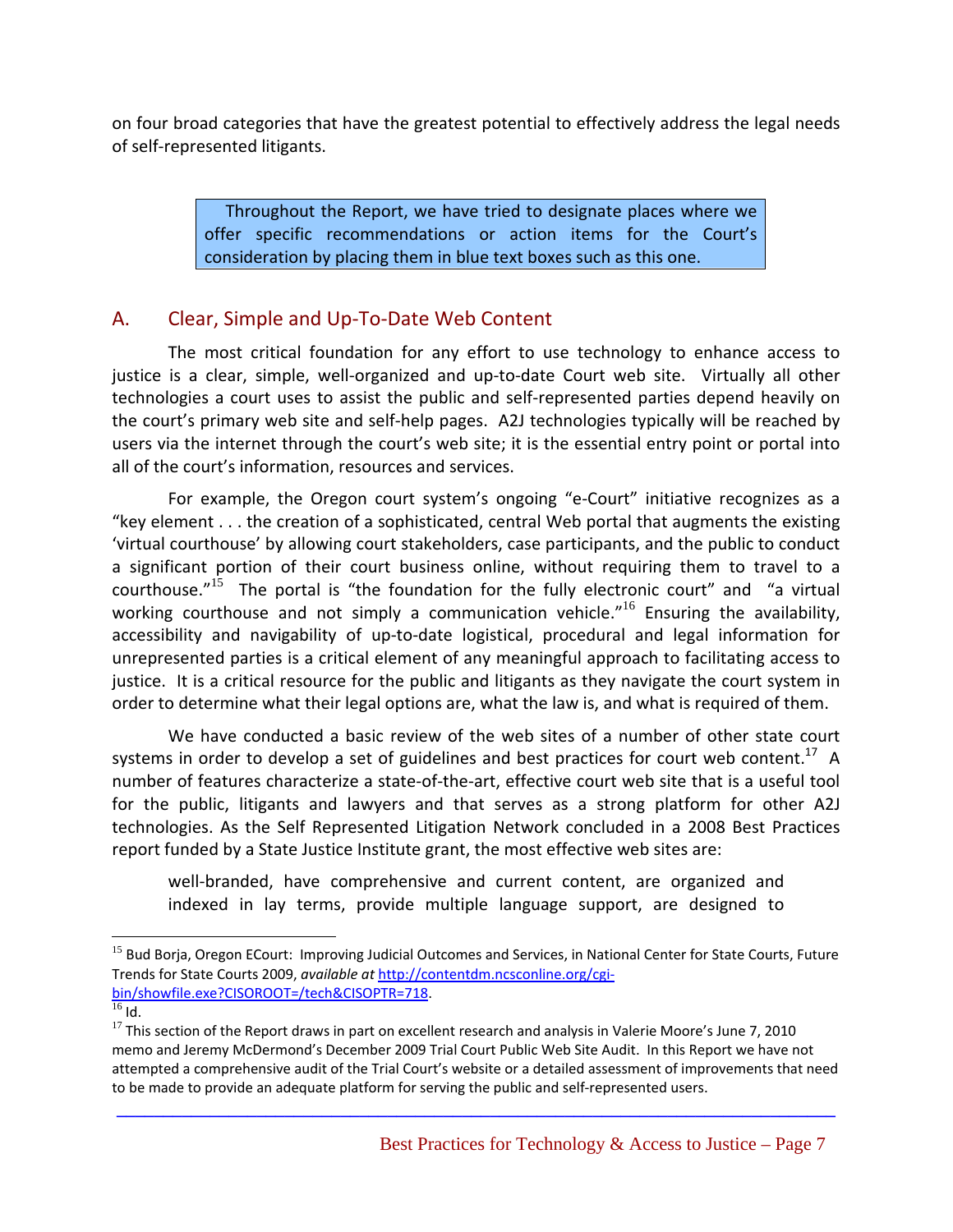diagnose the user's issue in terms of problems not laws, include a broad range of links to support services in the courthouse and the community, provide litigants with access to information about their cases, comply with national accessibility standards . . . , are field and user tested to ensure ease of use and accessibility, are planned with access and use by community organizations and others in mind, and are regularly updated and reviewed for accuracy.<sup>18</sup>

In general, the best court web sites typically are:

- Targeted at proper audiences
- Clear, logical and easily navigable
- Comprehensive
- Uniform and coherent
- Coordinated
- Multilingual
- Multimedia
- Up-to-date and easily updatable by appropriate court (not just IT) staff
- Disabled accessible

We address each of these characteristics in turn.

#### 1. Targeted at Proper Audiences

A court's home or "landing" page is the court's initial contact or portal to most visitors, the first face it presents to the world. As such, the home page presents a critical opportunity to welcome visitors to the "virtual court" and to direct them quickly and efficiently to the information they seek. In particular, members of the public and self‐represented visitors need to be able easily to find links to the resources directed to them. The best court web sites clearly and graphically separate informational and self‐help materials intended for the public from other information intended for lawyers and from internal content meant primarily for judges and court staff. Many of these sites provide a prominent content box, large tab or other obvious target on the home page and other main pages with titles such as "General Court Information" and "Self Help Center" or even the simpler functional title "Representing Yourself" used on the New York Court site, shown in Figure 1 below.<sup>19</sup> Similar tabs or access boxes such

**\_\_\_\_\_\_\_\_\_\_\_\_\_\_\_\_\_\_\_\_\_\_\_\_\_\_\_\_\_\_\_\_\_\_\_\_\_\_\_\_\_\_\_\_\_\_\_\_\_\_\_\_\_\_\_\_\_\_\_\_\_\_\_\_\_\_\_\_\_\_\_\_\_\_\_\_\_**

http://www.courts.state.co.us/userfiles/File/Self\_Help/LegalAdvice.pdf.<br><sup>19</sup> See http://www.courts.state.ny.us/.

 $18$  Self Represented Litigation Network ("SRLN"), Best Practices in Court-Based Programs for the Self-Represented: Concepts, Attributes, Issues for Exploration, Examples, Contacts, and Resources (2008) at 4, *available at* http://www.abanet.org/legalservices/sclaid/atjresourcecenter/downloads/best\_practices\_7-08.pdf. Court web sites present the additional challenge of limiting the content presented to general information on courts, procedures, forms, etc., as well as access to forms and other resources, but not crossing the line into giving legal advice. For one example of a court web site explaining to users what the court can and cannot do, see this page from the Colorado state court system, *available at*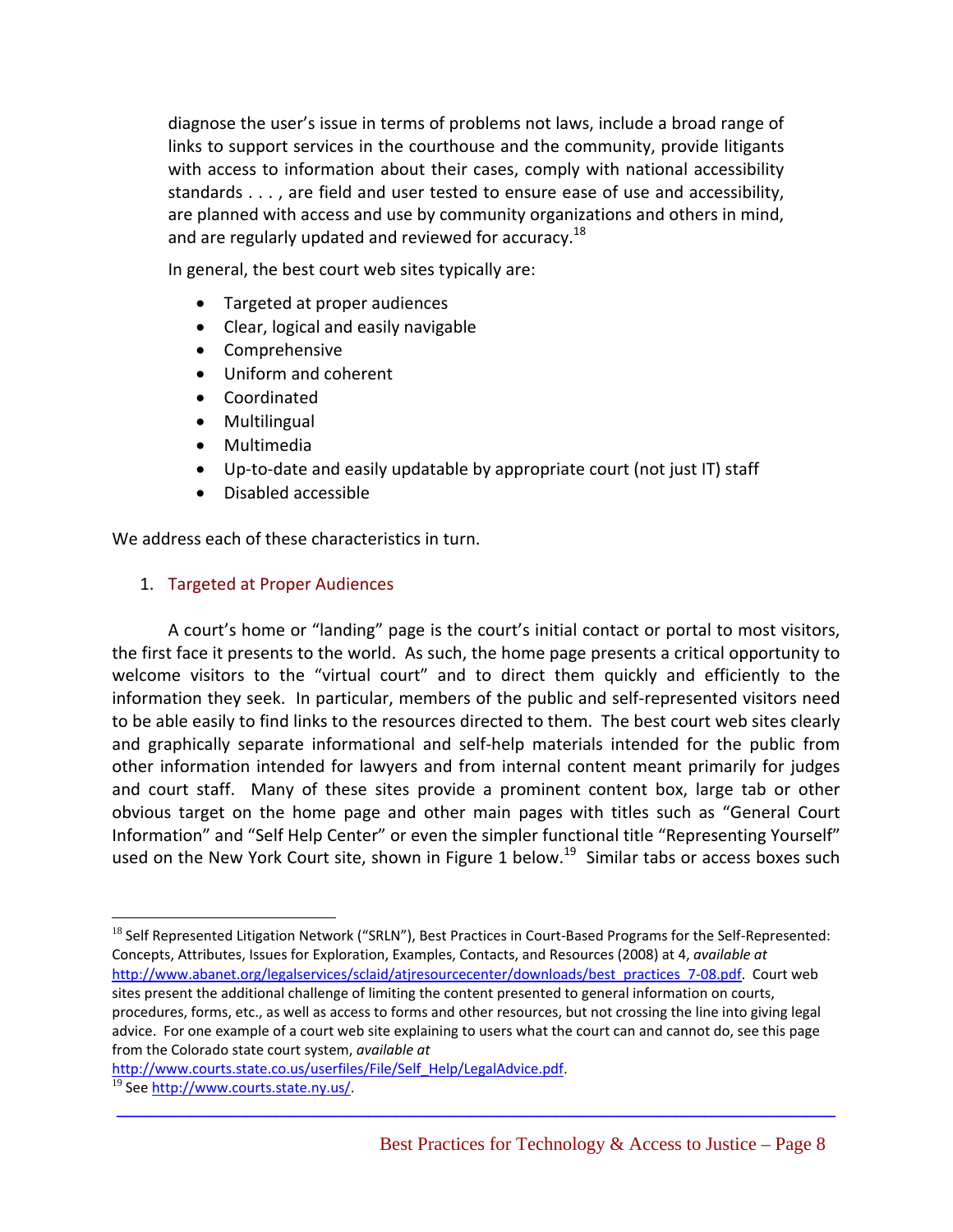as "For Attorneys, "For Jurors," "For Judges and Court Staff," etc., greatly simplify access to relevant areas for everyone.

One of the best examples of a web site that cleanly directs different types of visitors to the materials specifically intended for them is the New York Court System home page:

| FAQ's<br>Search Site<br><b>Publications</b><br><b>Topics A-Z</b><br>GO<br>Most Requested              | <b>COURTS</b>                                  |
|-------------------------------------------------------------------------------------------------------|------------------------------------------------|
| <b>What's New</b><br><b>Libraries</b><br><b>Related Sites</b><br><b>Contact Us</b><br><b>E-Courts</b> | <b>REPRESENTING</b><br>YOURSELF<br>(COURTHELP) |
| <b>New York State Unified Court System</b>                                                            | <b>LITIGANTS</b><br><b>ATTORNEYS</b>           |
| <b>Volunteer Attorney Programs</b>                                                                    | <b>JURORS</b>                                  |
|                                                                                                       | <b>JUDGES</b>                                  |
| $ \mathcal{L} $<br>Русский<br>Español<br>Français<br>中文<br>한국어                                        | <b>CAREERS</b>                                 |

Figure 1

This simplification is achieved without compromising the ability of attorneys or court personnel to access all the information they need. Rather, the initial web portal leads directly to specialized pages customized for lay users and to other, separate pages intended for attorneys and court staff, without confusing lay users by forcing them to sort through complex information not intended for them.

Less helpful court web site home pages often present a confusing mix of information intended for the public, attorneys, judges and other court personnel all together on the initial page. General purpose and self-help information frequently appear alongside complex legal materials and announcements and news feeds for attorneys and court personnel. On many of these sites, the only indication of self‐help resources is a small, non‐distinctive link embedded in a list of various other links, often in small font tucked in a corner of the screen. This confusing arrangement, not helpful for any visitors, is particularly impenetrable for laymen and self-represented parties who come to the court's site seeking information or assistance.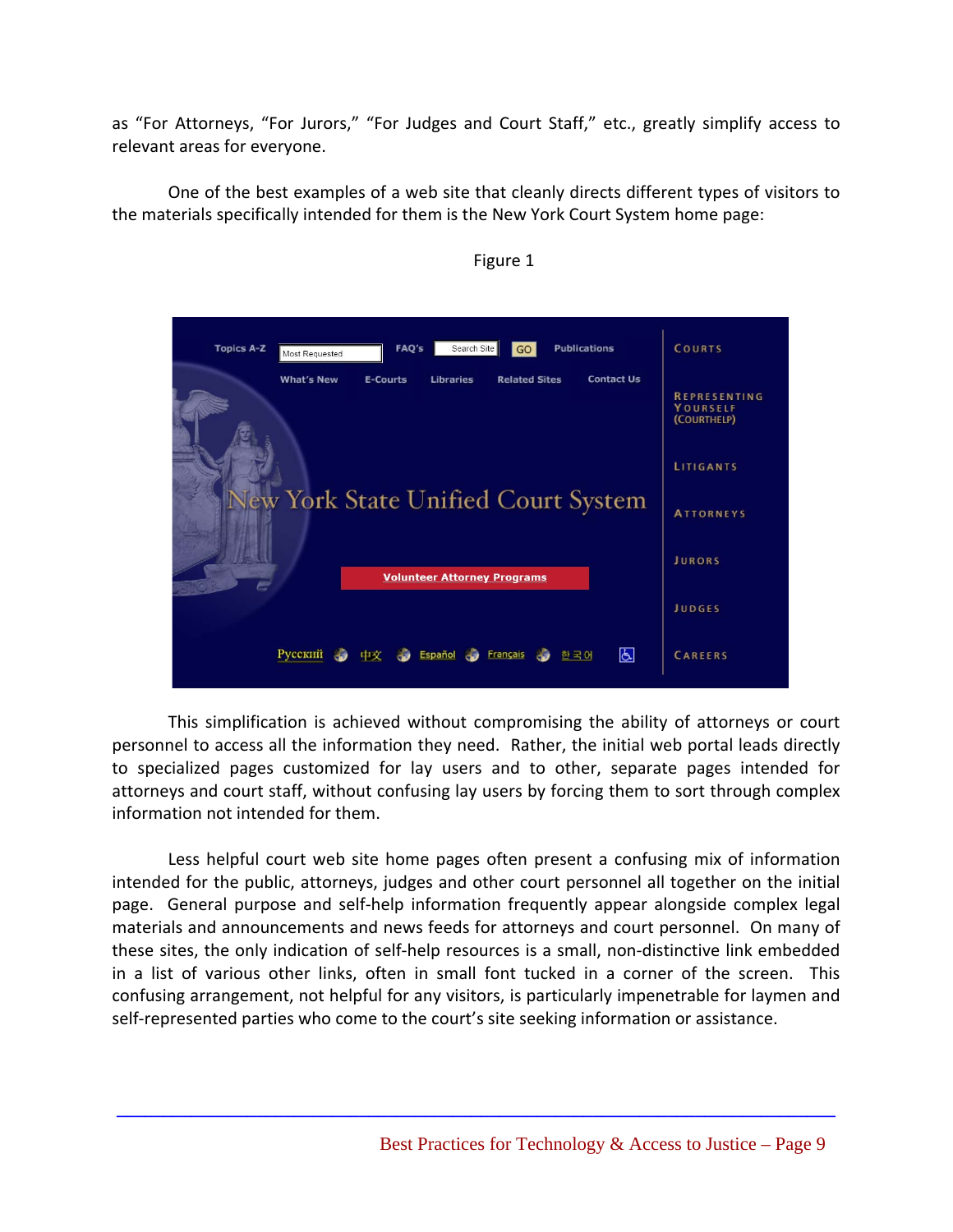#### 2. Clear, Logical and Navigable

 $\overline{a}$ 

If a court's web site is not clear, logically organized and easily navigable, it does not matter how rich the information or how useful the resources available on it – it will still fail to meet the needs of the public, self‐represented litigants and other users. All the content on the site, but particularly the self‐help center and general court information portions of the site, needs to be logically organized and clearly presented in ways that non-lawyers, or even those with poor literacy or limited English, can understand. Accomplishing this requires thoughtful choices of content, coherent groupings and organization of material, simple and logical presentation using graphics and multimedia in addition to text, plain‐language textual material<sup>20</sup> and multi-lingual content.

Real accessibility results from basic techniques such as easily readable font type and size; use of simple layout tools such as boxes, headings, sections and columns; use of graphics and color, logical progression from broad, understandable categories and choices to more and more specific detail, etc. Web sites that do not implement these techniques can be difficult to use because, in the first instance, they rely heavily on text, rather than images or graphics, because their basic text size is too small and too difficult to read, and because the organization of their content is haphazard, illogical and hard to follow. Simplicity, clarity and logical layout are of greatest importance on a court's self-help pages, which are specifically directed at nonlawyers who often will be unsophisticated and have poor reading and/or English skill.

 $20$  Numerous resources for plain-language drafting exist. One of the most impressive is a service called Transcend (http://www.transcend.net/), which is used by many legal services organizations around the country to help make their community legal education materials usable by everyone. Transcend provides resource materials and frequent training programs on plain language techniques.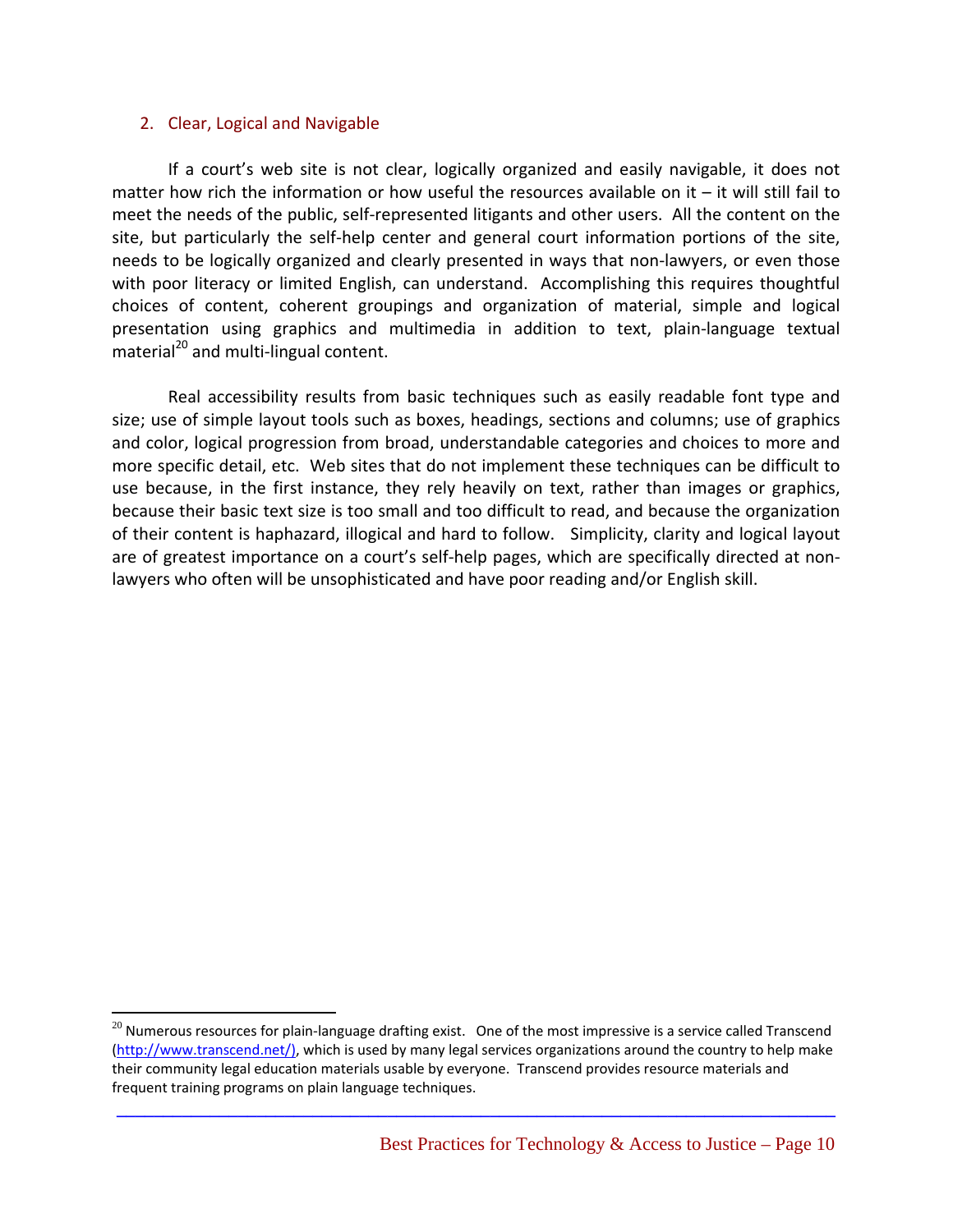A particularly strong example of a clearly organized, simply presented and highly accessible web site is the New York CourtHelp page (Figure 2)  $^{21}$ :



Other excellent examples of simple, well‐organized and easily navigable court websites include the California courts statewide self-help web site (Figure 3):<sup>22</sup>



**\_\_\_\_\_\_\_\_\_\_\_\_\_\_\_\_\_\_\_\_\_\_\_\_\_\_\_\_\_\_\_\_\_\_\_\_\_\_\_\_\_\_\_\_\_\_\_\_\_\_\_\_\_\_\_\_\_\_\_\_\_\_\_\_\_\_\_\_\_\_\_\_\_\_\_\_\_**

 $^{21}$  http://www.courts.state.ny.us/courthelp/<br> $^{22}$  http://www.courtinfo.ca.gov/selfhelp/

1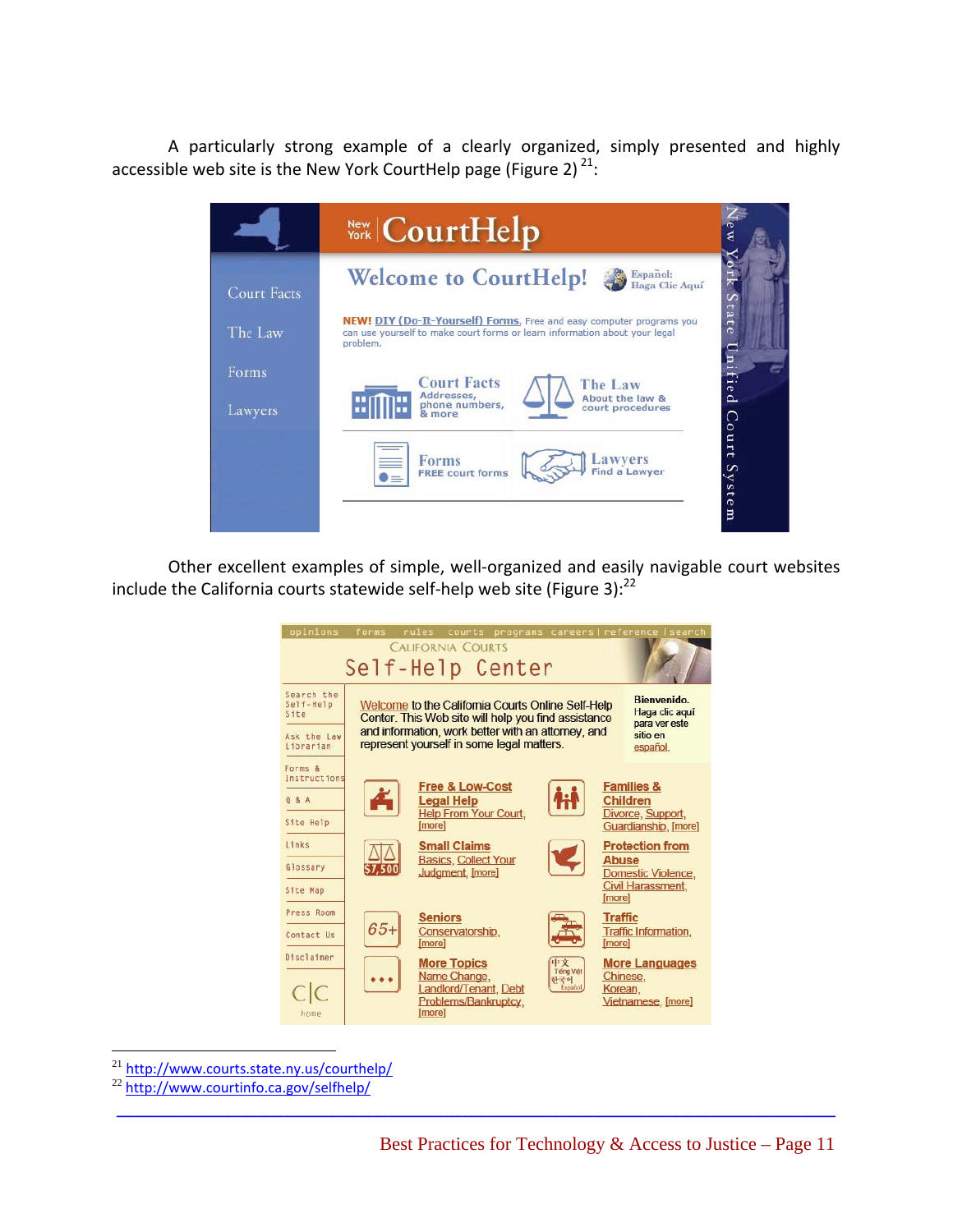the Wisconsin Court System Self-Help Center (Figure 4)  $^{23}$ :



as well as the Minnesota State Courts (Judicial Branch) web site.<sup>24</sup>

As these examples illustrate, the most effective self‐help and court‐information pages are created from the perspective of unsophisticated users and unrepresented parties. One helpful way to conceptualize the self-help pages is that they should answer users' questions such as "How do I . . . ?" and "Where do I start for . . . ?" rather than simply presenting a list of links or a barrage of information. One good example of this in Massachusetts is the MA Juror Service Website, which presents an initial page with simple bullet points telling potential jurors what they can do on the site, and then a button titled "Click Here to Begin" that leads the juror through the available services. $^{25}$ 

An excellent model of this user‐centric, need‐ or task‐based approach is provided by the simple and highly intuitive layout of the New York CourtHelp site. As shown in Figure 3, above, the main New York CourtHelp page consists only of a link to the new "DIY (Do‐It‐Yourself) Forms program and then four broad categories of information, simply presented in four boxes with simple titles and graphics.<sup>26</sup> The four titles and their immediate links are:

**\_\_\_\_\_\_\_\_\_\_\_\_\_\_\_\_\_\_\_\_\_\_\_\_\_\_\_\_\_\_\_\_\_\_\_\_\_\_\_\_\_\_\_\_\_\_\_\_\_\_\_\_\_\_\_\_\_\_\_\_\_\_\_\_\_\_\_\_\_\_\_\_\_\_\_\_\_**

 $^{23}$  http://www.wicourts.gov/services/public/selfhelp/index.htm.<br> $^{24}$  http://www.courts.state.mn.us/

<sup>&</sup>lt;sup>25</sup> http://juryduty.majury.gov/.<br><sup>26</sup> http://www.courts.state.ny.us/courthelp/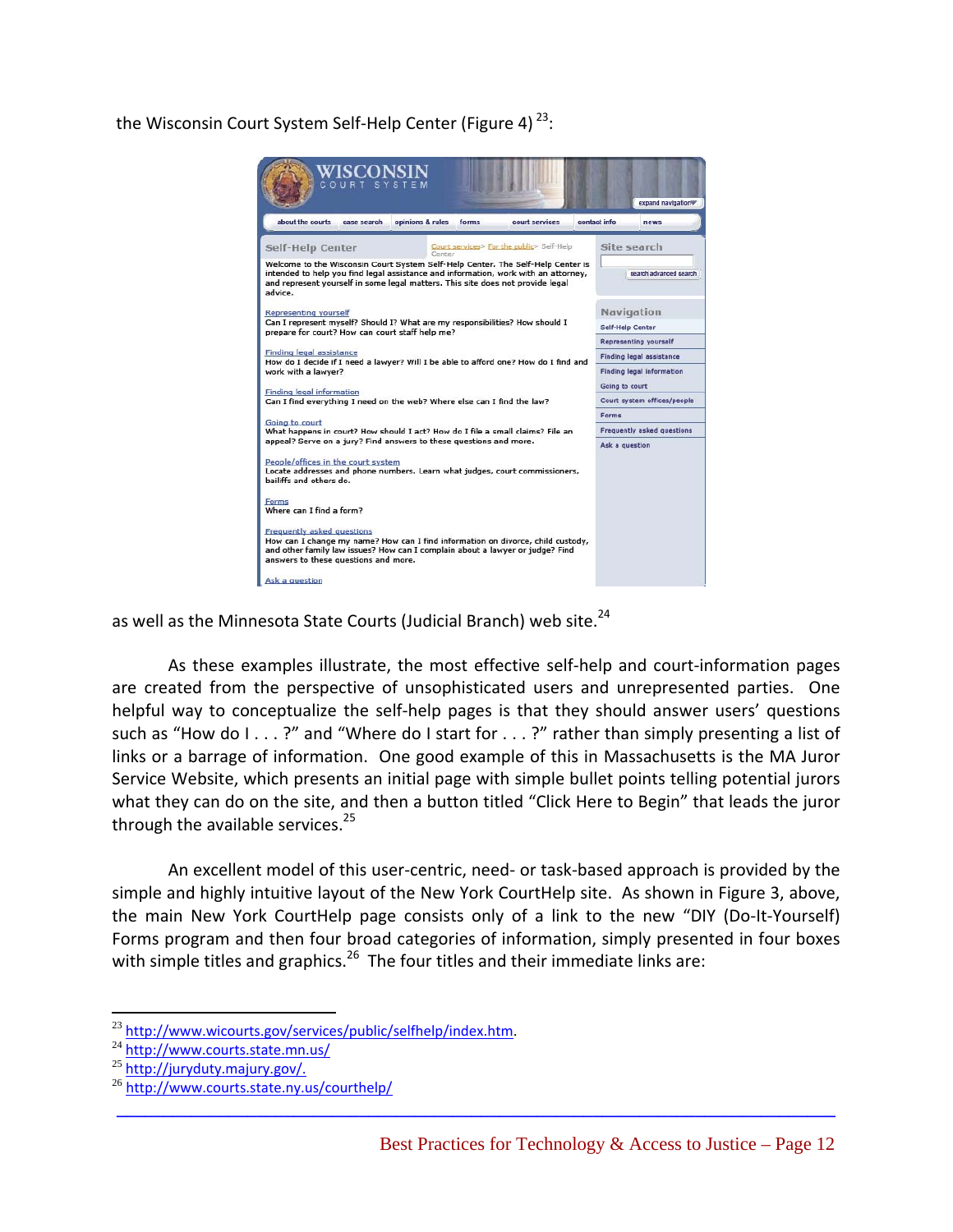- "*Court Facts: Addresses, phone numbers, and more*," which then links to other simple pages: "Courthouse Information (addresses and contact information)," "Alternative Dispute Resolution," "The right court for your problem," "Getting Help at the Courthouse (Information about Court Help Centers, law libraries, how to access public records and what court clerks can do)" and "Contact Court Managers"
- "*The Law: About the law and court procedures*," which links to "Family Law," "Civil Law: Housing, Small Claims, and more," "Criminal Law," "Legal Terms: What do they mean?" and "Find other law"
- *"Forms: FREE court forms*," which leads to 42 forms organized under the categories "Family Law Forms" and "Civil Law Forms"
- "*Lawyers: Find a Lawyer*," linking to pro bono and paid referral services

To further aid accessibility, the New York site offers a feature that allows a user to move her mouse over the title of one of the topics on the page, at which point a dialogue box pops up that provides a short description of what the link is – for example, mousing over "Representing Yourself (Courthelp)" brings up a box that reads (in both English and Spanish) "How to find and use the courts if you don't have a lawyer." In addition, the New York CourtHelp page also includes a link to a list of glossaries to help the reader understand legal terms.<sup>27</sup>

### 3. Comprehensive

A definitive 2005 Report by the Conference of State Court Administrators recommended

that

court administrators provide 'one‐stop shopping' for court information and services by establishing access through a single statewide court website. Indeed, the average court user finds it difficult and inconvenient to navigate through various websites for different court levels and jurisdictions. By establishing a central homepage or portal for state court information and e‐services, the court provides unified services in a manner more closely oriented with customer needs and expectations.<sup>28</sup>

These recommendations make clear that having complete and comprehensive information readily accessible from simple web site landing pages is essential. Good court web sites we reviewed provided home pages or portals that direct the public and self‐represented litigants seeking information or services to a single, coherent self-help Center and/or court

 $\overline{a}$  $27$  Further details about the accessibility features of the New York site can be found in an Explanatory video, *available at* http://www.lawhelp.org/images/tours/ny/ny\_english.html.

<sup>&</sup>lt;sup>28</sup> COSCA, Position Paper on The Emergence of E-Everything. Conference of State Court Administrators (December 2005) at 7‐8, *available at* http://cosca.ncsc.dni.us/WhitePapers/E‐EverythingPositionPaperApprovedDec05.pdf.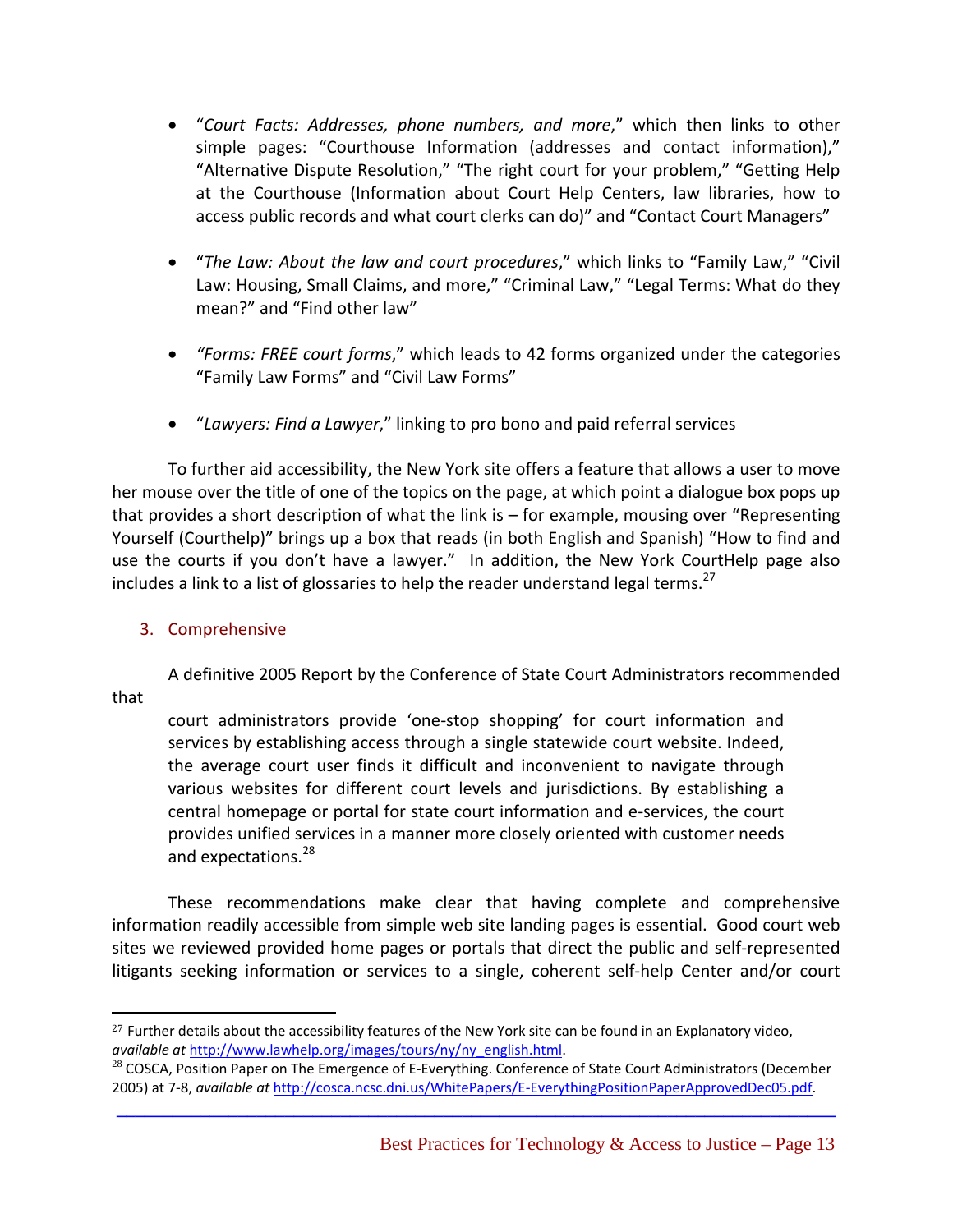information center. Those "centers" should then permit visitors to easily locate all relevant information and services without having to rummage around a number of separate sites for bits and pieces of what they are seeking. It is critical that these centers be comprehensive in their content and their links to additional content; all essential information (or links directly to such information), should be shown in a logical layout.

While we haven't attempted to catalog all of the content that should be part of a high-quality home page or self-help site, our review of various states' sites suggest that, at a minimum, the following types of information and services should be readily accessible to visitors.<sup>29</sup>

*General Court Information:* Organized generally together, this category would include information about each court division or department and courthouse. Rather than mere links, the materials also should describe the different courts and what kind of cases each handles and provide contact information, locations, directions, maps, virtual guided tours, etc.<sup>30</sup> Self-help sites from the Wisconsin<sup>31</sup> and Minnesota<sup>32</sup> state courts provide excellent examples of step-bystep instruction on where and how to file different types of forms and claims. In addition, once the Trial Court establishes the Information desk(s)/court service center(s) recommended in your initial report, each of these physical centers should have a custom web page that provides details about and leverages its services.<sup>33</sup>

*Primary Legal Materials:* Basic legal information such as state statutes, opinions of courts, rules, etc., should be clearly and openly accessible to the public in a clear and well‐ organized manner.<sup>34</sup> Courts around the country are increasingly making the full range of such materials freely and readily available on their sites. Currently the main Massachusetts SJC page provides direct links to the MA Rules of Court and MA Guide to Evidence, some of the sorts of materials that one would want to be available from the Trial Court's home page and self‐help pages. Another good example of providing access to these resources in Massachusetts is the MA Law Libraries site, which offers in a simple and fairly accessible way an excellent online collection of MA legal materials, many of which are unavailable anywhere else. (As this example suggests, it is our view that the Trial Court Law Libraries can play a very important role in developing and providing some of the content made available to the public by the Trial Court, and extensive collaboration between the Trial Court and the Trial Court Libraries going forward

 $\overline{a}$ 

<sup>&</sup>lt;sup>29</sup> The American Association of Law Libraries' Access to Electronic Legal Information Committee's five "Core Values Concerning Public Information on Government Websites" provides helpful guidelines for key information available<br>that should be made available. See http://www.aallnet.org/committee/aelic/AELIC Core Values.pdf.

<sup>&</sup>lt;sup>30</sup> See, for example, the Santa Clara, California Superior Court web site, "Visit Our Courthouses" section, available at http://www.sccsuperiorcourt.org/<br><sup>31</sup> http://www.wicourts.gov/services/public/selfhelp/index.htm.<br><sup>32</sup> http://www.courts.state.mn.us/selfhelp/?page=256.

 $33$  For one example, see http://iroquois.illinoislegalaid.org.

 $34$  Open access to primary legal materials is an ongoing major initiative focused on both federal and state courts around the country. See resource.org/law.gov/index.html.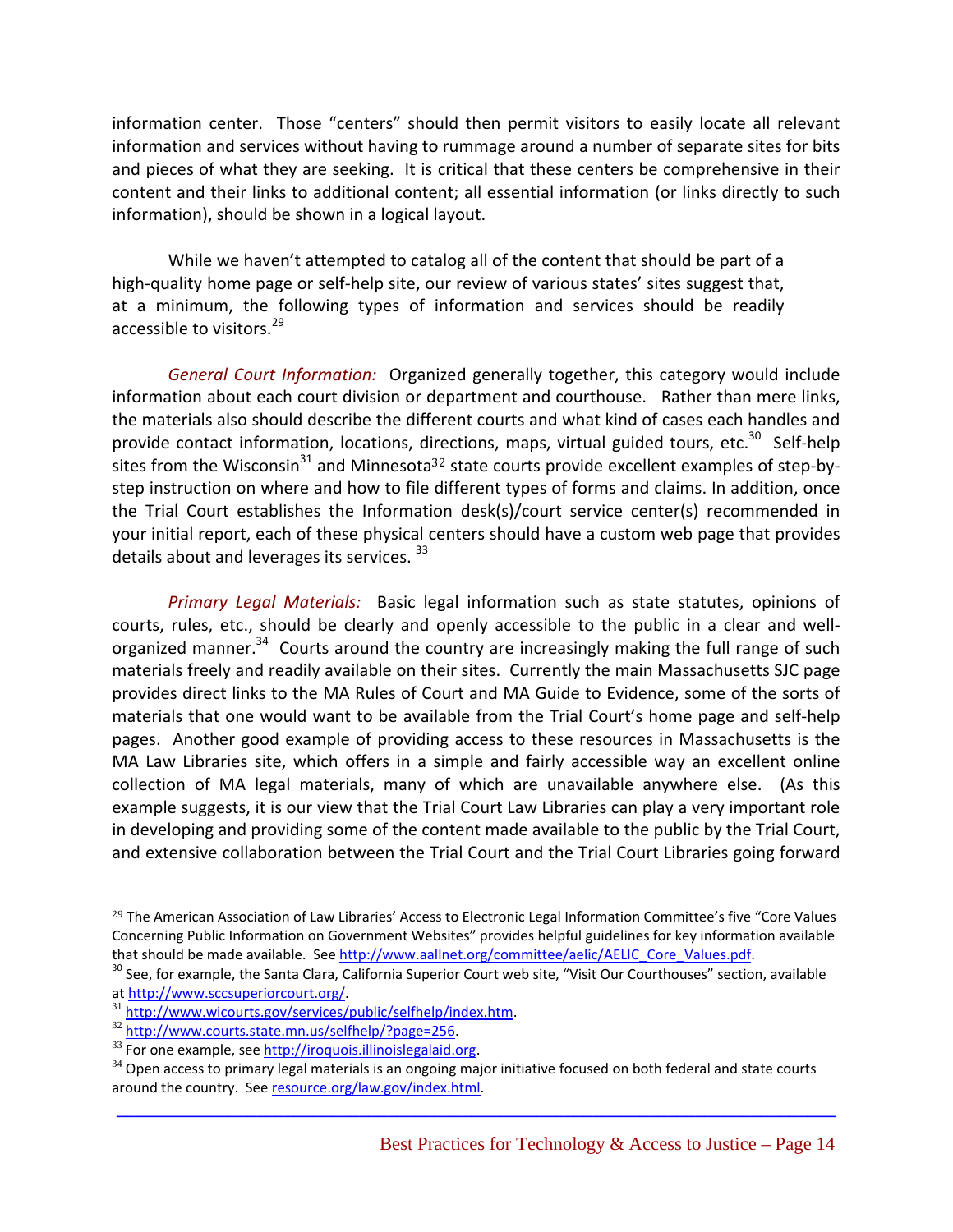to integrate and/or seamlessly share web content would provide a good opportunity to magnify the impact of the Court's web offerings).

*Detailed Procedural Guides and Step‐by‐Step Instructions*: The public, and self‐ represented litigants in particular, benefit greatly (and courts achieve greater cost-savings in serving these litigants) from simple, plain‐language materials that guide them through the primary resources of the courts and the most common procedures ‐‐ such as preparing, filing and serving basic forms or making a basic appearance  $-$  that they will need to carry out.<sup>35</sup> Flow charts, other graphics, videos, etc., can be particularly effective ways to walk a litigant through the relevant court procedures. These types of guides lead to more efficient use of the court's and court staff's time and associated cost‐savings in serving litigants.

*Court Forms:* Simple, easy‐to‐use forms are essential for self‐help programs and benefit both litigants and courts. Allowing litigants to easily and accurately prepare basic forms improves their access to justice while lessening the current burden on clerks and other court staff to explain the forms, answer questions, review illegible or improperly prepared submissions, etc. The resulting forms are more likely to be legally sufficient and require less time and attention from judges. The court can operate more efficiently and effectively, can more easily and quickly reach the merits of disputes, and can present better data about court operations to decision makers.<sup>36</sup>

Effective court websites typically offer several means of accessing forms (which are *not* mutually exclusive): a single comprehensive forms library, organized by topic or court; a court‐ specific or topic-by-topic approach that provides links to forms as needed under the related topic in the law; and an integrated listing of forms in a step‐by‐step guide to how to accomplish a particular task (for example, on a family court page, a litigant might click on "divorce," which would lead to an explanation walking through how a divorce proceeding works, with links to the relevant forms at appropriate steps in the process).<sup>37</sup> However the forms are presented, they will be far more useful if the presentation involves more than long lists of form names or numbers and links; options include short, simple descriptions of each form and when it is used, or "mouseover" text that gives more information on the form. In addition, simple guides and

http://www.mass.gov/courts/courtsandjudges/courts/probateandfamilycourt/beforeasking.html. .

 $\overline{a}$ 

<sup>&</sup>lt;sup>35</sup> Current examples in Masschusetts include a series of brochures from the Probate and Family Court Department intended to help self‐represented litigants, including "Before Going Into Court," *available at*

http://www.mass.gov/courts/courtsandjudges/courts/probateandfamilycourt/beforegoing.html, and "Before Asking for Help"), *available at*

<sup>&</sup>lt;sup>36</sup> SRLN, Best Practices in Court-Based Programs for the Self-Represented: Concepts, Attributes, Issues for Exploration, examples, Contacts, and Resources (2008).

<sup>37</sup> Currently, the Probate and Family Court's form section is the best-organized set of legal forms among the MA trial court sites. See http://www.mass.gov/courts/courtsandjudges/probateandfamilycourt/forms.html. Good examples from other states can be found in the SelfHelpSupport.org library *available at* http://www.selfhelpsupport.org/library/folder.126853‐Drafting\_Forms and in links on the NCSC site *available at* http://www.ncsconline.org/WC/CourTopics/statelinks.asp?id=64&topic=ProSe.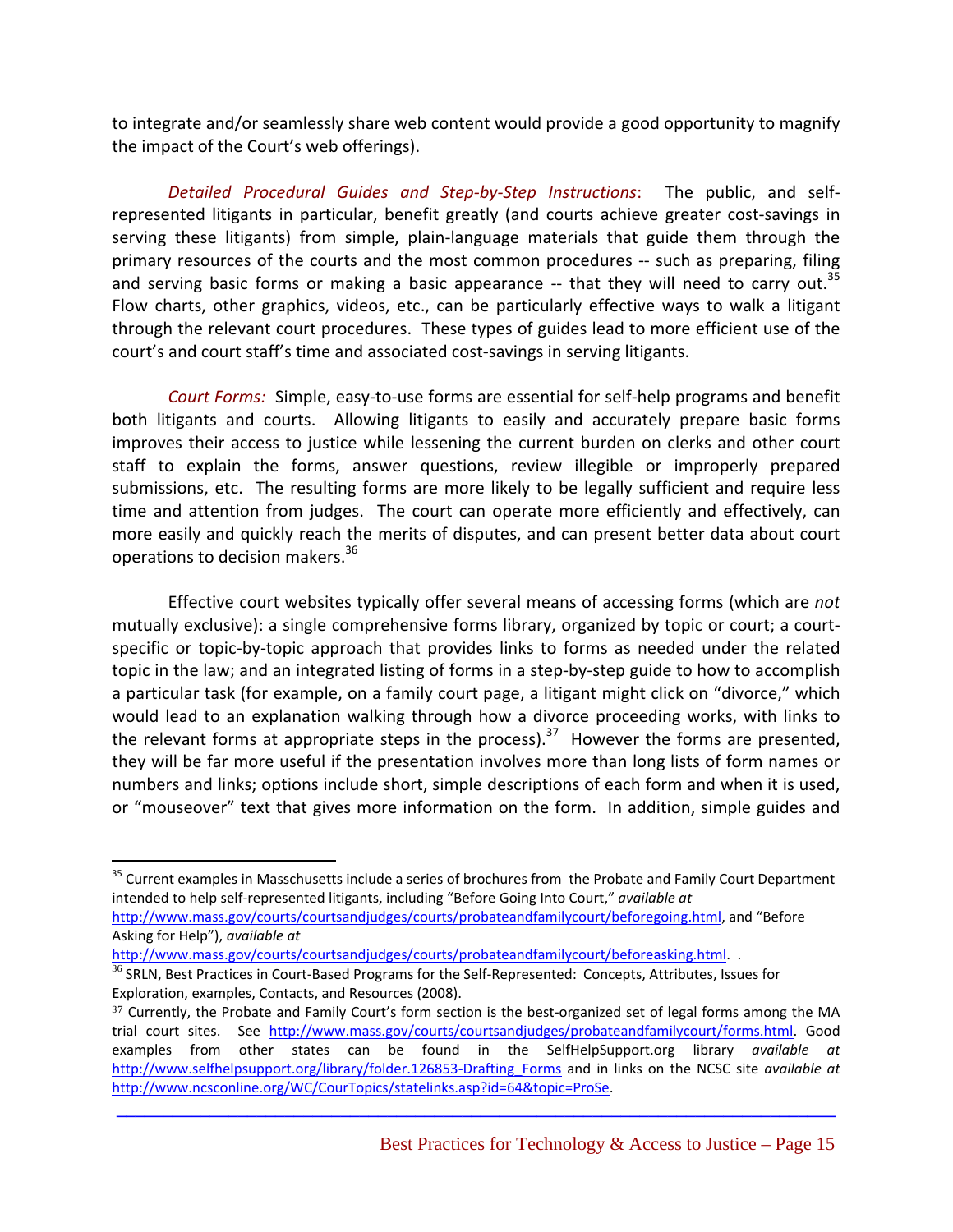plain language instructions for filling out key forms will help self‐represented litigants and lawyers complete them efficiently and accurately.

These principles will apply generally whether the available forms are simply pdf versions of forms that can be printed and then manually filled out (as are most forms on the Trial Court site currently), or "fillable pdf's" that can be completed online and then printed in final form (a reasonable temporary solution for the short term). In either case the form should be accompanied by a completed sample form to serve as an example. Better yet, the form should be available as part of a guided interview and automated form generation program such as those described in the next section of this Report.

*Filing and E‐Filing:* Effective court self‐help web sites provide simple, step‐by‐step guidance on how and where to file and serve completed forms. The process of filing and serving papers, even in a purely paper‐based system, is often mysterious and intimidating to self-represented litigants, and web sites present an excellent opportunity to convey simple, organized information and guidance that will make the process far more accessible to (and efficient for) them and less time consuming for court staff who otherwise would have to provide most of this guidance directly. As the Trial Court begins to implement e‐filing, detailed and easily understood tutorials and instructions on how to use the system, how to apply and qualify for fee waivers, and similar issues will become essential to ensure that e-filing is accessible for all litigants, including self-represented parties, and that the cost savings that efiling promises are achieved to the greatest degree.

*Specialized information:* Some courts in other states offer specialized information that is specifically tailored to individual groups with special needs in addition to self‐represented litigants (or to subsets of self‐represented parties). For example, Arizona and Florida offer specialized websites for the elderly.

*Limited Assistance Representation:* Information on the Court's ongoing initiatives to allow limited assistance representation ("LAR") may be important to lawyers and to some indigent or self-represented parties and should be available as one element of the Trial Court's web site and self-help pages. The most useful court sites present simple, basic information for a lay audience about LAR, including topics such as what LAR is and how it works,  $38$  a list of which courts allow LAR and which do not and the forms necessary for a litigant seeking to use LAR.

*Alternative Dispute Resolution*: Information on ADR services, including simple explanations of what they are, how they work, referral links and instructions on how to find a mediator, etc., are prominently placed on many court self‐help web pages, such as New York's CourtHelp.<sup>39</sup>

**\_\_\_\_\_\_\_\_\_\_\_\_\_\_\_\_\_\_\_\_\_\_\_\_\_\_\_\_\_\_\_\_\_\_\_\_\_\_\_\_\_\_\_\_\_\_\_\_\_\_\_\_\_\_\_\_\_\_\_\_\_\_\_\_\_\_\_\_\_\_\_\_\_\_\_\_\_**

 $38$  Some existing information at  $\frac{http://www.scselfservice.org/fam/lsr.htm}{http://www.scselfservice.org/fam/lsr.htm}$  may be helpful.

<sup>39</sup> http://www.courts.state.ny.us/courthelp.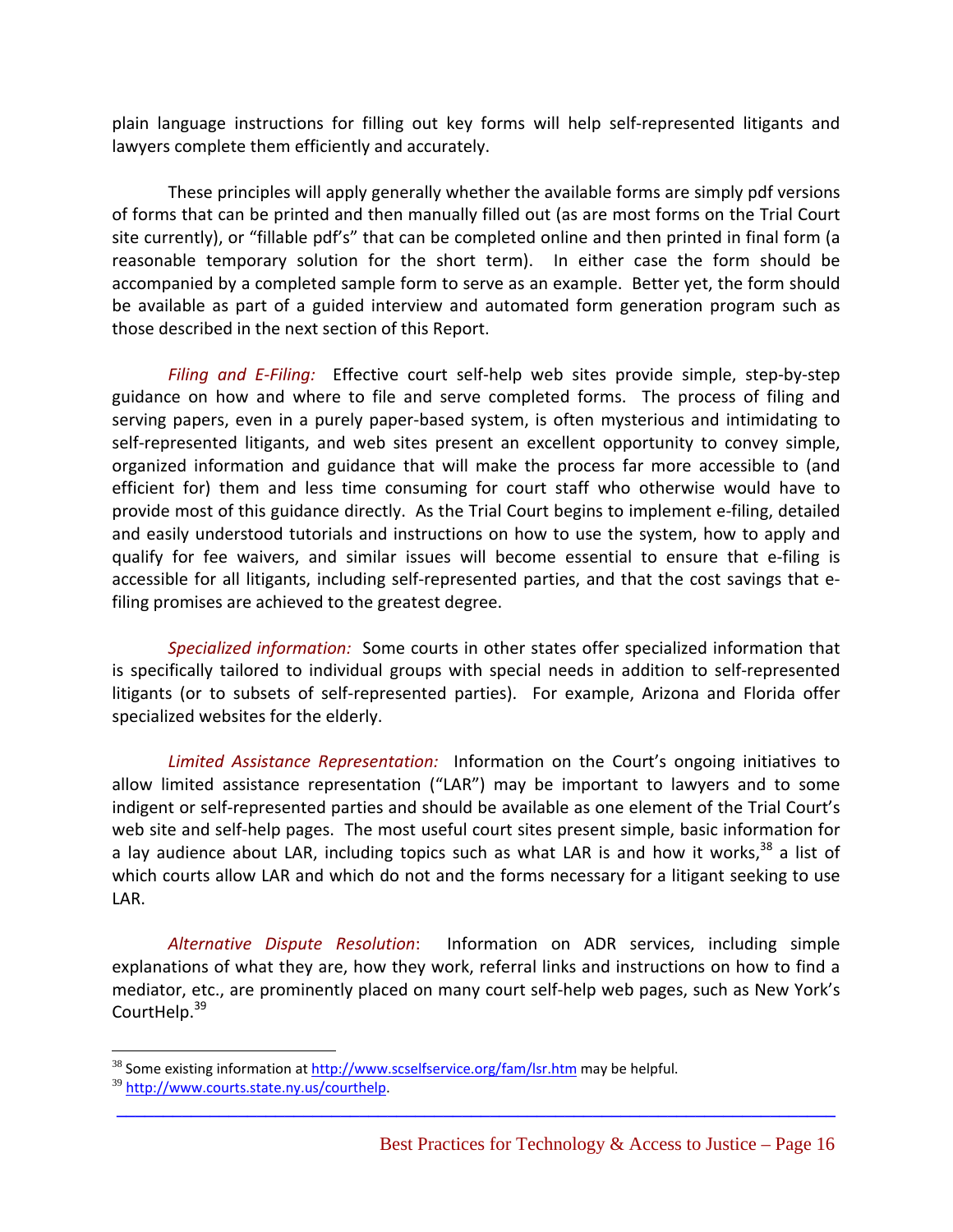*Help Finding Lawyers:* One element of self‐help web sites in many other states is information about finding lawyers, both for pro bono representation (typically legal aid organizations and law school clinics) and for paid representation (often through bar referral lists or similar groups). As noted earlier, the New York CourtHelp site provides a good example of lawyer referral materials.

#### 4. Coordinated

1

In many states, including Massachusetts, court web sites and other sources, such as law libraries, legal aid organizations, law school clinics and others each provide a variety of valuable but largely unconnected and uncoordinated sources that contain information, resources and tools for the public and self‐represented litigants. Too often, the information on individual sites may be excellent but is difficult to find, is not linked from other sites or, in some cases, is posted repeatedly, with no promise of consistency between sites. A visitor who successfully navigates one site cannot be confident that he has found all the relevant information. To best serve the public overall and the self-represented community in particular, and best achieve the goals of access to justice initiatives, good coordination and collaboration among various sites is critical. For example, as noted above, the Trial Court Law Libraries site currently provides many unique resources of value to self-represented parties. Close coordination and collaboration between the Court's and the Library's web efforts going forward can significantly enhance what either could do acting alone.

#### 5. Uniform, Consistent and Coherent Web Pages

Consistency in the appearance and structure of web sites assists visitors in finding information quickly and easily and navigating smoothly among pages. Consistency includes standard templates and appearances, standard navigation tools and schemes, and standard presentation of content within the different pieces of the site.<sup>40</sup> Less-effective court web sites tend to present information on one component's or division's page in formats different from others' pages. In many cases, information and links on any one page are incomplete and users are required to search around a variety of pages and sources for a complete answer. This kind of presentation of information on inconsistent pages can be confusing to site visitors and hampers easy location of needed information. $41$  Note however, that there are good arguments for the benefits of having a separate and distinct-looking self-help web site that is internally uniform but does not necessarily conform to the appearance of other court pages.<sup>42</sup> This can

 $40$  For a discussion of efforts to ensure uniformity in legal services web sites, see Ronald W. Staudt. All the Wild Possibilities‐ Technology that Attacks Barriers to Access to Justice (2009) at 109.

 $41$  For the Trial Court, a related issue of uniformity to consider is the separate county courthouse web sites which raise issues of standardizing their appearance and linking to appropriate pages of the main Court self‐elp site.

 $^{42}$  One possible current example of this approach is the Trial Court's Jury Information link which, when clicked leads to a page that looks different than the standard Court pages but is internally uniform and consistent. See http://www.mass.gov/courts/jury/index2.html.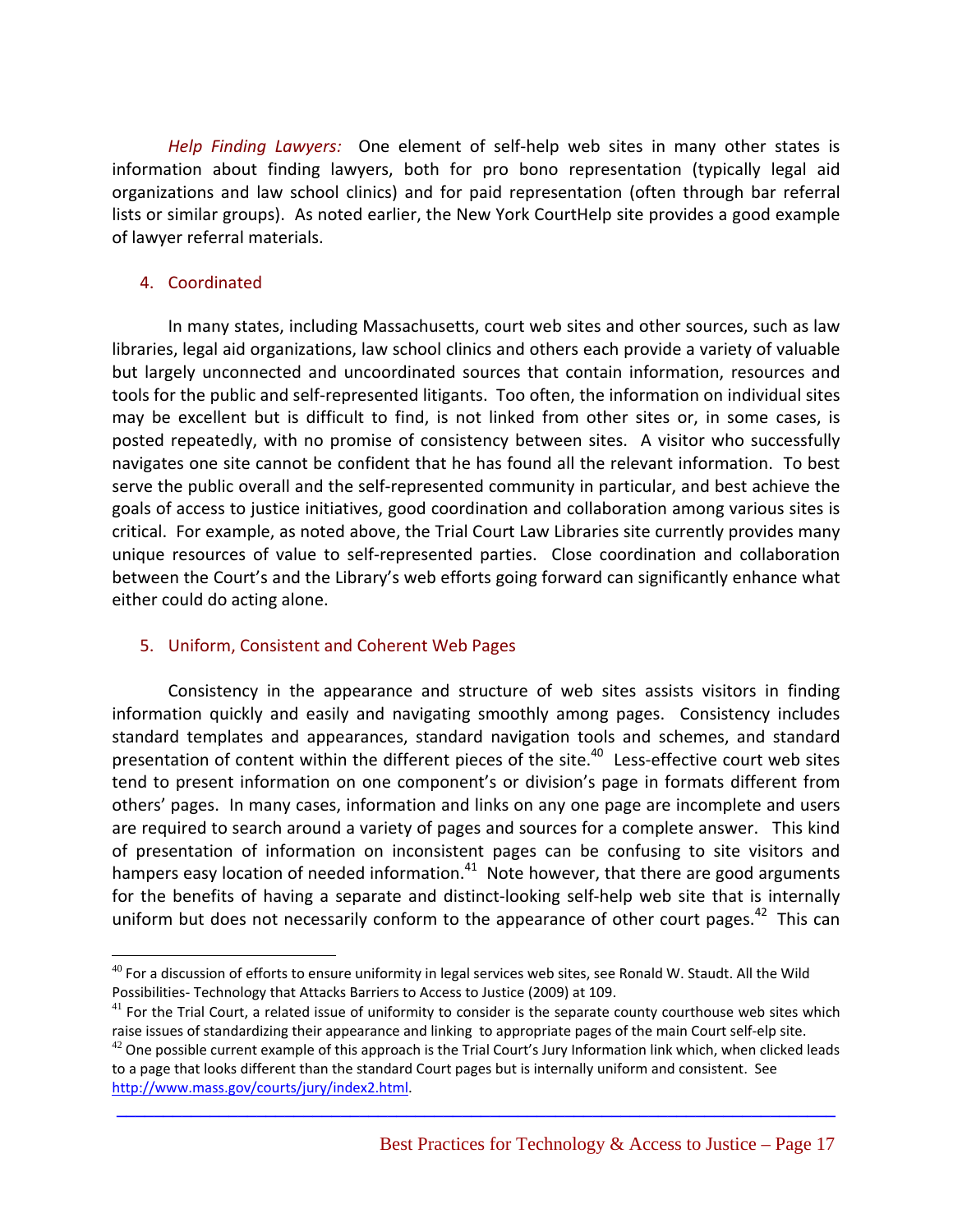allow customized and specifically tailored layouts and presentation formats that are most effective for self-represented users but that might not be optimal for the court's other audiences.

#### 6. Multilingual

To meet the needs of many of those most in need of courts' web‐based materials and services, those sites and materials (or at least key portions) must be available in languages other than English. The best court web sites consistently make much or all of their content available in more than one language, based on local need. In Massachusetts, the need for materials in other languages was identified by 39% the respondents in your court staff survey, and court personnel consistently identified the need for instructional materials and court forms in other languages as one of the most pressing needs of the court. $43$ 

In most areas, including Massachusetts, Spanish is the highest priority language requirement, but there typically are needs for translation to other languages as well, including Portuguese, Vietnamese, Cambodian, Cantonese, Mandarin or more.<sup>44</sup> Translation of existing and new web site materials is an expensive and time‐consuming process, of course, so an incremental approach to both what materials to translate first and which languages to prioritize is often prudent. The best practices we have observed include, for selected materials, the entire page being translatable with the click of a prominent button or users having the choice of viewing the entire site in other languages. Alternatively, even for pages left in English by the user, mouseover text could provide a translation of particular portions.<sup>45</sup> Specific issues often have to be addressed regarding foreign language instructions for forms in English and, ultimately, for foreign‐language guided interviews and instructions that lead to the creation of English‐language forms.

#### 7. Multimedia

1

Even where court web sites are available in multiple languages, some significant number of litigants will not be well‐served by text‐based information alone because of impaired vision, limited literacy skills or an inability to absorb complex information by reading. Other states strive to overcome these challenges by using audio, video and PowerPoint training materials to help litigants. These materials can introduce key legal concepts, guide users to relevant materials, show what court is like and introduce the key players, walk litigants through the process of creating or filing forms, etc. Or they can be as simple as a few introductory materials

<sup>&</sup>lt;sup>43</sup> Honorable Dina E. Fein and Sandra E. Lundy, Esq., INTERIM REPORT ON ACCESS TO JUSTICE INITIATIVES IN THE TRIAL COURT at 4‐5, 20, 22, 25 (Jan. 8, 2010), *available at* http://www.mass.gov/courts/atjreport.pdf.

<sup>44</sup> See Annual Report on the State of the Massachusetts Court System – Fiscal Year 2009, at 23 (listing top 15 languages requested for court translation), available at http://www.mass.gov/courts/fy09-annual-report.pdf. 45<br>
 45 For an example of the mouseover approach, see the New York site at http://www.courts.state.ny.us/.

**\_\_\_\_\_\_\_\_\_\_\_\_\_\_\_\_\_\_\_\_\_\_\_\_\_\_\_\_\_\_\_\_\_\_\_\_\_\_\_\_\_\_\_\_\_\_\_\_\_\_\_\_\_\_\_\_\_\_\_\_\_\_\_\_\_\_\_\_\_\_\_\_\_\_\_\_\_**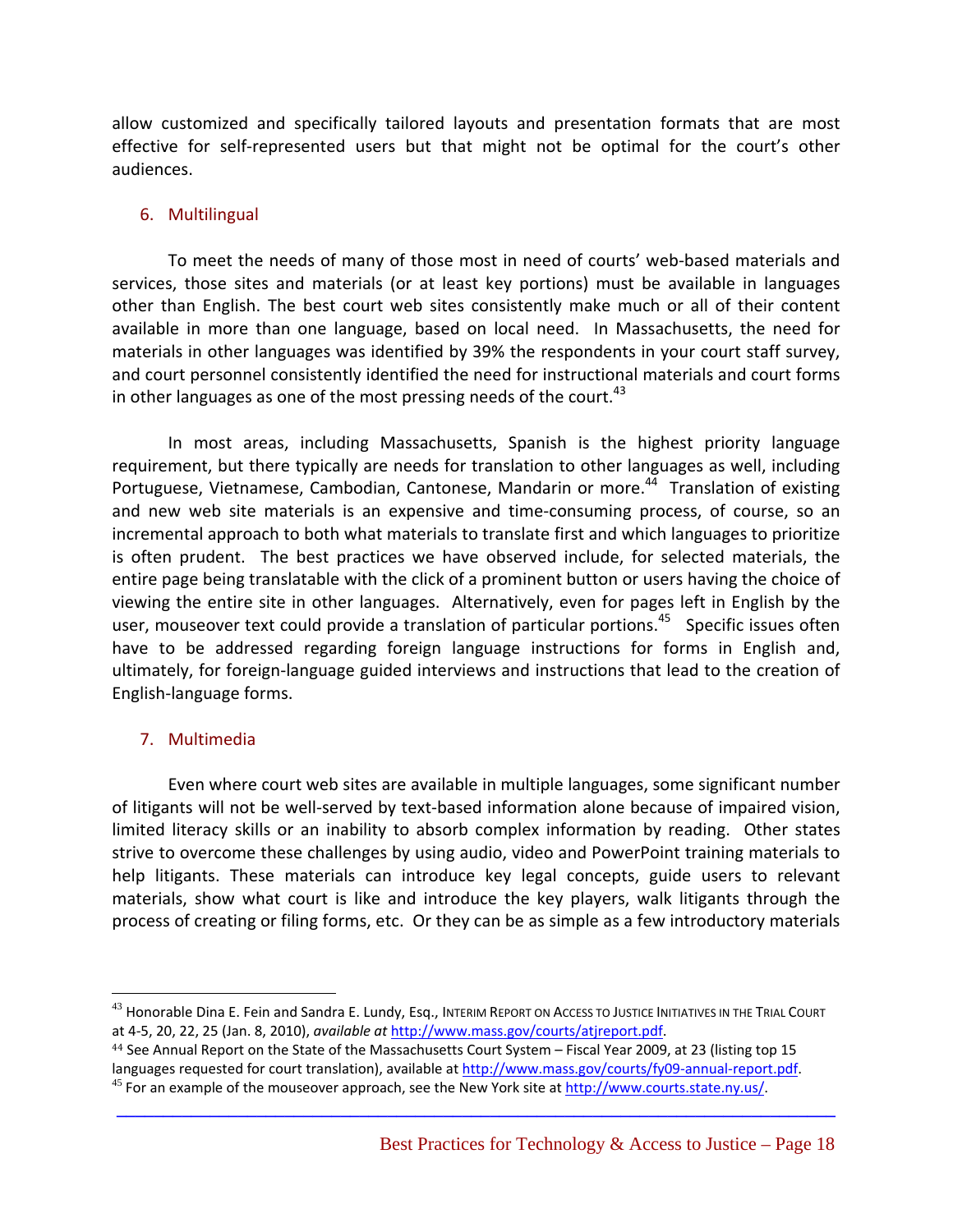that orient users to the content and layout of the website and the basic services provided. $46$ Audio/visual media not only assist lower‐literacy and vision‐impaired users, but make the website generally more accessible to all. However, all key material presented in AV format should also be available in the text on the website since not every user will find the AV media helpful. The MA Trial Court staff survey indicated that, currently, AV materials are currently available to only 2% of all respondents

PowerPoint presentations are less expensive to produce, can be changed more easily than video formats, and can use graphics and animation to facilitate understanding. Adobe Flash modules provide another tool to create presentations and animation. For one example, see this page<sup>47</sup> from the Illinois Legal Aid site. Other examples include:

- One of the most comprehensive uses of video and PowerPoint to communicate legal access tools for the self‐represented is the Contra Costa, California Virtual Self‐Help Center.<sup>48</sup>
- Orange County, California Superior Court's PowerPoint presentations for their *How to Start a Divorce, How to Respond to a Divorce*, and *How to Respond to a Temporary Restraining Order* workshops. <sup>49</sup>
- Videos and a tutorial from the 4th Judicial District Court (Hennepin County) in Minnesota.<sup>50</sup>
- Illinois Legal Aid Online's<sup>51</sup> instructional videos for self-represented litigants, including:
	- *Going to Court on Your Own <sup>52</sup>*
	- *Going to Eviction Court in Chicago <sup>53</sup>*
	- *How to Get an Order of Protection <sup>54</sup>*
	- *What do I do if I Get a Traffic Ticket?* <sup>55</sup>

http://www.abanet.org/legalservices/sclaid/atjresourcecenter/downloads/best\_practices\_7-08.pdf.

 $\overline{a}$ <sup>46</sup> See SRLN, Best Practices in Court-Based Programs for the Self-Represented- Concepts, Attributes, Issues for Exploration, Examples, Contacts, and Resources (2008), *available at*

 $\frac{47}{47}$  See http://www.illinoislegalaid.org/index.cfm?fuseaction=home.dsp\_Content&contentID=1768.<br><sup>48</sup> http://www.cc-courthelp.org/.

 $49$  See description in SRLN, Best Practices in Court-Based Programs for the Self-Represented-Concepts, Attributes, Issues for Exploration, Examples, Contacts, and Resources (2008) at 50, *available at*

http://www.abanet.org/legalservices/sclaid/atjresourcecenter/downloads/best\_practices\_7-08.pdf.<br>
<sup>50</sup> http://www.mncourts.gov/selfhelp/?page=1913.<br>
<sup>51</sup> http://www.Illinoislegalaid.org/index.cfm?fuseaction=home.dsp\_content

 $53$  http://www.Illinoislegalaid.org/index.cfm?fuseaction=home.dsp\_content&contentID=5552.<br>54 http://www.Illinoislegalaid.org/index.cfm?fuseaction=home.dsp\_content&contentID=5897.

<sup>54</sup> http://www.Illinoislegalaid.org/index.cfm?fuseaction=home.dsp\_content&contentID=5897. <sup>55</sup> http://www.Illinoislegalaid.org/index.cfm?fuseaction=home.dsp\_content&contentID=5696.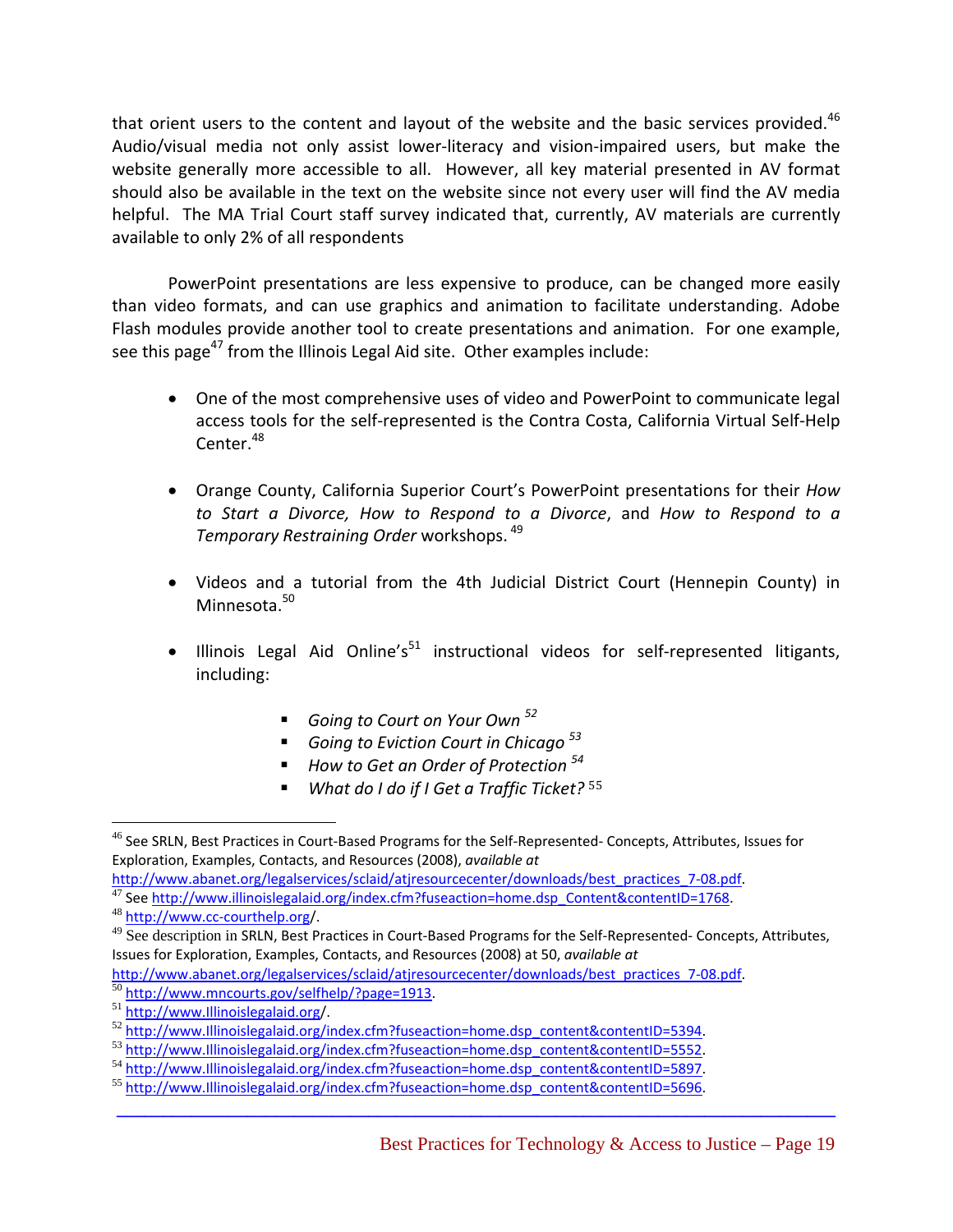- New York City Civil Court videos and community seminar series for civil, housing and small claims topics<sup>56</sup>
- Additional examples of videos produced for self‐help programs can be found in the SelfHelpSupport.org library. 57
- LawHelp.org/NY Explanatory video $58$
- Kern County, California Law Library videos $59$

#### 8. Up‐to‐Date

The Conference of State Court Administrators 2005 Position Paper recognized that, for court web sites,

It is fundamental that court administrators establish procedures to ensure that their websites are well managed and kept up‐to‐date. Wrong information or missing links erode public confidence in the ability to provide effective services. The original model, still in widespread use, is to place website management under the court system's technology group. However, given that the court website increasingly represents the public face of the state's judiciary, it is advisable to transfer website management to operational staff or have web development staff report directly to the state court administrator. In any event, a clear best practice in this area is to develop effective procedures to routinely review changes in laws, rules, judicial assignments, staff, addresses, telephone numbers and any other court information provided on the court's website. $^{60}$ 

To ensure current and useful content, effective court web sites, including all self‐help and court‐information pages, should be easy to update and the system should allow updates to be made by the court staff who are in the best position to act quickly and accurately. The ideal approach is a web site built on a content management system that allows those directly responsible for developing information (i.e., attorneys and staff, rather than a webmaster or other IT personnel) to easily add and edit content. Distributing ownership of web pages or areas to the people most familiar with the legal or procedural issues covered in each page and eliminating the need for a webmaster to take any steps for the material to be published can eliminate the bottlenecks and delays that frequently cause stale web site content. These delays

**\_\_\_\_\_\_\_\_\_\_\_\_\_\_\_\_\_\_\_\_\_\_\_\_\_\_\_\_\_\_\_\_\_\_\_\_\_\_\_\_\_\_\_\_\_\_\_\_\_\_\_\_\_\_\_\_\_\_\_\_\_\_\_\_\_\_\_\_\_\_\_\_\_\_\_\_\_**

1

<sup>&</sup>lt;sup>56</sup> http://nycourts.gov/courts/nyc/housing/videos.shtml.<br>
<sup>57</sup> http://www.selfhelpsupport.org/library/folder.82240.<br>
<sup>58</sup> http://www.lawhelp.org/images/tours/ny/ny\_english.html.

<sup>&</sup>lt;sup>59</sup> http://www.kclawlib.org/media.php?PHPSESSID=9fc357fbc5d83ff5a47568e898d6cea4.

<sup>60</sup> COSCA, Position Paper on The Emergence of E‐Everything (December 2005) at 8, *available at* http://cosca.ncsc.dni.us/WhitePapers/E‐EverythingPositionPaperApprovedDec05.pdf.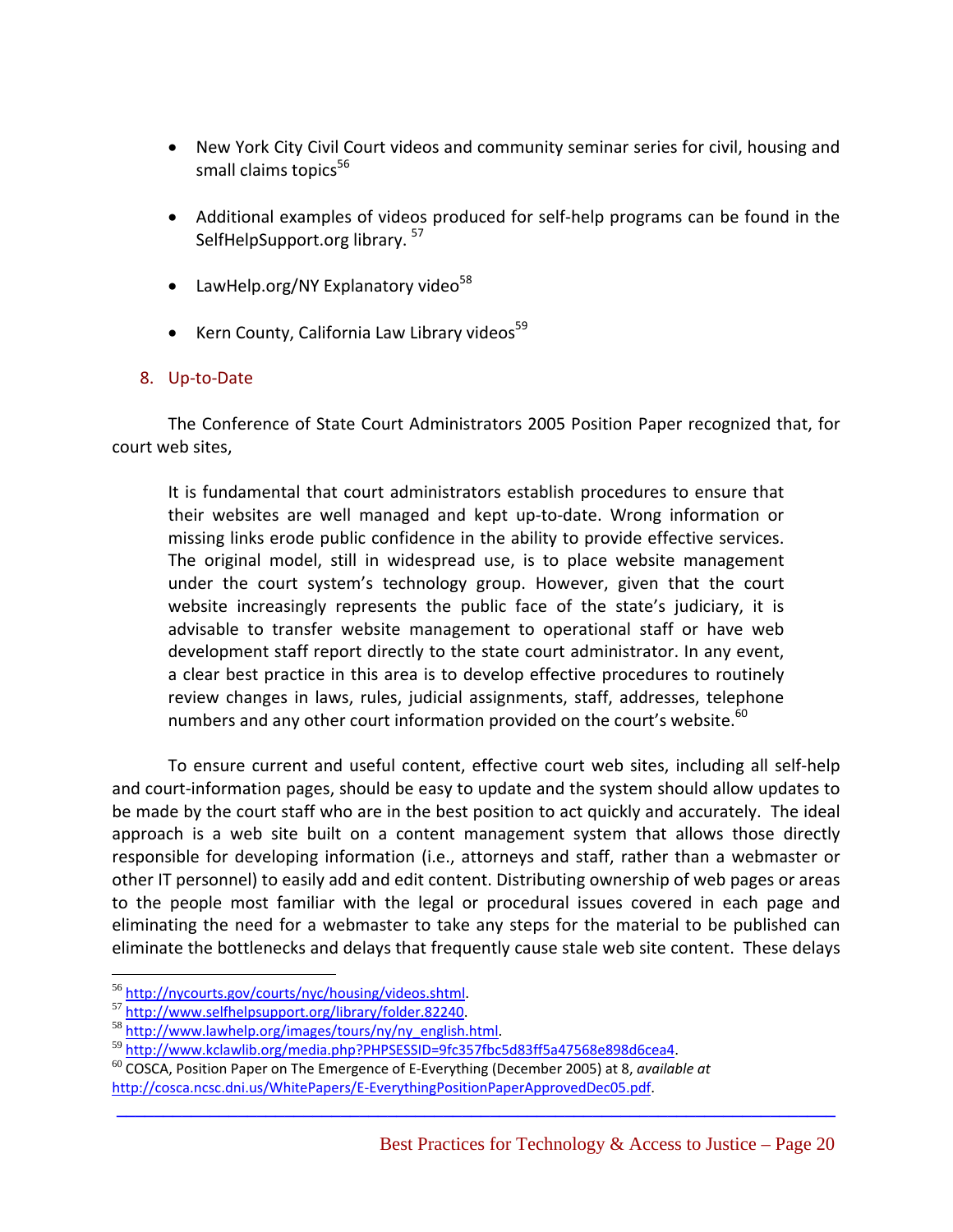not only result in out‐of‐date content but may in fact discourage the correct people from developing new content in the first place. Empowering relevant attorneys and staff to update content in their areas of responsibility and expertise can also ensure that that the most significant and timely materials are presented quickly and with the right emphasis.

Notwithstanding the above, best practices recognize that, whenever possible, updates to public areas of court web sites benefit from the assistance of or review by a web site specialist who understands and can implement the key principles of clarity, simplicity, logical organization and uniformity described above. In addition, any lengthy or detailed content should be reviewed by a plain‐language specialist to ensure that it conforms to plain language guidelines and will be understandable by people with limited English proficiency or literacy.<sup>61</sup>

#### 9. Disabled Accessible

 $\overline{a}$ 

Related to the multimedia concerns, all portions of a court's web site should conform with relevant statutory and policy requirements for making content accessible to persons with disabilities.

#### 10. Priorities for Improving the Trial Court's Web Site

We understand that the Trial Court is well aware that their current web site is not presently able to implement many of the best practices described above that most effectively permit users to locate the information and resources they need and allow effective delivery of access to justice services through the technologies described in this report.<sup>62</sup> We also understand the Court has identified and recognizes many key improvements that could be made to the web site but is constrained by significantly limited financial resources and by the need to utilize those resources in the first instance to maintain core functions and projects.

With that understanding of the current situation firmly in mind, we offer the following recommendations and proposals for a number of more limited steps that can be taken in the short and medium term, as resources allow, that will require relatively little time and investment but that will dramatically improve the effectiveness of the site in serving the needs

 $61$  Once an updated content protocol is established, modern content management systems provide a number of tools that can be critically helpful for keeping websites up-to-date. Specifically, a content management system can automate the process of passing documents through each stage, track the current stage of pending documents, provide statistics about how quickly documents move through each stage, ensure that documents are not published until they have undergone a proper review, automate the process of flagging old documents to ensure that legal information is up-to-date, and identify bottlenecks anywhere along the line of development. Further, they can allow users to edit content directly from their web browser without having to install special programs, and they can provide sophisticated tools for determining who can edit a web page or how the content protocol will operate.<br>  $\frac{1}{62}$  See, e.g., Administrative Office of the Trial Court, Enhancing the Delivery of Quality Justice: Interim Report on

the Access and Fairness Survey Project (July 2008) at 12 (only 55% of respondents described the Court web site as "useful"), available at http://www.mass.gov/courts/metrics‐report‐interim.pdf.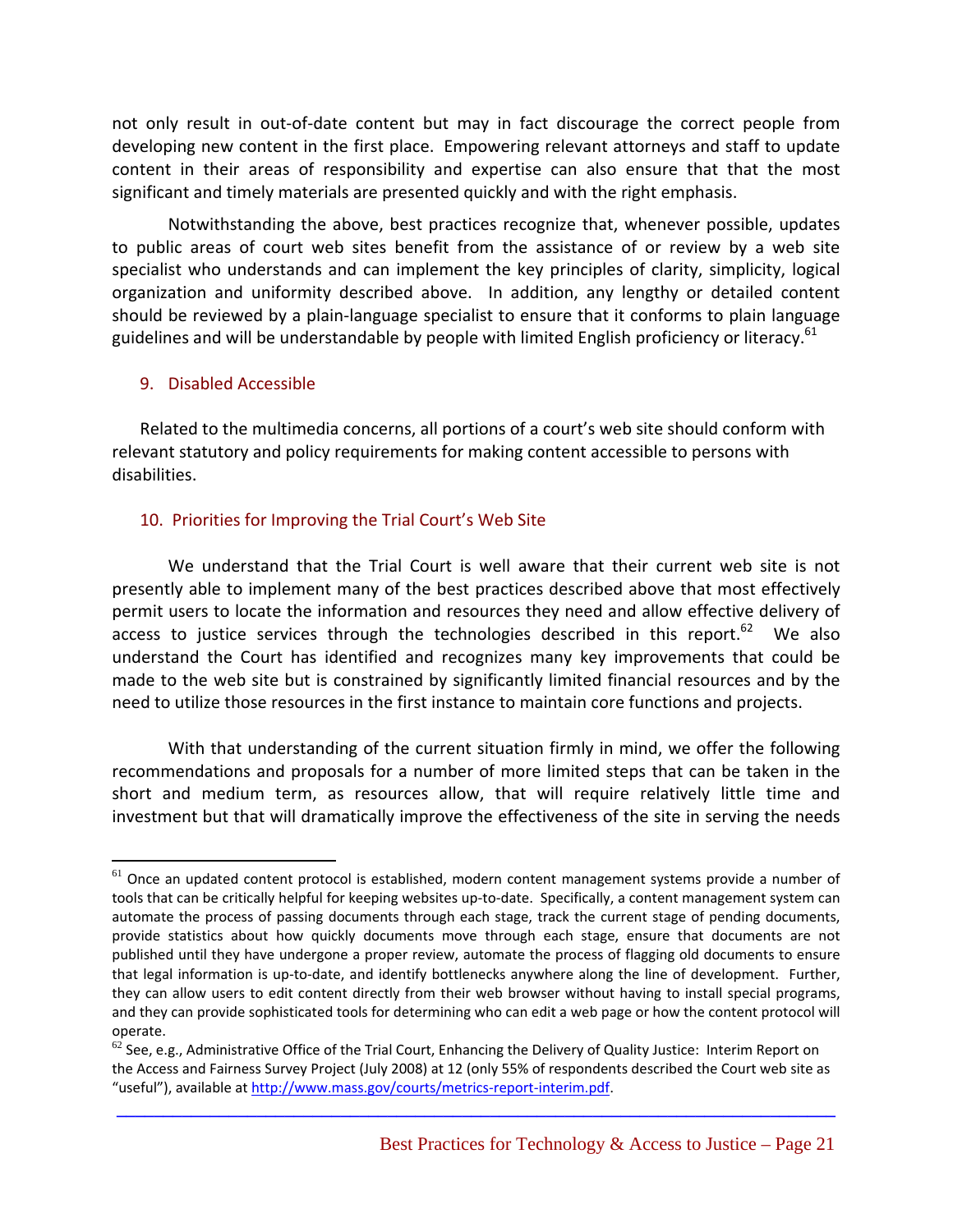of litigants and lawyers who use the site and in serving as a platform for the Court's other important implementations of technologies to facilitate access to justice. Our recommendation is that these initial changes should not wait, but should be implemented as quickly as possible.

> Some of those more improvements include, in the *immediate* term:

- $\triangleright$  Replacing the font on the pages of the Trial Court's site with a larger and more readable font that is easier for all users
- $\triangleright$  Redesigning the Trial Court's main landing page so that it separates out and directs different audiences to their appropriate destinations in a way that is clear, simple and logical, while reducing the heavy reliance on text and employing simple layouts and effective use of graphics to help unsophisticated users.
- $\triangleright$  Creating a new set of pages for the Trial Court's primary Self-Help Center and Court Information Center, consistent with the principles set forth above. In particular, the initial pages should present, in clear and logical fashion using accessible layouts and ample graphics, ready access to the primary materials listed in the "Comprehensive" discussion above. One option would be to create a completely new series of self-help and court information pages that are under your control and that present an accessible set of key A2J resources.63
- ¾ Posting in a well‐organized, common‐sense, problem‐ oriented fashion, a full set of all common court forms. Critically, as forms are revised or updated by the A2J Task Force on Forms those forms should quickly appear on the site.

 $\overline{a}$ 

 $63$  One example of this is the New York Courts' "CourtHelp" page, which has a distinct location and look from the main court pages. See http://www.courts.state.ny.us/courthelp.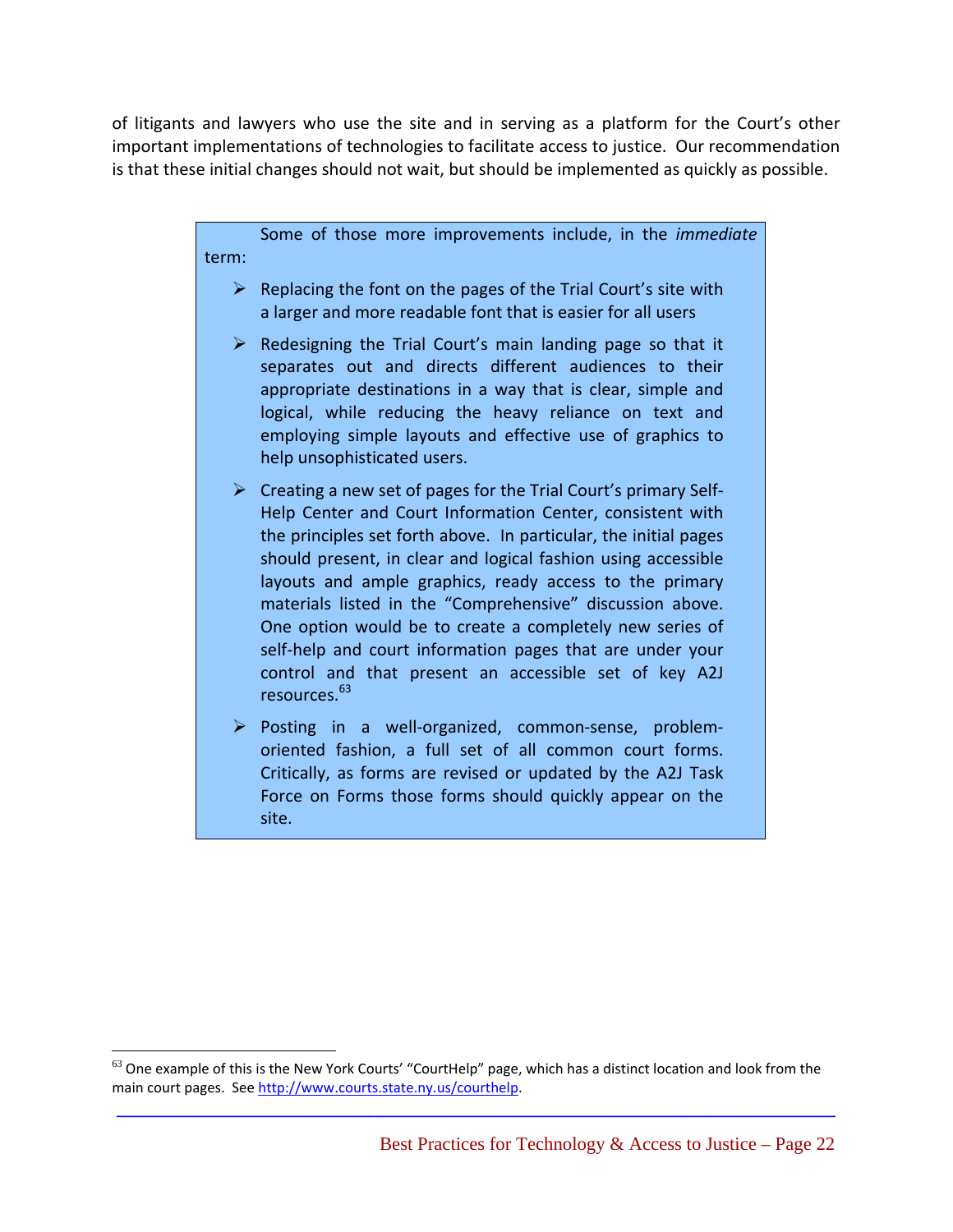In the *medium* term, as additional resources allow, additional straightforward improvements might include:

- $\triangleright$  Starting with the most commonly used forms, such as the MA Affidavit of Indigency, Form 209A, the new stalking/harassment forms under Chapter 258(e), the plaintiff and defendant summary process forms used in multiple court departments (e.g., Housing, BMC, District Court,) etc., create and place online "fillable pdf" versions of the forms that can be completed over the internet and then printed (see Easy Completion of Forms section, *infra*). Accompany these, where appropriate, with completed examples of the form. This should be an ongoing process until most forms commonly used by self‐represented litigants in the various Trial Court Departments are available in this format
- $\triangleright$  Again starting with the most commonly used forms described above, create and post programs that allow guided interviews and automatically generated form creation (see *infra*).

# B. Easy Completion of Court Forms Online

#### Basic Options

One of the primary areas in which technology can effectively save court personnel time and costs while increasing access to the courts for self-represented litigants is the completion of common court forms and filings electronically on the internet. This capability can be provided in a number of ways, each progressively easier for self represented parties and providing more cost saving for courts and court personnel. These range from:

(1) simply putting copies of all (or at least all commonly used) forms online so litigants can print them out and complete them manually, to

(2) putting forms online as "fillable pdf's" – digital versions that permit users to type information into each box and then print the completed form, to

(3) Guided interviews and automated form creation, to

(4) Guided interviews and automated forms integrated so that they feed the finished digital filing directly into the court's e‐filing and case management systems.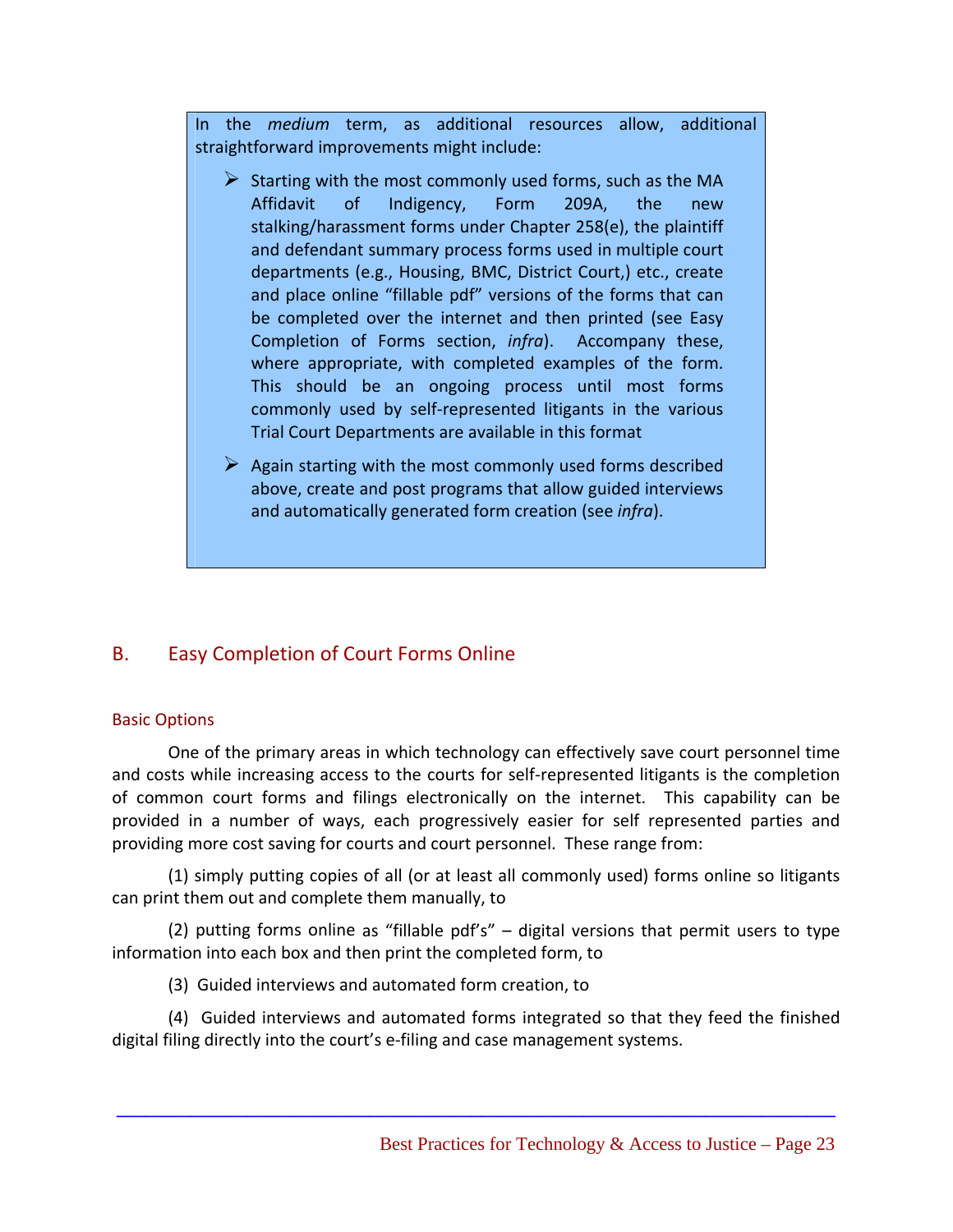The first two of these are relatively straightforward and our recommendations for adding this capability to the Trial Court's web site are set forth immediately above. The following section focuses on the more complex, but also far more useful for many self‐ represented parties, guided interview and form creation programs.

#### Guided Interviews and Automated Form Creation

#### 1. Overview of the Technology

An automated guided interview is an electronic interview, hosted on a website or computer terminal, which prompts users through a step‐by‐step process to enter information. The information is mapped onto designated fields of an existing form. Additional software then assembles ("merges") the relevant data with the digital version of the form to create a completed form that can be printed out and filed with the court or, where such systems exist, e‐filed electronically.

Automated interviews can assist self‐represented litigants in accomplishing a number of complicated tasks, such as answering legal questions (e.g., which court has jurisdiction in a child custody dispute), preparing for a hearing (e.g., what kinds of evidence will be useful in a landlord-tenant dispute), and preparing complex court forms or pre-litigation documents that may reduce the need for litigation. The software can even conduct interviews and gather information in a language other than English and then generate the completed form in English.

The automated interview begins with the broadest possible questions, and depending on how the user answers those questions, it directs him to only those questions relevant to his particular situation. Typically, questions are designed to be simple, often times focusing on a series of "yes"/"no" questions and limiting other input to basic information such as names, dates, and contact information. Thus, the guided interview process simplifies the task of completing complex legal forms by presenting questions in small, easy-to-understand portions and ignoring components that do not apply to the user's particular situation. Further, by asking background questions, providing supplemental information, and linking to external resources features which are not typically available with a paper form—automated interviews can be useful for ensuring that a self‐represented litigant is filling out the right form and that he understands the legal issues confronting him. This, in effect, facilitates comprehension by self‐ represented litigants, reduces the difficulties in completing complex form, reduces the occurrence of errors, and minimizes the burden on courts to decipher incorrectly filled forms.

#### 2. Front‐End Software: Automated Guided Interviews

The two software programs that are most frequently used by courts to implement guided interviews are A2J Author and I‐CAN! Legal. Of the two, A2J Author seems to have experienced more widespread adoption among court systems and legal aid organizations.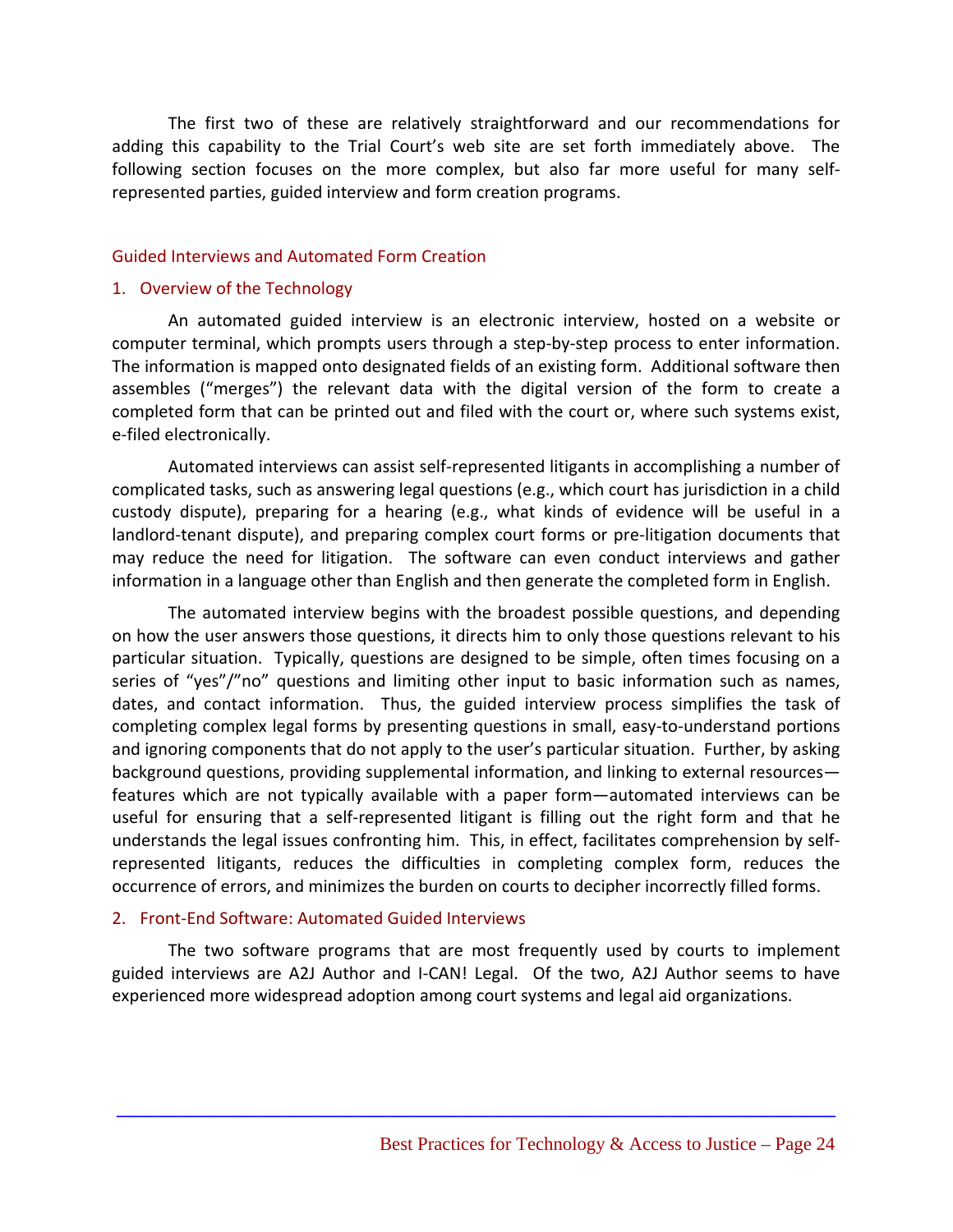A2J Author<sup>64</sup> is a software tool developed by the Center for Access to Justice and Technology ("CAJT") at Chicago‐Kent College of Law and the Center for Computer‐Assisted Legal Instruction ("CALI"). The tool enables courts and legal services providers to build and implement a user-friendly, web-based interface for assisting litigants to navigate complex legal forms. A2J Author can be downloaded at no cost to anyone using it for non-commercial purposes. Currently, A2J Author is used by courts and legal services organizations in 36 states, and more than 1,200 A2J Guided interviews are posted on the national server operated by Law Help interactive.<sup>65</sup>

A2J Author includes a graphical flowchart map that displays the entire dialog for the interview to the author to facilitate complex branching. Other components of the software stack include A2J Viewer, which is a program in Adobe's flash language, which is downloaded to the user's browser in conjunction with the interview in order to play the interview. Substantial work has been done to make A2J Author interviews user-friendly, even for those who are not tech-savvy. For example, the interviews feature a graphical representation of an interviewer asking questions and guiding the user towards a courthouse, the path to which has signposts indicating the major categories of questions left to answer. The most recent version, A2J Author 3.0, includes a number of improvements intended to increase both end‐user experience and the A2J Authoring process, including the ability to:

- add graphics and videos to questions;
- customize how users exit an interview and let them leave before an interview is completed;
- create new interviews by "cutting and pasting" existing questions or question sets; and
- add a logo to the interview.

Much of the success of A2J Author stems from its compatibility with the National Public Automated Documents Online ("NPADO") Server for Nonprofit Legal Services. A2J Author is usually associated with a software stack that includes a program called HotDocs to generate completed forms from the data entered by users during an interview. The interviews are hosted on the NPADO server but linked to the creating court's or legal aid group's website. When the user completes an interview through his web browser, the data is sent to the HotDocs server to produce the final document.

The alternative to A2J Author, I-CAN! Legal<sup>66</sup> is a free online application developed by the Legal Aid Society of Orange County ("LASOC"). This application allows self‐represented litigants to prepare court forms for divorce, guardianship, civil harassment, child support, wage and earnings, paternity petition, name change, small claims, eviction, notice of motion, order to

 $\overline{a}$ 

<sup>&</sup>lt;sup>64</sup> A2J Author, http://www.a2jauthor.org/.<br><sup>65</sup> Numerous guides and other resources for efficiently implementing A2J modules is available online from the LSC National Technology Assistance Project ("NTAP"). See, e.g., http://lsntap.org/training\_bp\_online\_doc\_assembly.<br><sup>66</sup> I‐CAN! Legal, http://www.icandocs.org/.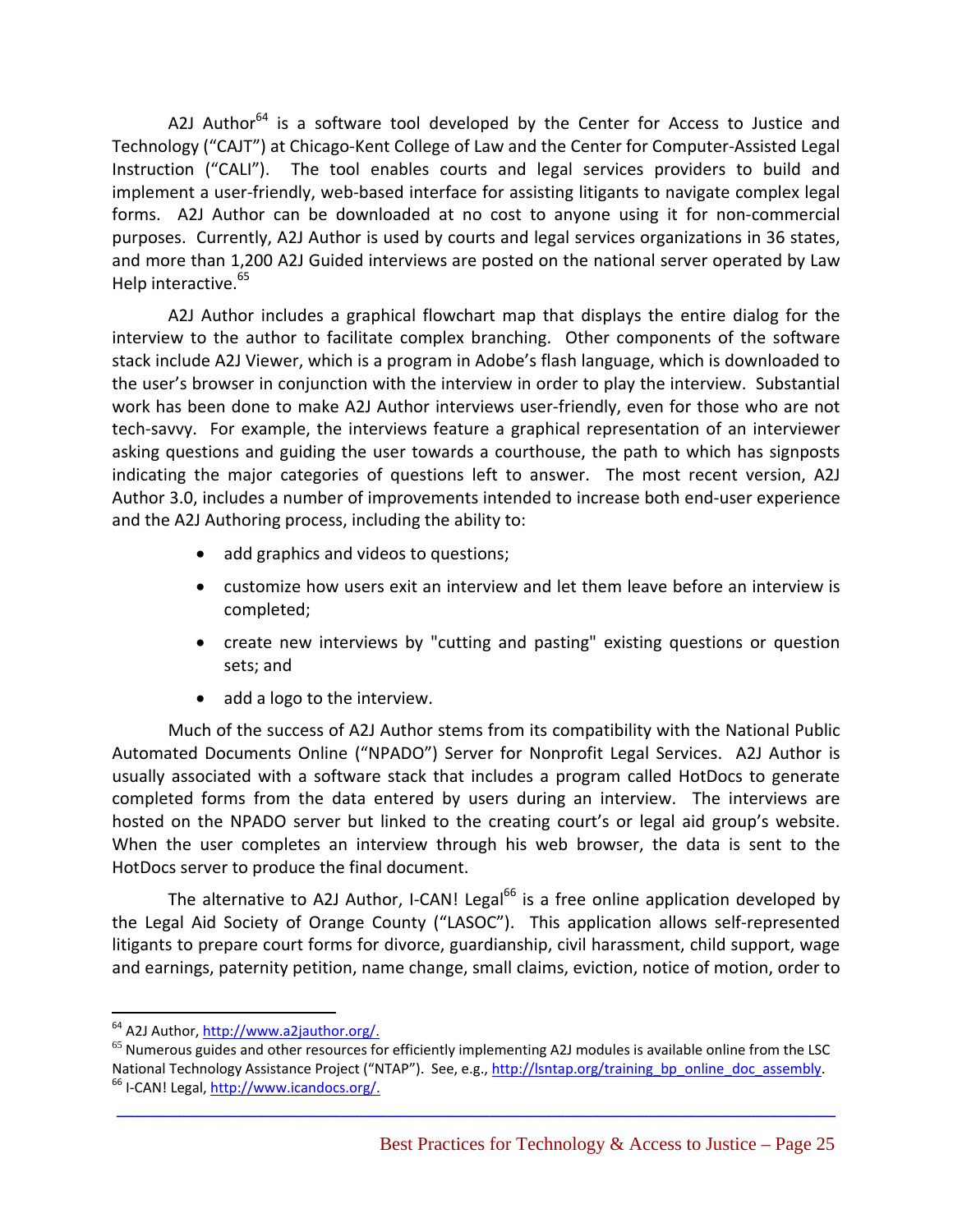show cause, domestic violence, fee waiver, child custody, and income and expense. The website provides litigants with modules for filling out certain court forms, as well as step-bystep instructions for filing the forms, serving the forms, and preparing for court hearings. The modules currently available for Massachusetts include court forms for guardianship, fee waiver, and eviction defense.

While I-CAN! Legal has similar capabilities to A2J Author, there are a number of important differences which may make it less ideal for widespread adoption by the Trial Court: (1) it does not seem to have an authoring tool, and instead interviews are developed in close cooperation with LASOC; (2) it has much more limited adoption; (3) it depends on a different stack of software technologies; and (4) the user interface of interviews generated with I‐CAN! does not have computer graphics.

In addition, there are a variety of commercial options, such as TurboCourt, EZLegalFile, Smart Legal Forms, and WordMill, that can be used for creating automated interviews. These options, however, seem to be less widely implemented and may be less practical for automated document assembly once integration with the Trial Court's case management and e-filing system and the automated interviews becomes essential.

#### 3. Back‐End Software: Document Assembly

A2J Author must be used in conjunction with either HotDocs or another document assembly program that can translate the answer file generated by A2J Guided Interviews. NPADO is a document assembly project that hosts interactive online forms for nonprofit legal aid and access to justice organizations. The NPADO system was created by ProBonoNet, in collaboration with Ohio State Legal Services Association, with funding from the Legal Services Corporation ("LSC") and HotDocs software donated by its then owner, LexisNexis (the software has recently been acquired by another company). Through this system, organizations must first upload the appropriate HotDocs template to the NPADO server and next upload their A2J Guided interviews to the server. Templates that are uploaded to the NPADO server can then be linked to websites, where they are available to for self-represented litigants. The system then helps organizations create document assembly content based on existing A2J forms and documents. As of December 2007, sixteen states (including California, Idaho, Kentucky, and New York) were using NPADO to deliver legal forms online so.

A2J Author allows courts and legal services to upload and host A2J Guided Interviews on the NPADO server. Further, ProBonoNet provides participants with developer resources and technical support, including assistance with collaboration building, content development, outreach, and evaluation. An important consideration, however, is that the NPADO servers do not provide free hosting of A2J Author interviews for courts (though they do provide free hosting for legal aid organizations). In order to use these servers, courts must negotiate contracts and fees. As a result, some courts have set up their own servers rather than negotiating to use the NPADO servers. To the extent that courts wish to bypass NPADO as a long-term goal, it may be fruitful to explore developing a parallel national server.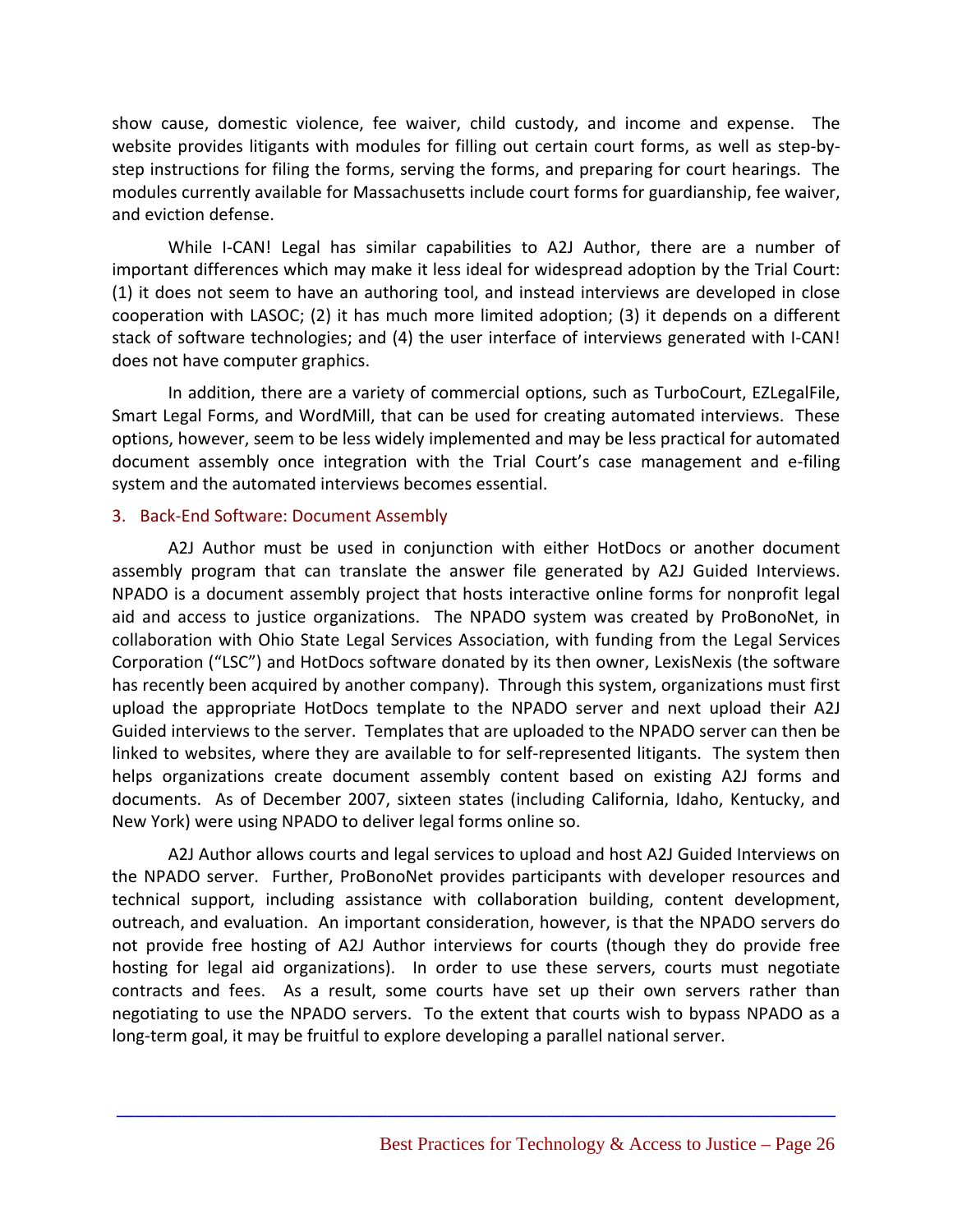The NPADO server not only hosts the guided interviews, it also provides internet‐based document assembly services via HotDocs software by LexisNexis. With this software stack, A2J Guided Interviews that are made available through court and statewide websites can be uploaded to the NPADO server and combined with corresponding HotDocs form templates digital representations of blank court forms—so that information collected from the guided interview can be manipulated and inserted into the correct position on the corresponding court forms. Specifically, HotDocs allows developers to embed variables and simple scripting instructions into documents to create a template and a matched HotDocs component file. As users input information into required fields, a customized document is produced.

Rather than using HotDocs, however, it is also possible to develop XSL transforms that will translate the data exported in A2J Guided Interviews answer file (.anx) into an alternative XML format. At least one such XSLT has been written thus far for LSXML, which is used by Pika case management systems. Implementing this back‐end software as part of the A2J software bundle would allow the court to seamlessly utilize automated interviews within a larger document assembly system. The software may also facilitate the merger of this information for case management, data collection, or e‐filing purposes. (See the Section on Case Management and E-Filing Systems, *infra*). HotDocs has the largest market presence and offers the most developed system a full‐featured web implementation, a tool for automating graphical forms, and a reputable online knowledgebase. The downside to utilizing HotDocs is that it is a proprietary program owned by a private company and, at the moment, requires licensing fees for use by courts and other non legal aid organizations.

#### 4. Main Steps for Development

Developing a strategy for automating court forms and creating guided interviews will involve both a careful assessment of the court's needs and the current gaps in meeting those needs, as well as close consultation with key stakeholders. The primary considerations for the court to address during the development stage include:

- Identify and prioritize specific forms or processes the court should automate.
- Consult with stakeholders (e.g., clerks, judges, legal services groups) before drafting.
- Agree on standardized court forms that judges in all relevant jurisdictions will accept.
- Consider who is in the best position to develop and host the forms.

- Develop the structure and substance of the legal decision tree that will underlie each automated interview. (This will require mapping individual questions against legal research on the particular issue and familiarity with court filing requirements.)
- Identify potential roles for law students, legal aid organizations, pro bono attorneys to create and review interviews, conduct legal research, or draft underlying decision trees.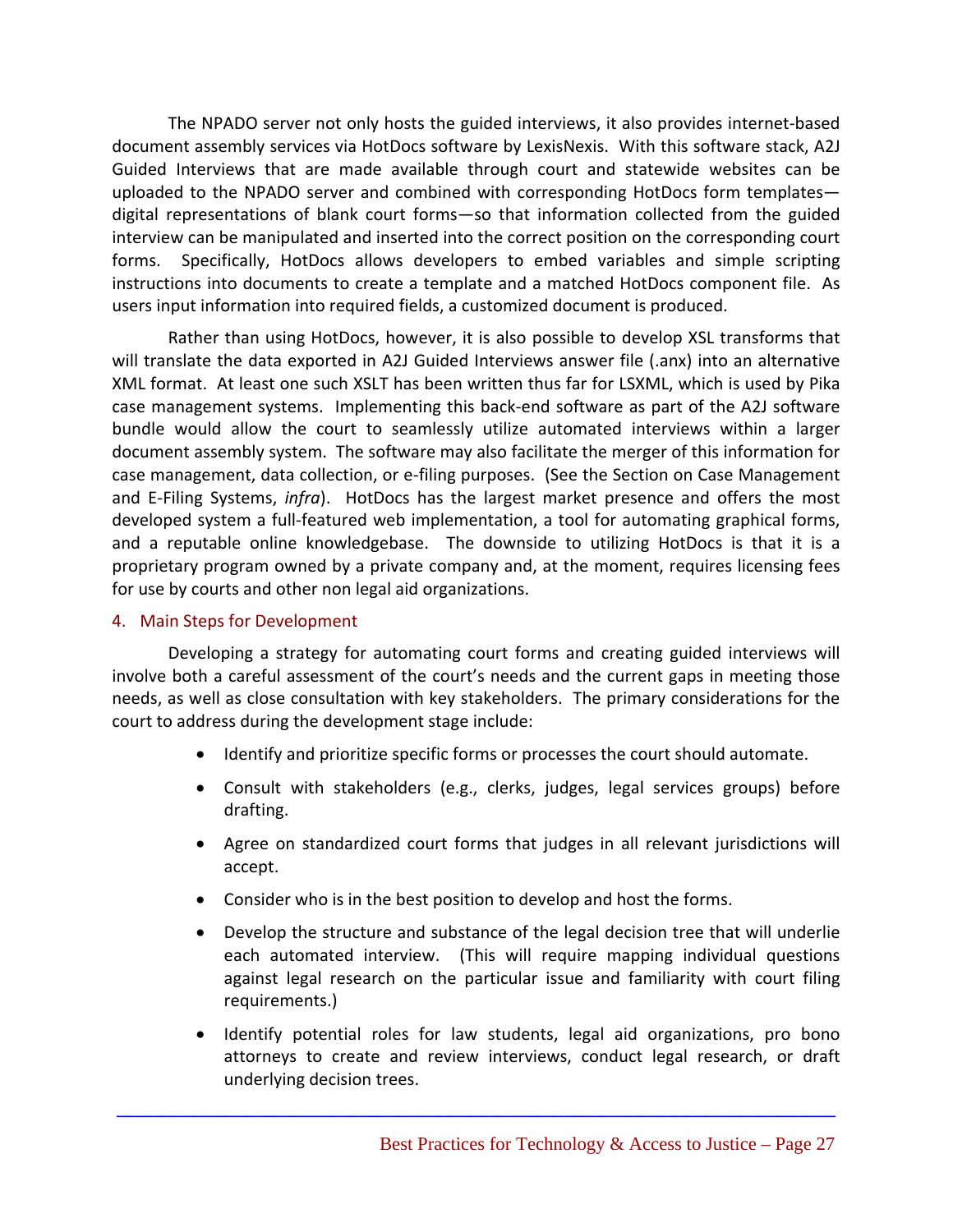- Perform plain language review of automated interviews, and provide materials to accommodate low literacy or disabled litigants.
- Consider the need for multilingual interview processes and materials.
- Consider the extent to which materials should be enhanced by audio or video features.
- Perform beta testing and host focus groups to identify problems before deployment

*Identify specific forms:* The first step in developing automated interviews is to identify forms that can usefully be automated. Forms that typically are good candidates for automation are those that involve simple court procedures for which legal representation is rarely sought (e.g., name change, fee waiver), or complex high‐need, high‐volume procedural forms. Other forms that may be useful for self‐represented litigants include statutory forms (e.g., for estates or guardianship), and non‐judicial legal issues (e.g., letters to creditors or credit agencies, requests for crisis assistance, request for grievance hearing with housing authority). Subject matters for which the court may want to provide automated forms can range from family law, divorce and domestic violence to landlord-tenant disputes, probate and small claims.<sup>67</sup> As the Massachusetts Access to Justice Initiative Task Force on Forms continues its work, these would be valuable areas for it to address.

*Consult with stakeholders:* To identify and prioritize forms that should be automated, it will be useful to (i) survey judges, court personnel and legal aid organizations; and (ii) look at statewide website search statistics. Court clerks are often good resources for identifying areas where litigants have trouble understanding forms, common mistakes in filling out forms, and forms that are frequently bounced. As a related matter, the court will want to consider which forms, guidelines, and resources are best developed by the court versus those which are better left to legal aid organizations who can assist litigants by providing legal advice and unbundled legal services.

*Agree on standardized forms:* Before automating a particular form, it will also be important to determine if multiple versions of the same form exist for different jurisdictions. To make the most of the automation process and avoid expensive revisions when forms change, the Trial Court's ongoing effort through the Task Force on Forms to update and standardize forms so judges across various Trial Court Departments and locations will accept them are critical before development of automated forms begin.

*Decide who creates the interviews and automated forms:* The Trial Court will also need to decide whether it wishes to invest the resources to develop its own versions of guided interviews and automated forms, leave such development to others such as legal services organizations, or some combination. As you know, the recent TIG funding application by the

**\_\_\_\_\_\_\_\_\_\_\_\_\_\_\_\_\_\_\_\_\_\_\_\_\_\_\_\_\_\_\_\_\_\_\_\_\_\_\_\_\_\_\_\_\_\_\_\_\_\_\_\_\_\_\_\_\_\_\_\_\_\_\_\_\_\_\_\_\_\_\_\_\_\_\_\_\_**

 $67$  For examples of forms that have been automated by various courts and legal aid organizations, see SelfHelpSupport.org (http://www.selfhelpsupport.org/library/folder.126853‐Drafting\_Forms) and NCSC (http://www.ncsconline.org/WC/CourTopics/statelinks.asp?id=64&topic=ProSe).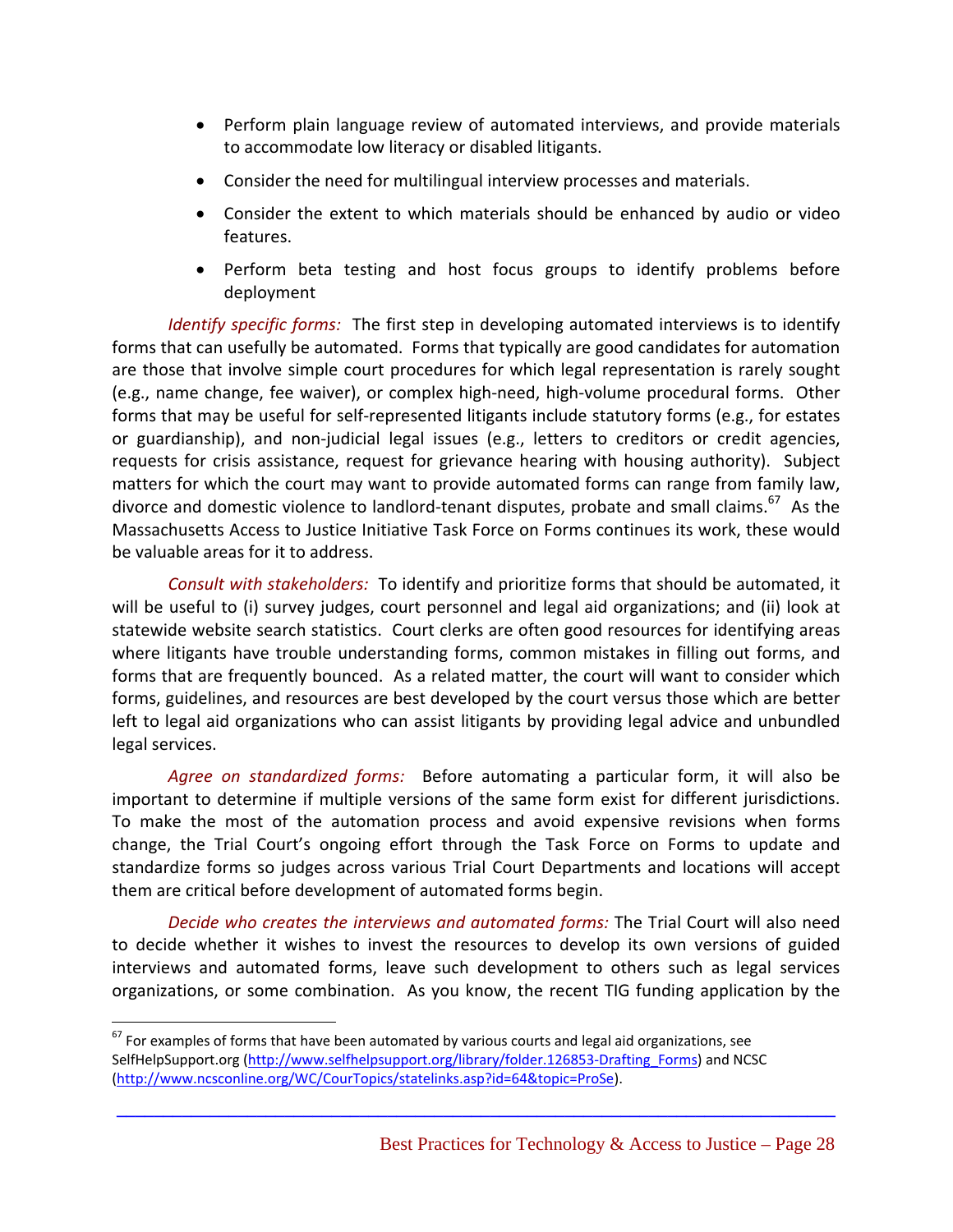LSC‐funded legal aid organizations, partnering with the Courts, is primarily aimed at enabling those entities to create automated document assembly modules for a variety of common forms. The Court may not wish to duplicate much or any of this effort.

In some states, guided interviews are developed by the state courts and offered through the courts' websites; in other states, the majority of interviews are offered by legal aid organizations. In addition to resources, a number of factors should be considered in determining if and when the Court is in the best position to offer these services. For example, a lawyer implementing A2J interviews for NY courts reported, that in addition to automated interviews oriented towards assisting tenants faced with eviction, the court also wanted to provide interviews to assist small land owners seeking evictions pro se. These are not the traditional clients accepted by legal aid organizations, and courts may wish to retain the ability to develop and host a range of automated interviews that might not otherwise be made available.

Further, the Court may in some cases prefer to control the tone and neutrality of certain interviews. It also may be in a better position to evaluate interview effectiveness by collecting usage information from court case management systems, and to better integrate the output of automated interviews directly into the Court's upcoming e-filing system (see detailed discussion in the Case Management and E‐Filing Systems section, *infra*).

*Develop the legal decision tree:* After a form has been selected for automation, interview designers must be sure that they are familiar with the law, which will often entail legal research regarding the various considerations that a lawyer in the particular area of law (e.g., divorce, landlord‐tenant, probate) would identify for his client. The Court will need to consider how the information is vetted, who is responsible for each component, and how it can factor in all legal knowledge. Interview designers can begin writing the interviews by mapping the branches of the legal decision tree and posing questions as if they were interviewing a client in person. If the interview is intended to produce a court form rather than answer a legal question, the designer will need to write the logic necessary to map the interview questions against the desired form.

This process, which requires a degree of legal research and analysis, may be an opportune point to take advantage of outside resources including law students from a program organized through a local university. For example, the head of Chicago‐Kent's A2J program has suggested projects for enlisting students to draft web content, document assembly templates, or guided interviews.<sup>68</sup> Such a project would engage law students in efforts to improve access to justice while allowing the court to tap into a valuable resource.

One advantage of A2J Author software is that there is now a large community of legal aid organizations and courts actively using the software and developing expertise in creating interviews and automating forms. The MA Trial Court can leverage much of that expertise through an active discussion list, regular web‐based training and a growing library of resources

 $\overline{a}$ 

<sup>68</sup> *See* Ronald W. Staudt, *White Paper: Leveraging Law Students and Technology to Meet the Legal Needs of Low‐ Income People* 3 (2007).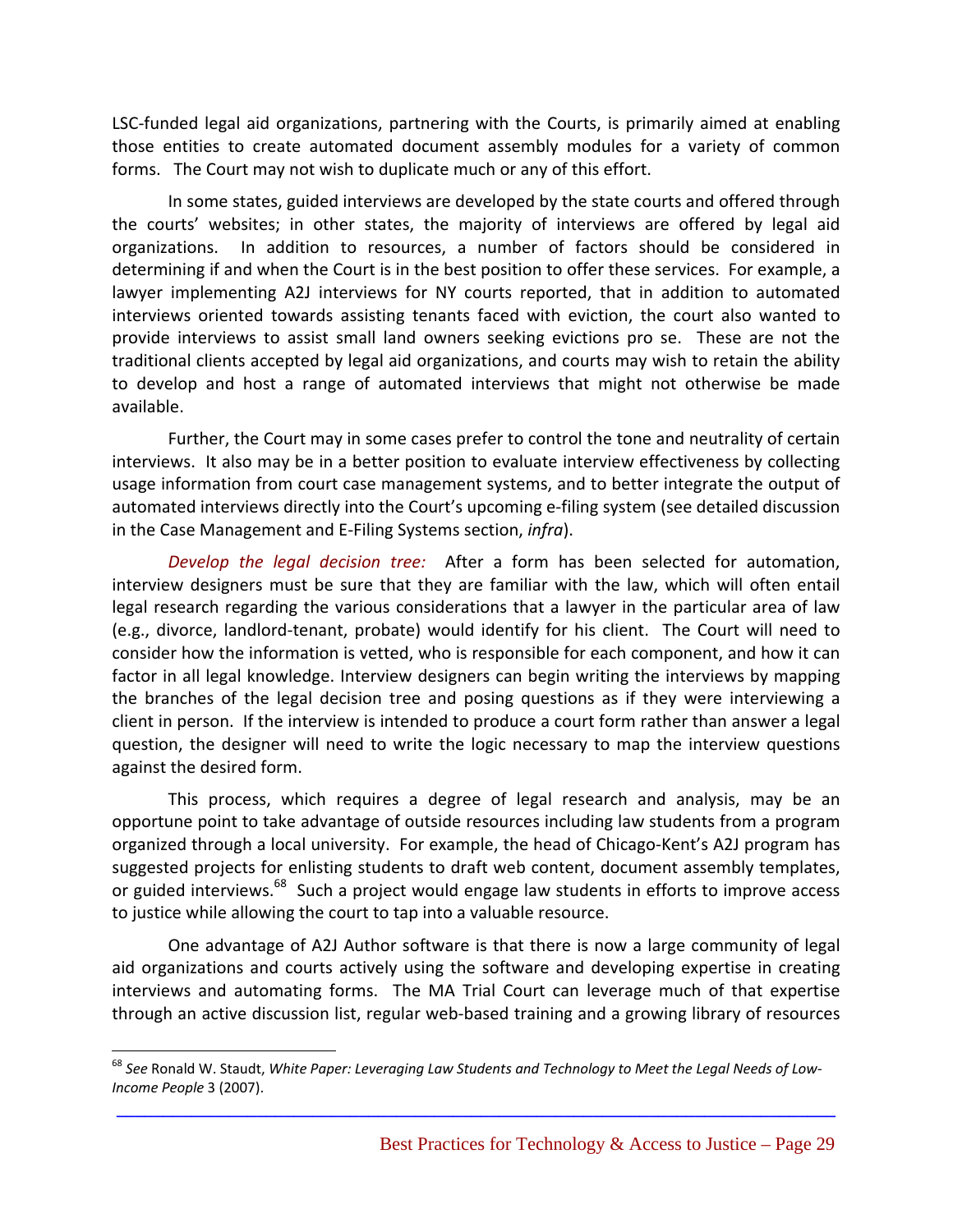and materials available at the A2J Author website.<sup>69</sup> The site's large collection of existing interviews for a wide variety of forms from other states will allow court or legal aid staff in Massachusetts to start from a comparable existing form and adapt it for the specifics of MA forms or usage, substantially reducing the time and effort needed to begin developing MA‐ specific interviews.<sup>70</sup>

*Plain language review, multilingual materials, and audio/video features:* An effective guided interview must be comprehensive and thorough but also simple to navigate. Because the majority of self‐represented litigants will not have the chance to consult with an attorney about their case, court forms and instructional materials must be written in a way that is easy to follow. One important method for making forms more accessible to the general public will be to conduct a plain language review to ensure that complex legal questions are posed in clear and simple language. Secondly, there is considerable need for common court forms to be translated into other languages to facilitate access by litigants whose primary language is not English. Finally, the Court may decide to add audio or video features in order to improve the overall experience of the guided interview process. Such features will improve access to justice by ensuring that basic materials are easy to understand and user‐friendly.

*Beta testing and focus groups:* Once a final draft interview is created, it should be distributed to various stakeholders, including court clerks, attorneys, legal service organizations, and judges who can flag problems or inadequacies in the questions or the resulting form. Once an interview has been reviewed by all relevant stakeholders, it is important to perform a plain language review to make sure that the interview is comprehensible to a broad audience with no legal training and of varying educational backgrounds. If the court decides to make the interview available to an even wider audience, it may consider providing multi‐language forms or adding audio features to facilitate access by those who have difficulty reading. Before a deploying a final version of the forms, it may also be useful to put them through beta testing or a focus group.

#### 5. Careful Deployment Is Critical

One of the strongest messages we heard in our interviews with those who have been involved in previous automated guided interview efforts was the critical need for strategies and protocols to ensure that, once the work of developing guided interviews has been done, they are effectively utilized by litigants. In fact, Rochelle Klempner, who helped lead New York's successful adoption of A2J interviews and forms, stressed that the success of a guided interview project depended *more* on thoughtful and effective implementation than on initial development.

Based on our preliminary investigations to date, the primary considerations for the court to address during the deployment stage include:

• Identify location for court to host automated forms and materials on website.

<sup>69</sup> http://www.a2jauthor.org

**\_\_\_\_\_\_\_\_\_\_\_\_\_\_\_\_\_\_\_\_\_\_\_\_\_\_\_\_\_\_\_\_\_\_\_\_\_\_\_\_\_\_\_\_\_\_\_\_\_\_\_\_\_\_\_\_\_\_\_\_\_\_\_\_\_\_\_\_\_\_\_\_\_\_\_\_\_** <sup>70</sup> John Mayer, Access to Justice – Scaling Up For The Public: Law Via The Internet (November 27, 2009), *available at* http://www.lawviatheinternet.org/Presentations/JohnMayer.pdf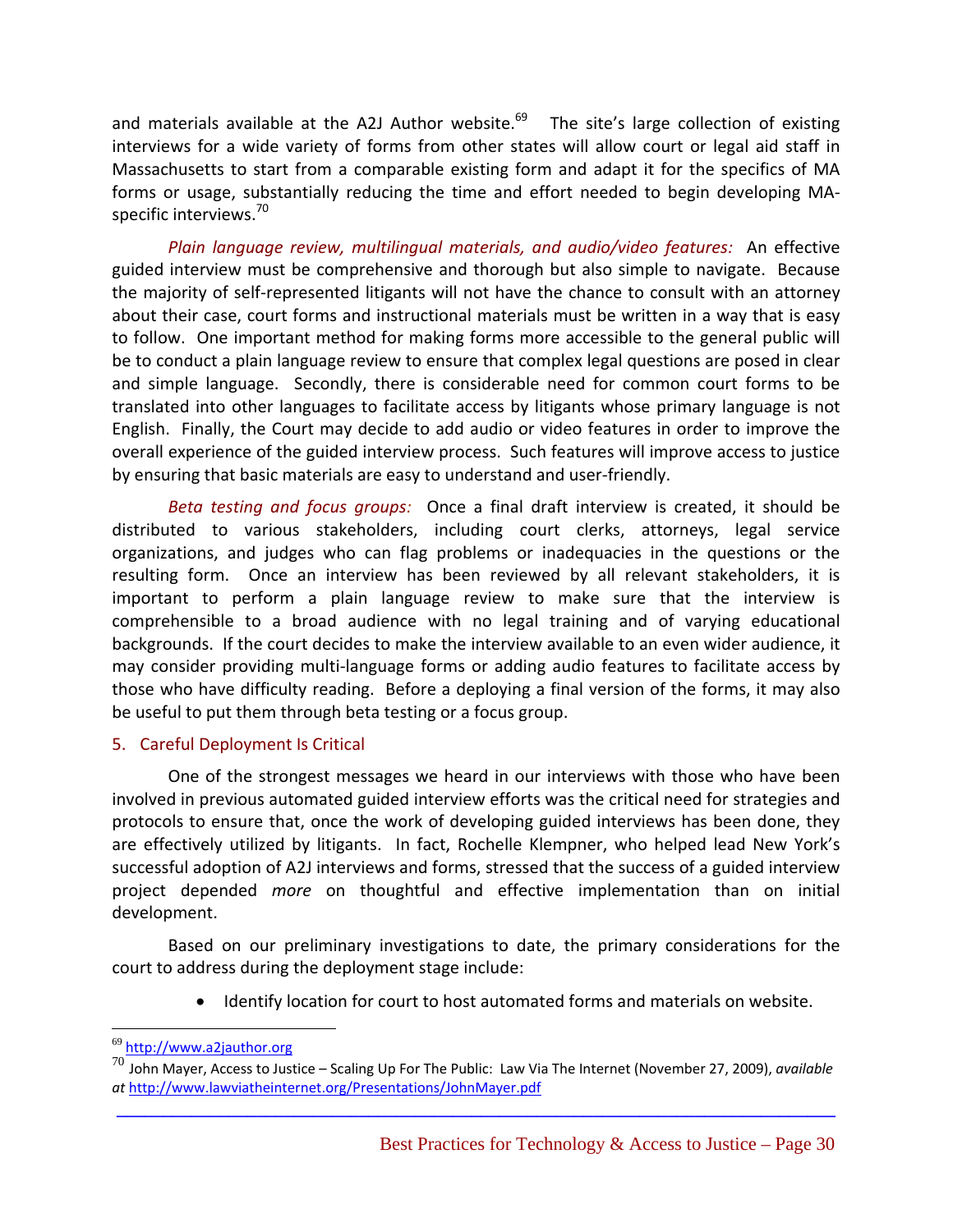- Place terminals to facilitate ease of access to automated forms and in‐person assistance.
- Publicize and highlight A2J capability on court websites. Inform litigants about the availability of automated forms. (Ensure that court web content is up-todate.)
- Ensure capability to easily create and publish online form from terminals at the courthouse and law libraries (or perhaps even public libraries).
- Train court personnel regarding how the system works and how to answer questions about it (with an emphasis on directing self‐represented litigants to the terminals).
- Develop self‐help guides and supplemental materials to provide additional resources.
- Consider requirements for long-term integration with case management and efiling systems

*Location, location, location:* The first, though certainly not only step, in deploying this technology requires publishing the automated interviews via the court's website and/or terminals located at the courthouse. Creating and publishing a form is only part of the challenge of increasing access to that form and to the courts. Indeed, the A2J website suggests that authors should anticipate spending twice as much time collecting feedback/comments, testing, and making revisions as developing the interview. Proper deployment of the technology is a critical step to increasing access to justice. After all, if litigants are unaware of the availability of automated interviews and are not instructed regarding how to use them, the automation process is of little value. Court systems that have developed automated interviews must ensure that the forms are accessible to those who need them.

*Publicize A2J capabilities:* When the automated interviews are published on the court's website, they should be displayed prominently alongside instructions guiding litigants to the appropriate forms. This step of the implementation process may also relate to a more general need to update the court's website and to ensure that all information is current, easy to understand, and accessible to self‐represented litigants.

If the court also decides to make forms available through court terminals (rather than simply hosting forms on the court website), there are related challenges to ensuring that these computers are used. Often, self‐represented litigants are unaware of computer terminals within the courthouse. To improve access to these technologies, clearly labeled signs and strategic placement of information desks will be important in directing litigants to these resources. Strategic location of computer terminals (e.g., next to clerks' offices rather than down the hall or on a different floor) can drastically increase traffic to important materials such as automated forms, procedural information, and self‐help guidelines.

*Train court personnel and develop additional resources:* Further, to effectively implement a system of automated guided interviews, court staff must be trained to complete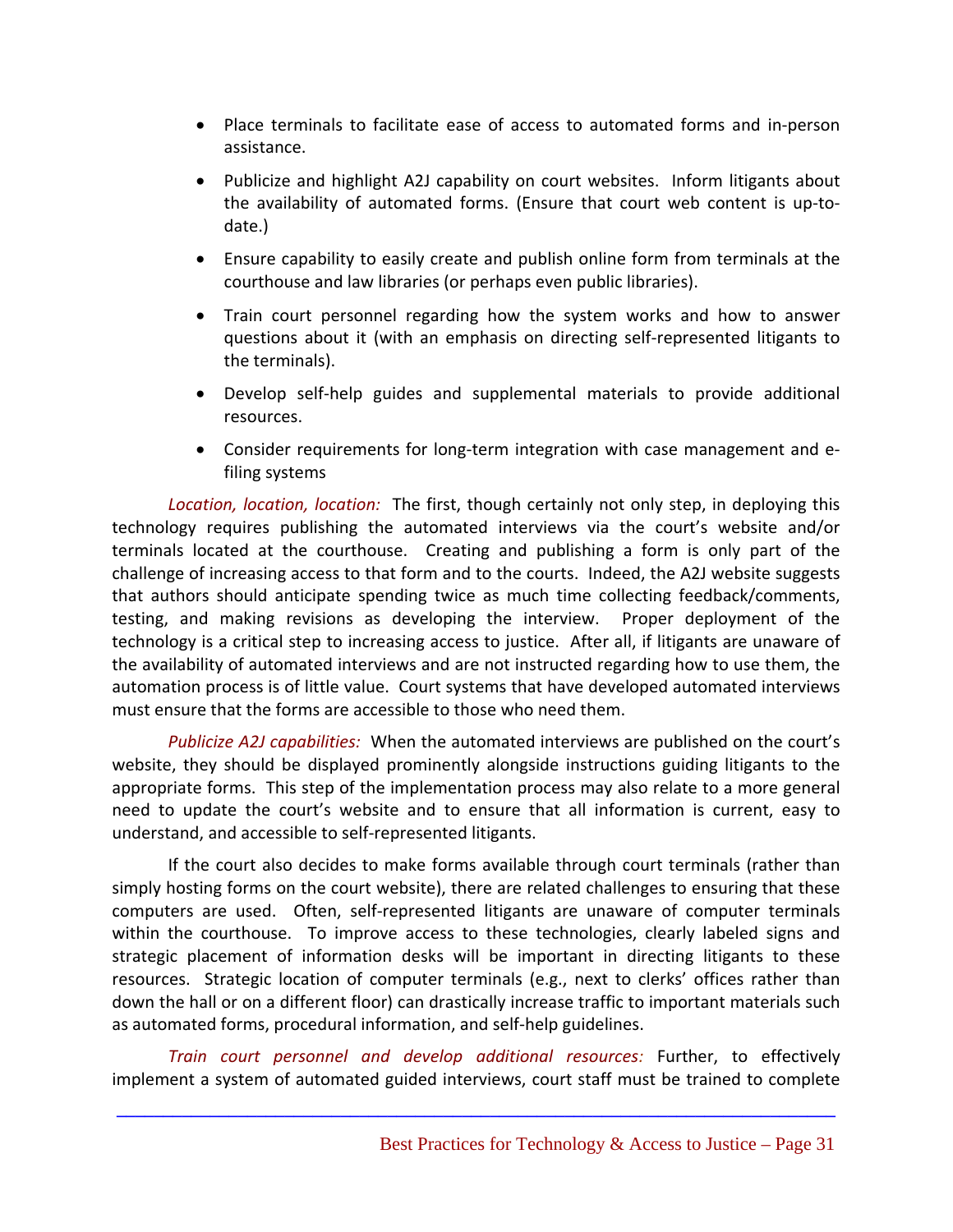the interviews and to assist users in navigating the system. In New York, for example, the court found that training high level clerks and telling them to train their staff was not sufficient to encourage personnel to promote use of the systems. However, if each staff member individually completed an automated interview and printed the accompanying form, they had a better understanding of the system and were able to help people using it.

Finally, self-help guides and supplemental materials should be developed to provide litigants with additional resources regarding both follow‐up procedural requirements and background legal information for their particular legal issue. Depending on the complexity of a particular issue, the court may even consider providing links to external resources such as legal aid organizations that can provide unbundled legal services or legal advice not available through the court itself.

*Mechanisms to monitor use, savings, shortcomings, etc.:* Usage statistics can be collected from a number of different sources:

- Identify data that is generated through the servers that host the interviews. Identify processes that can be used to capture the data. (This will depend on the particular software the court chooses to use.)
- Capture information through case management systems.
- Create feedback loops or mechanisms, surveys, etc.

First, the servers (e.g., NPADO) that host the interviews can provide information about how many interviews are started and completed. However, this information is limited in a number of ways. Generally, the servers do not have information about the county in which a user is located, the court in which they will file, or even whether they ultimately file. (Of course, if interviews are integrated into case management and e‐filing systems, collecting this data may be simpler.)

The second major source of statistics is from computerized court case management systems. Theoretically, these systems should be able to provide information on every automated form filed with the court. In practice, however, these statistics are also problematic because they depend on clerks reliably flagging forms that are generated by automated interviews, which may require additional training and, at least initially, cause some confusion. Further, some court systems have not yet implemented computerized case management systems. In order to evaluate usage statistics for the final automated forms, the New York courts decided to distinguish between traffic coming from within the court and outside the court by publishing two versions of each form at different URLs, one version for use inside the court and one for use outside. This provided crucial information in the initial stages of assessing implementation because the courts soon learned that almost no traffic was coming from court kiosks. As a result, they promptly made changes to improve access to computers within the courts.

Finally, user feedback surveys can be appended to the end of an automated interview or printed out with the generated court form. Feedback surveys at the end of automated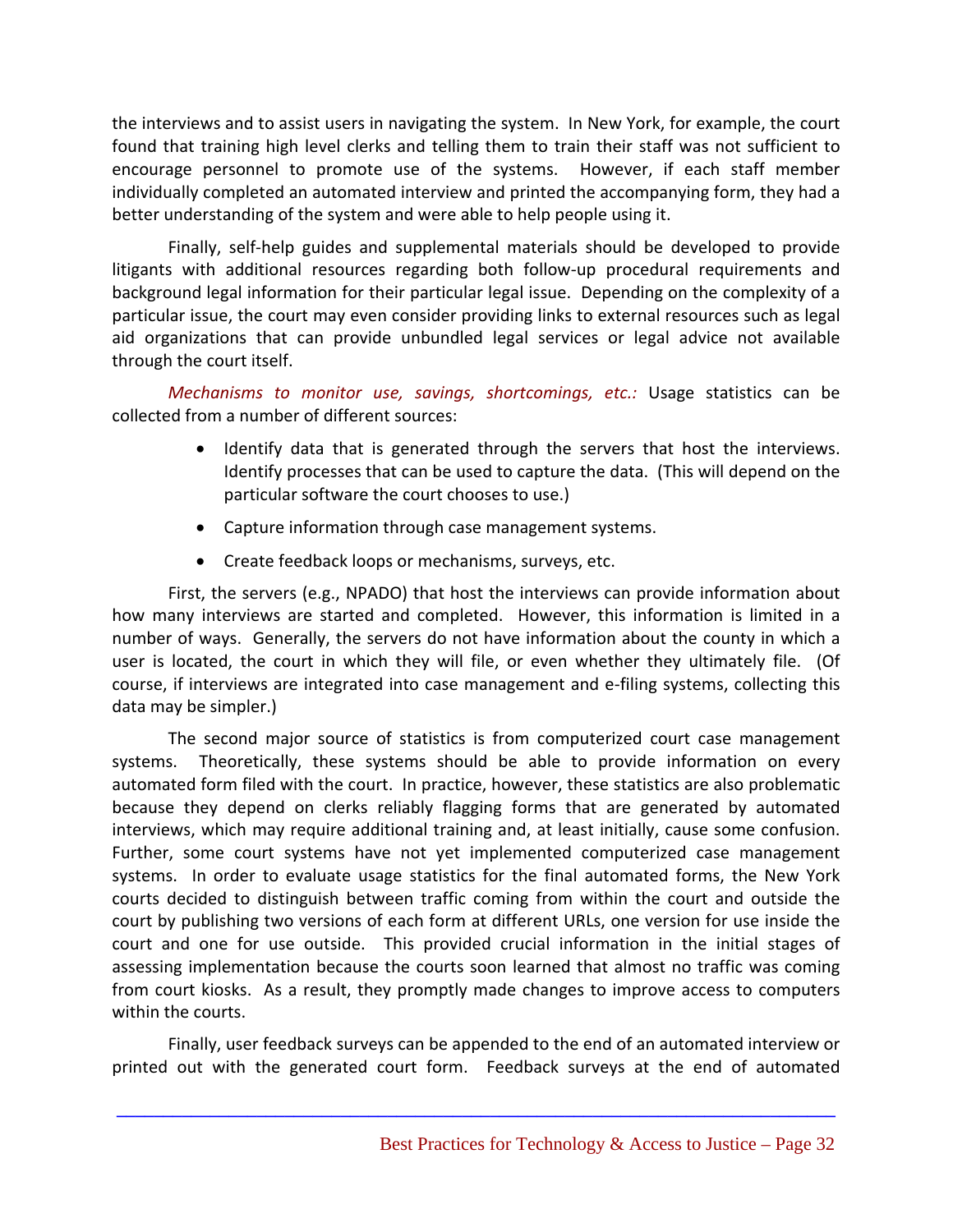interviews may be useful because data that is entered electronically can be compiled quickly and analyzed efficiently. However, such surveys are frequently ignored by users who immediately look to print and retrieve their automated forms. As an alternative, surveys can perhaps be printed with the forms themselves. Many people do fill out these surveys, which can provide important information regarding how users learned about a program or where they used the program. These forms, however, must be collected by the court clerks and sent to whoever is coordinating the design of the interviews.

#### 6. Next Steps for a Detailed, Step‐by‐Step Plan to Develop A2J Interviews

The Cyberlaw Clinic's work thus far has allowed us to create this structural outline of issues and challenges in developing and deploying a system of guided interviews and automated forms for common self-represented legal filings. One of the primary ways in which we can help in the next phase of this project would be to develop a detailed guide that the Trial Courts could use as it begins to develop and deploy A2J interview/form programs. The guide would mix a high level overview of issues about which the court should be aware as it implements the program, with specific, step-by-step recommendations on keys decisions and protocols that must be addressed along the way. It also would evaluate the possible role that law schools, legal clinics and law students could play in assisting the Trial Court's efforts, and would examine the best practices for collaborations among the Trial Court and various Massachusetts legal services organizations for the development of guided interview/form modules and integration of those modules with the Trial Court's case management and, eventually, e-filing systems. A more detailed description of the approach of this project is set forth in Appendix C.

# C. Case Management and E‐Filing Systems

We understand that the ongoing MassCourts case management system ("CMS") project is now up and running in all or parts of five of the Trial Court's seven departments, and that complete rollout is anticipated sometime in the next year or so. We also understand that planning is underway, and several pilot project are upcoming, to include e‐filing capability in the MassCourts system. MassCourts is intended to bring major improvements in efficiency to the courts' overall management of all of its cases. We have focused our research on a much smaller, but still highly important, aspect of MassCourts: ways in which MassCourts and future e-filing capacity can increase the efficiency and lower the cost of the Trial Court's interactions with unrepresented parties and simultaneously facilitate such parties' access to the court system.

Online guided interviews and automated form creation systems like A2J Author/Hot Docs, discussed above, produce digital versions of the court forms they create. Ironically, in almost all cases where automated interviews have been developed by courts or legal aid groups, users enter information digitally into computers and create a digital form, only to then turn that information back into a static, analog form by printing it before taking it to a court clerk to file. The clerk then retypes the data from the form into the CMS, a costly and wasteful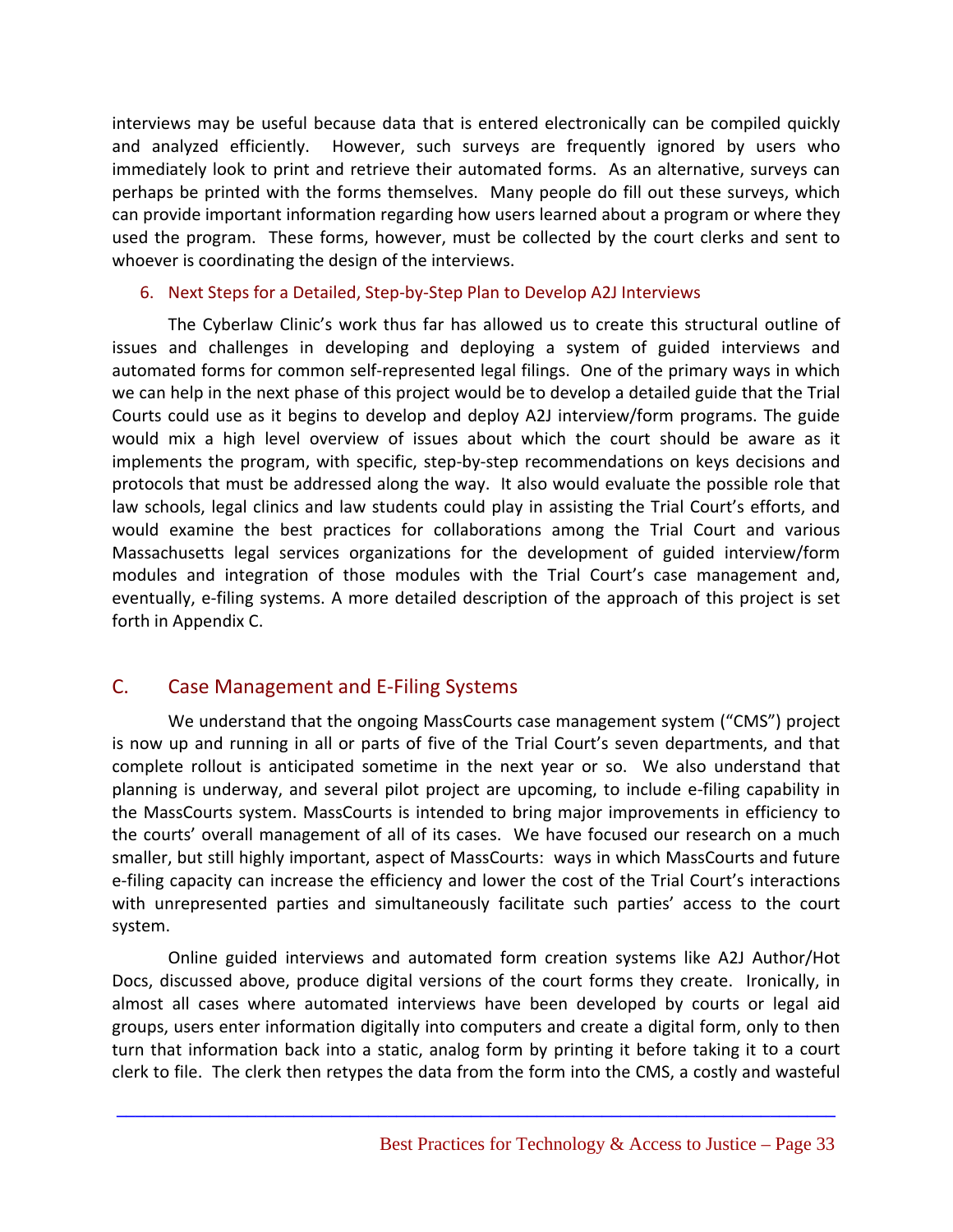duplication of work that has already been done. Retyping also introduces the possibility of clerical errors.

Much of this waste, unnecessary cost and error risk could be avoided by integration of online document creation systems and the MassCourts electronic case management system to automate entry of data into court records. Further integration of A2J-type output with the coming e‐filing system will yield even greater cost savings and gains in accuracy and efficiency. Both types of integration also would provide the ability to easily collect statistics regarding the use and effectiveness of automated interviews. This information will be of great value for improving the interview/form creation and evaluating its success and cost-effectiveness.

We discuss these two types of integration and their benefits separately below.

#### 1. Case Management System Integration

Without e‐filing, even advanced CMS's like MassCourts will still require manual filing of paper copies of forms and pleadings. Where those forms and pleadings are created using an online guided interview and form creation system, however, considerable court‐staff time could be saved, and accuracy improved, if key portions of forms created though systems such as A2J Author could be electronically imported into MassCourts rather than having to be manually re‐ entered by court clerks. This capability is one of the recommendations made by the Self‐ Representation Litigation Network ("SRLN"), $71$  a group of experts and organizations dedicated to making the justice system accessible to self‐represented litigants, in a 2008 best practices document.72

One option we are exploring to achieve such efficiencies involves enhancing the online form creation system so that it prints the key portions of court forms onto those forms as bar codes in addition to printing the standard form. Those bar codes can then be optically scanned by the court clerk when the form is filed, and the information automatically imported into MassCourts, perhaps followed by a quick quality control check by the clerk. This process would be much faster and more accurate than retyping the information. So called "2-D Barcode" forms such as these are already in widespread use by state tax authorities in Massachusetts and elsewhere, $73$  and we are researching the degree to which they may currently be in use by A2J Author software.

1

http://www.abanet.org/legalservices/sclaid/atjresourcecenter/downloads/best\_practices\_7-08.pdf. 73 See, e.g., Mass. Dep't of Revenue, Filing Options ("The barcodes on these paper returns capture all the

<sup>71</sup> SRLN, http://www.srln.org/

 $72$  SRLN, Best Practices in Court-Based Programs for the Self-Represented-Concepts, Attributes, Issues for Exploration, Examples, Contacts, and Resources (2008) at 50, *available at*

information the taxpayer enters, which results in faster, more accurate processing and significantly reduces refund turnaround time."), *available at*

http://www.mass.gov/?pageID=dorsubtopic&L=4&L0=Home&L1=Individuals+and+Families&L2=Personal+Income+ Tax&L3=Filing+Options&sid=Ador; Virginia Dep't of Taxation E‐filing FAQ ("This 2D Bar Code includes the tax information needed to process your return . . . . in a format that allows the return information to be entered quickly in our processing system with a very high accuracy rate."), *available at* http://www.tax.virginia.gov/site.cfm?alias=ElectronicFiling.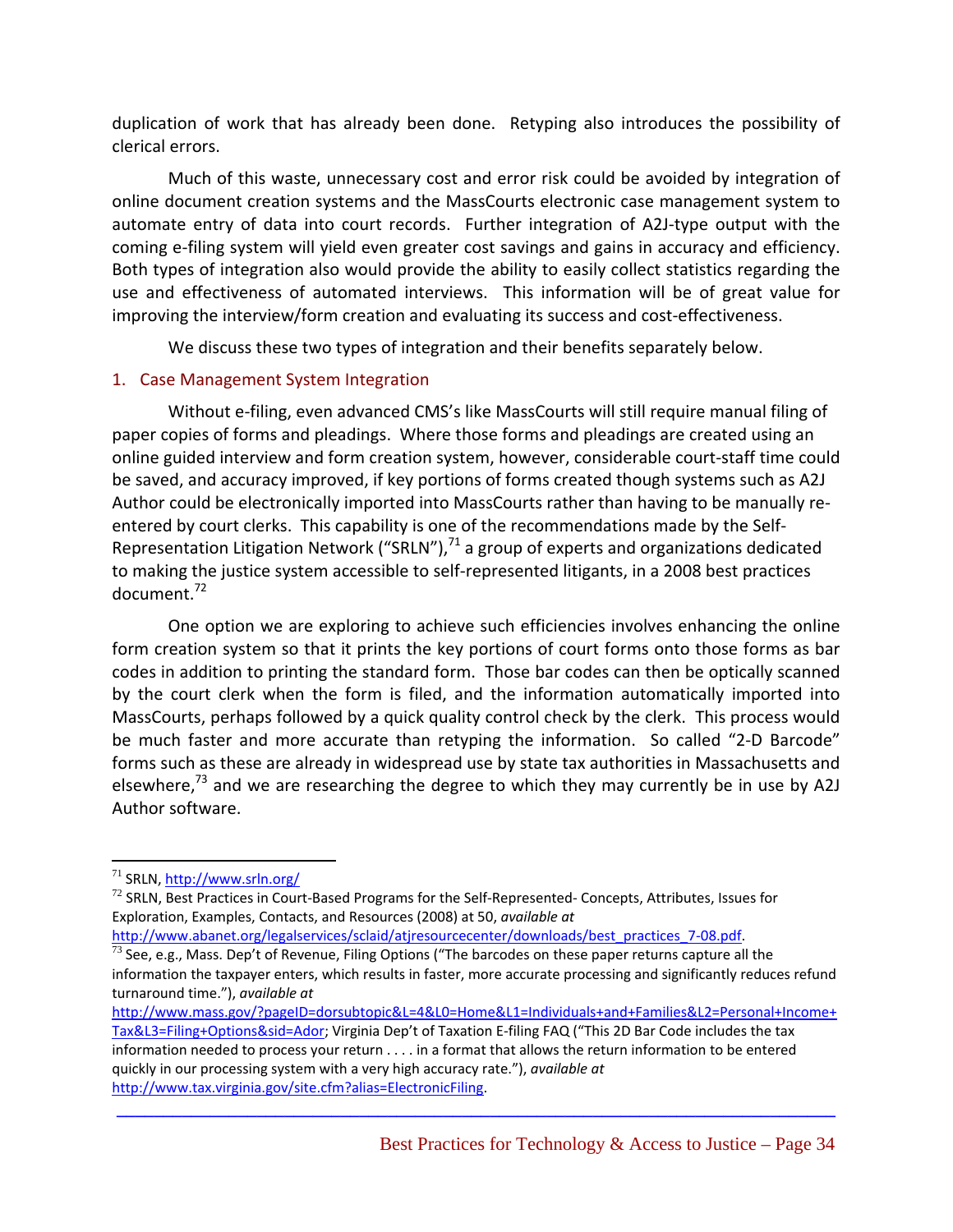Ensuring that guided interviews and online form creation software can produce an output that, through printed bar codes or otherwise, can be directly imported into MassCourts requires proper advance planning. As the MA legal services providers and the Trial Court begin to move forward to create automated forms, having integration with the MassCourts CMS (and, as described below, with later e-filing capability) as a project goal from the beginning will achieve integration while avoiding the need for costly rewriting and restructuring of the software systems on either side. Now is the time to anticipate and ensure critical integration.

One example of this kind of forward planning would be matching the variable names from the automated interviews with the case management system. If different variable names are used, then when it comes time to integrate the systems not only is there an extra task of correctly mapping variable names from one to the other, but for some variables there may be no exact mapping, again introducing the possibility for inaccuracies in records or the need for costly rewriting of software. Planning ahead can avoid these types of problems, and substantially reduce the costs of integration.

#### 2. Electronic Filing

E‐filing refers generally to the electronic transmission of legal documents from litigants or their lawyers to a court and the automated filing of those documents with the court. Typically, this means that a litigant can file documents with the court and serve other parties over the internet. E-filing is now standard in all federal district courts through the CM/ECF system and is used in an increasing number of states including Arizona, California, Colorado, Connecticut, New Jersey, New York, Ohio, and Texas.<sup>74</sup>

From the standpoint of access to justice, e‐filing creates the potential for dramatic benefits for courts and litigants but it also presents major challenges.

*Benefits:* The benefits include a large decrease in the inefficiency of transmitting, accepting, scanning and filing paper copies and in the redundancy and error risks of retyping filing information into CMS's described above. E-filing allows a user to electronically file a document with the court, have the document entered into the CMS without any intermediate paper step, and obtain and review that document or any other in the case over the internet.<sup>75</sup> The ability to access and file documents over the Internet, at any time of day, is very beneficial to those who may be unable to use printers or mail services. E‐filing also makes provision of just-in-time legal information possible, allowing self-represented litigants to get the information that they need without overwhelming them. E‐filing ultimately will lead to operational efficiencies including reduced paper files, mailing costs and staffing costs for courts

<sup>&</sup>lt;sup>74</sup> http://www.abanet.org/tech/ltrc/research/efiling/

 $75$  See COSCA, Position Paper on The Emergence of E-Everything. Conference of State Court Administrators (December 2005) at 13‐14 (e‐filing "reduces paper usage and storage, reduces trips to the courthouse for litigants and attorneys, enables them to file, access and review court papers on a 24‐ hour/seven day a week basis, provides flexible options for payment of filing fees, reduces the courts' data entry effort, cuts down on the flow of paper and provides web-based access to court documents for judges, court staff, attorneys and litigants."), *available at* http://cosca.ncsc.dni.us/WhitePapers/E‐EverythingPositionPaperApprovedDec05.pdf.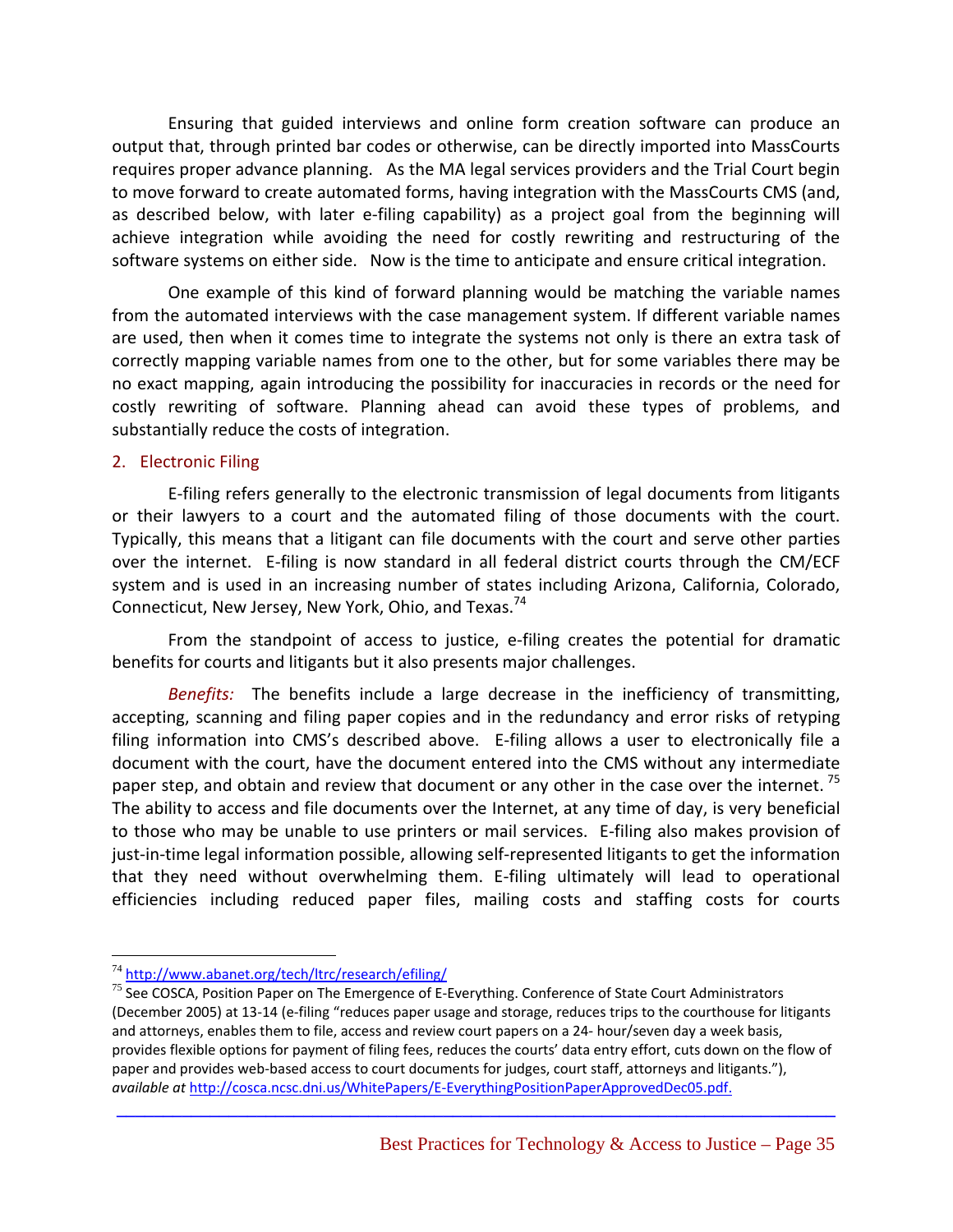accompanied by increased control over filings, faster processing times, and greater security.<sup>76</sup>

Beyond the basic implementation of e‐filing systems, integration of automated interview and form‐creation programs with such systems would provide particular benefits for courts and self‐represented parties. Integration would avoid the inefficiencies described above by allowing a user to electronically file the output of an automated interview, delivering the data produced by the interview software directly into a CMS and achieving the court filing without any intermediate paper step and with a greatly reduced amount of court staff time and involvement. Indigent parties would avoid the cost and difficulty of printing their forms, traveling to a courthouse to file them and then manually serving them.

Because of these potential benefits, the Trial Court, as a prerequisite for its participation in the LSC TIG proposal, included the development of standards for integrating the anticipated online automated forms with the Court's' coming e‐filing system. This integration would provide a complete, end-to-end, electronic solution, allowing self-represented litigants to create and file forms using just an Internet browser.

*Challenges:* Our research so far has revealed that, while numerous courts around the country have implemented e-filing systems of one kind or another, virtually none of those systems are adequately accessible and useful to self-represented litigants.<sup>77</sup> This is a huge failing; in many cases technology that should facilitate self-represented parties' access to the courts is in fact inhibiting it or, at best, doing nothing to improve it. Numerous challenges help account for this failing; they are described in more detail below, but include e-filing systems that are limited to attorneys or that require complex registration information, overly complex user interfaces and processes, lack of support for foreign language speakers or disabled users, and difficulties around statutory and user fees and absent or complex waiver mechanisms.

Moreover, in order to capitalize on the complete, end-to-end efficiencies described above, automated form creation systems must be capable of outputting documents and information in a format that can be directly imported into the Trial Court's e-filing system. Our research suggests that, while efforts are ongoing, few if any existing A2J Author and e-filing systems are capable of this integration.

Thus, from the standpoint of access to justice, successful implementation of e‐filing by the Trial Court will require *both* careful design of the e‐filing system to accommodate the special needs of all self-represented filers, whether or not they use A2J-type software to prepare their filings, *and* effective integration with online form creation programs used by self‐ represented litigants and Massachusetts legal service organizations. We address each of these sets of challenges below following a brief overview of e-filing technologies.

 $\overline{a}$ 

 $^{76}$  John T. Matthias. E-Filing Expansion in State, Local, and Federal Courts (2007) at 3.

 $77$  In fact, most e-filing systems are designed by and for use by lawyers, not laypersons. Ronald W. Staudt. All the Wild Possibilities-Technology that Attacks Barriers to Access to Justice (2009) at 1138.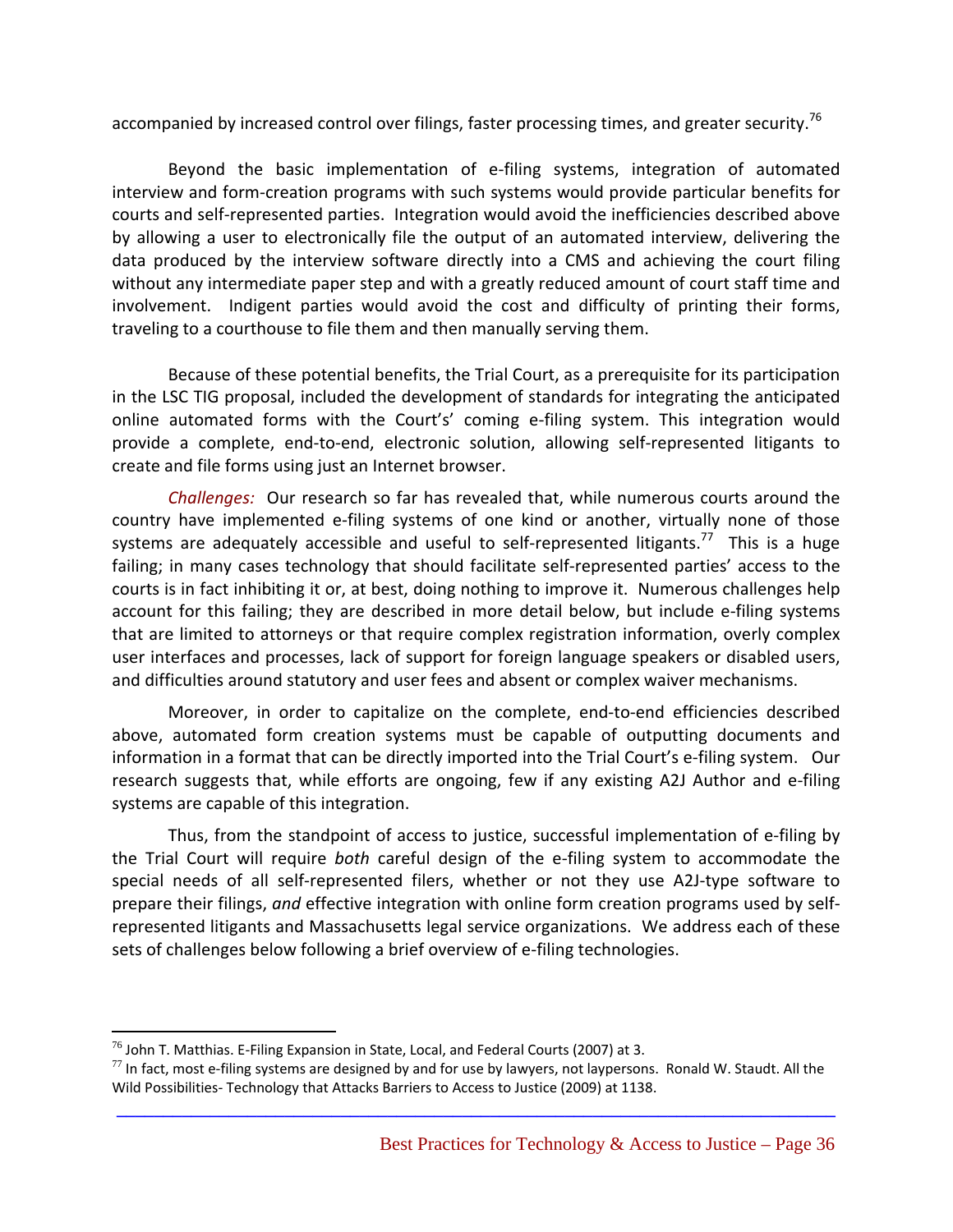#### 3. Brief Overview of E‐filing

There are numerous approaches to and implementations of e‐filing systems, some developed by courts in‐house and some provided by a variety of vendors. We provide a thumbnail sketch below and a more detailed explanation in Appendix C.

*What is filed?* One important threshold question is what information is actually filed through an e-filing system and in what form. The almost universal answer today, with the federal CM/ECF system being a primary example, is that a filing consists of a pdf or similar file containing the filed document (form, brief, etc.) "wrapped" in a small amount of metadata, such as the case name, number, parties, date and time of filing, title or document type of the filing, name and identifying information of the filer, etc. The metadata is imported directly into the corresponding case management system and provides the information for an automated entry on the case docket. But the pdf file of the form or document remains a separate attachment that can be downloaded from the system but that does not itself enter the CMS electronically. The pdf itself may be either a digital version, which is searchable, or simply a static image scan of the document, which can only be viewed, downloaded or printed.

Obviously, the more information from the filing itself that can be imported into the CMS through an e‐filing system, the more rich and useful the information in the CMS will be and the more the court will be moving toward a truly paperless filing and document retention system. Automated form creation software presents the potential for much or all of the contents of a form, which all exist in digital form in the software, to be filed directly into the CMS. But such "rich" filing appears to remain the elusive "holy grail" of court automation. Importing the entirety of a digital filing poses substantially more complex technical challenges, including the need to ensure consistent standards and specifications of many fields and formats. We have yet to find a successful implementation and e-filing experts predict that full paperless filing is still two or more years away.

*Typical components:* An e‐filing system typically involves several subsystems: one or more Electronic Filing Service Provider(s) (EFSP), an Electronic Filing Manager (EFM), and a Case Management System (CMS). The EFSP is the component that receives e-filing requests from parties and passes it on to the EFM. The EFM component receives the requests from the EFSP(s), passes the e-filing request through the review process, and eventually passes the request on to the CMS while communicating its status.<sup>78</sup> The CMS handles the actual docketing of the filing, fulfilling the e‐filing request.

**\_\_\_\_\_\_\_\_\_\_\_\_\_\_\_\_\_\_\_\_\_\_\_\_\_\_\_\_\_\_\_\_\_\_\_\_\_\_\_\_\_\_\_\_\_\_\_\_\_\_\_\_\_\_\_\_\_\_\_\_\_\_\_\_\_\_\_\_\_\_\_\_\_\_\_\_\_**

 $^{78}$  OASIS LegalXML Court Filing Technical Committee. ECF LegalXML Quickstart at 3.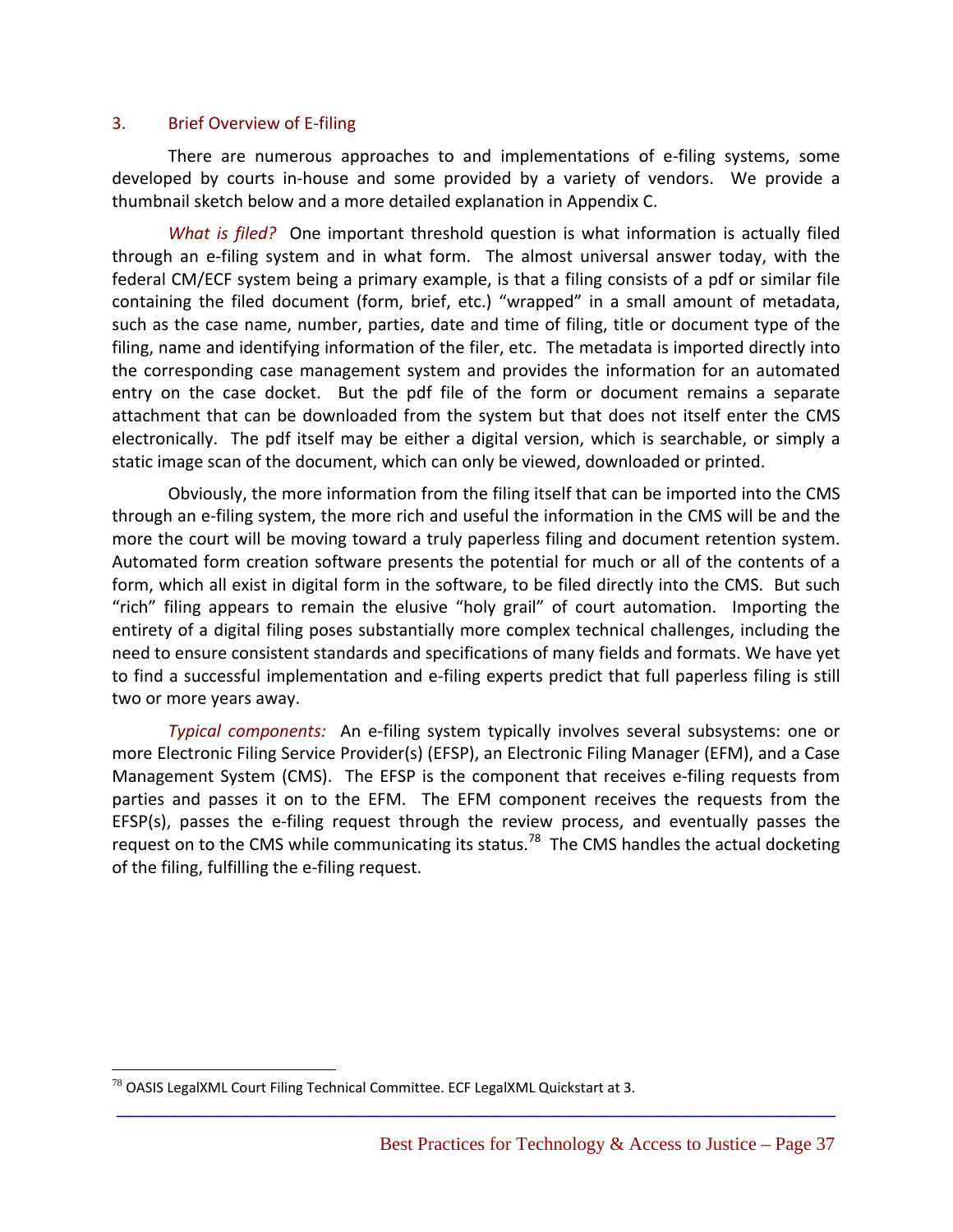See **Figure 4 - Components of an e-filing system** for a visualization of how basic components of an e‐filing system relate to one another.



Figure 4 ‐ Components of an e‐filing system

Once a CMS is in place, there are various possibilities for where the EFSP and EFM will reside and how they will be procured. Although these EFSP and EFM decisions can be nuanced, they can be categorized into three basic models: the "no fee no vendor" model, the "vendor" model, and the "vendor-hosted" model.<sup>79</sup>

In the "no fee no vendor" model, the court does not use a vendor and implements the entire e-filing system itself, funding the design, procurement and operation of the system from the court's operating budget, typically without charging user fees. <sup>80</sup> In the "vendor" model, the court works with one or more third-party vendors to provide a front-end for e-filers -- the Electronic Filing Service Provider (EFSP) system that prepares and submits court documents for e-filing $81$  -- while maintaining the backend system that handles the actual case processing and filing. <sup>82</sup> A court could choose to use an EFSP from a third-party vendor; such vendors typically charge per-transaction fees to the user of the e-filing system.<sup>83</sup> Experts often recommend that a court utilize several vendors for the EFSP to ensure some competition and flexibility in the access that is presented to users. Alternatively, a court might create the EFSP in-house,

**\_\_\_\_\_\_\_\_\_\_\_\_\_\_\_\_\_\_\_\_\_\_\_\_\_\_\_\_\_\_\_\_\_\_\_\_\_\_\_\_\_\_\_\_\_\_\_\_\_\_\_\_\_\_\_\_\_\_\_\_\_\_\_\_\_\_\_\_\_\_\_\_\_\_\_\_\_**

<u>.</u>

 $79$  COSCA, Position Paper on The Emergence of E-Everything. Conference of State Court Administrators (December 2005) at 13‐14. These divisions are somewhat arbitrary because there are many very different ways to implement an e-filing system.

<sup>80</sup> Id. at 13 ("Some courts have found that they derive internal efficiencies from e-filing and thus do not charge fees. Under this "no fee no vendor" model, the court provides funding from its budget.").

 $81$  OASIS LegalXML Court Filing Technical Committee, ECF LegalXML Quickstart at 2.

 $\frac{82}{3}$  Id. at 14.<br> $\frac{83}{3}$  John T. Matthias. E-Filing Expansion in State, Local, and Federal Courts (2007) at 35.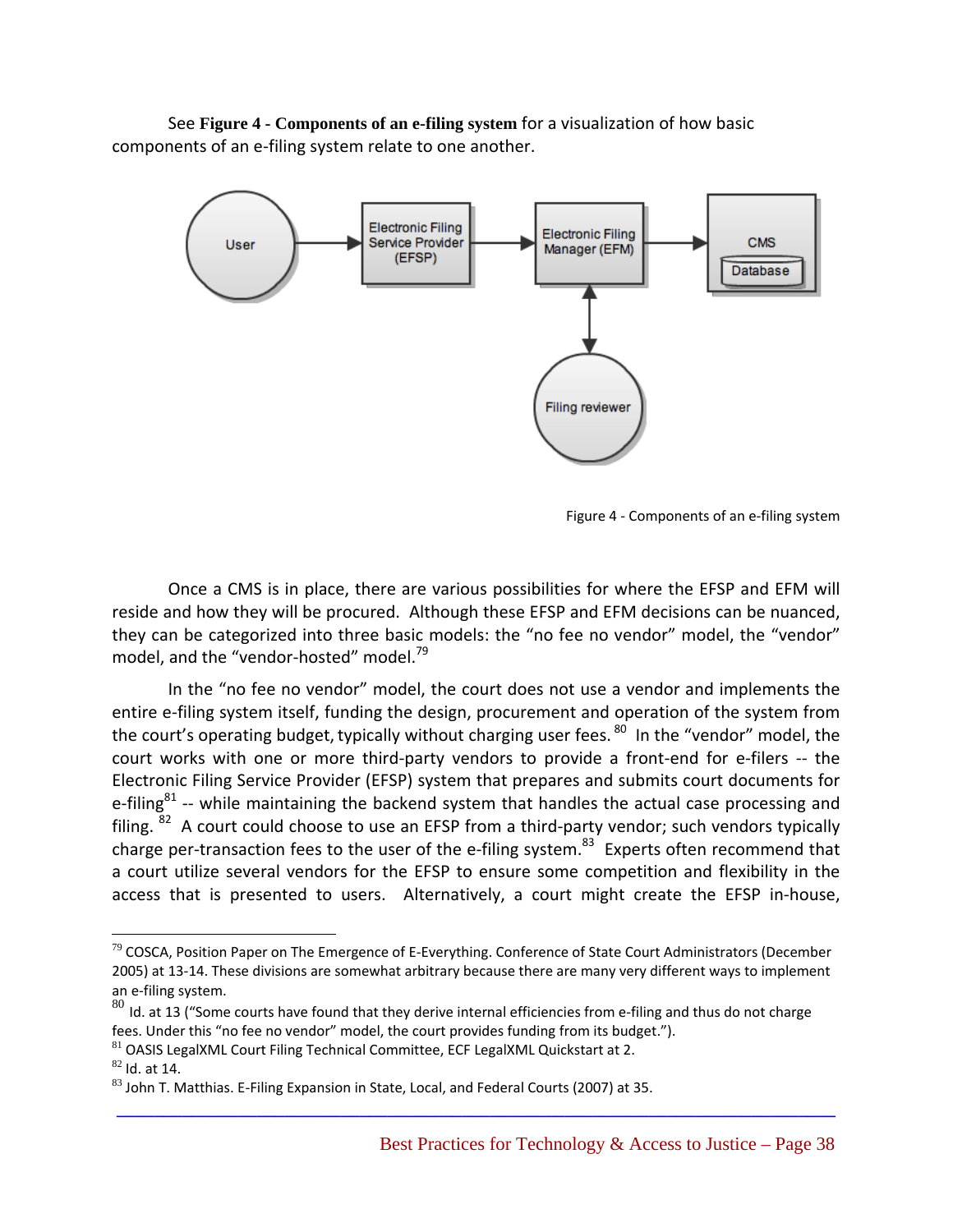allowing the court to maintain control over the filing mechanism and offer e‐filing service to some or all users for free, with the costs recovered through savings from operational efficiencies. Finally, in the "vendor‐hosted" model the court contracts out both the front end and the back end to a third-party vendor. Under this model, the third party controls the entire e-filing system and typically charges user fees for the service.

Because e-filing requires many different systems to communicate with one another, interoperability standards can help simplify the situation. Complex systems where multiple agencies and EFSP's are able to e-file and retrieve records from the court can be made possible through the use of interoperability standards, more and more of which rely on open standards.<sup>84</sup> XML (eXtensible Markup Language) is a textual format for documents that can be read by computers and typically is made up of a hierarchy of individual elements, each made up of tags, elements, and content. XML has been endorsed as the basis for a common communications standard in justice by multiple organizations.

The OASIS Legal XML Electronic Court Filing Technical Committee has been one of the organizations dedicated to creating XML based standards for the transmission of legal documents.<sup>85</sup> They are responsible for a series of Electronic Court Filing (ECF) standards: from ECF 1.0 in 2000 to ECF 4.0 in 2008. $86$  ECF 3.0 marked a change to using more a more expressive XML schema language than the earlier DTD and used GJXDM.<sup>87</sup> ECF 4.0 moved on from GJXDM to the more flexible National Information Exchange Model ("NIEM").<sup>88</sup> NIEM was created in 2005 to allow for information exchange between a wider variety of domains; $^{89}$  it is designed to improve information sharing between organizations involved in justice, security, emergency, and intelligence $90$  and is the model is used in ECF 4.0.

**\_\_\_\_\_\_\_\_\_\_\_\_\_\_\_\_\_\_\_\_\_\_\_\_\_\_\_\_\_\_\_\_\_\_\_\_\_\_\_\_\_\_\_\_\_\_\_\_\_\_\_\_\_\_\_\_\_\_\_\_\_\_\_\_\_\_\_\_\_\_\_\_\_\_\_\_\_**

<sup>84</sup> Position Paper on The Emergence of E-Everything. Conference of State Court Administrators. December 2005. Page 14.<br><sup>85</sup> http://www.oasis-open.org/committees/legalxml-courtfiling/charter.php.

<sup>&</sup>lt;sup>86</sup> James E. Cabral Jr. Lessons Learned From the Development and Implementation of the OASIS LegalXML

Electronic Court Filing 4.0 Specification. October 1, 2009. Slide 6.<br><sup>87</sup> ld.

 $88$  Id.

 $89$  Id.

 $^{90}$  Introduction to the National Information Exchange Model (NIEM). February 12, 2007 v0.3 at 1.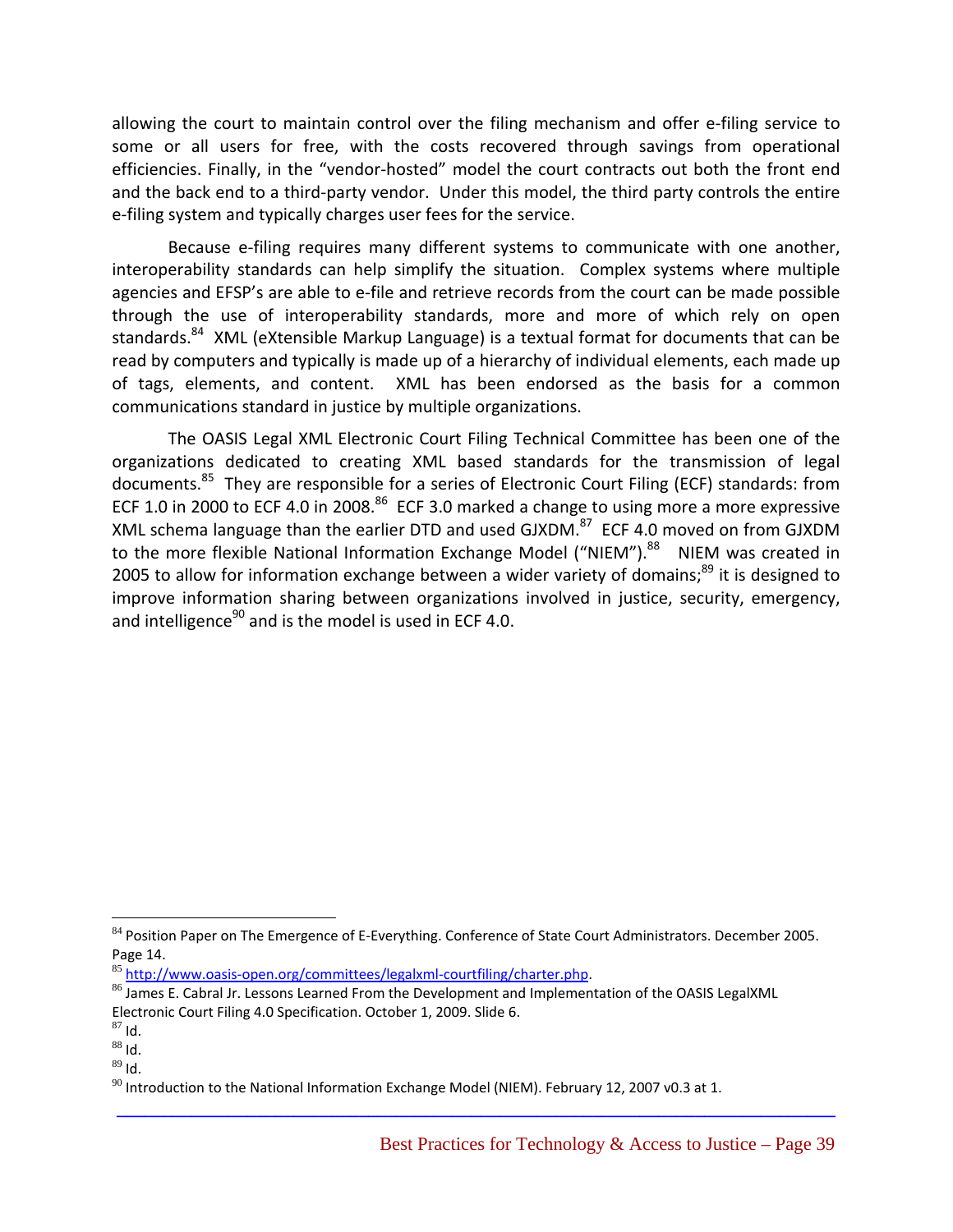See **Figure 5 – Staudt's e-filing model**, for a visualization of a comprehensive model for e‐ filing by self-represented parties presented by Staudt.



Figure  $5 -$  Staudt's e-filing model<sup>91</sup>

#### 4. Making E‐Filing Fully Accessible to Self‐Represented Litigants

In order to ensure that e‐filing facilitates access to justice instead of complicating it, and that it achieves the desired cost savings and efficiencies for courts, e‐filing must be conceptualized and implemented carefully and with specific consideration of indigent and other self‐ represented litigants. First, a number of complex and difficult process, procedural and technical issues must be resolved in order to implement e-filing for any litigants or attorneys. Second, even more difficult challenges must be addressed in order for e‐filing to adequately serve self‐represented litigants.

We are working now on detailed interviews of experts and court staff in states with the best e-filing systems to develop best practices and a strategic model for overcoming these challenges. As noted earlier, this is one area in particular where the MA Trial Court's careful leadership can serve as an important national model.

**\_\_\_\_\_\_\_\_\_\_\_\_\_\_\_\_\_\_\_\_\_\_\_\_\_\_\_\_\_\_\_\_\_\_\_\_\_\_\_\_\_\_\_\_\_\_\_\_\_\_\_\_\_\_\_\_\_\_\_\_\_\_\_\_\_\_\_\_\_\_\_\_\_\_\_\_\_**

 $^{91}$  Id. at 8.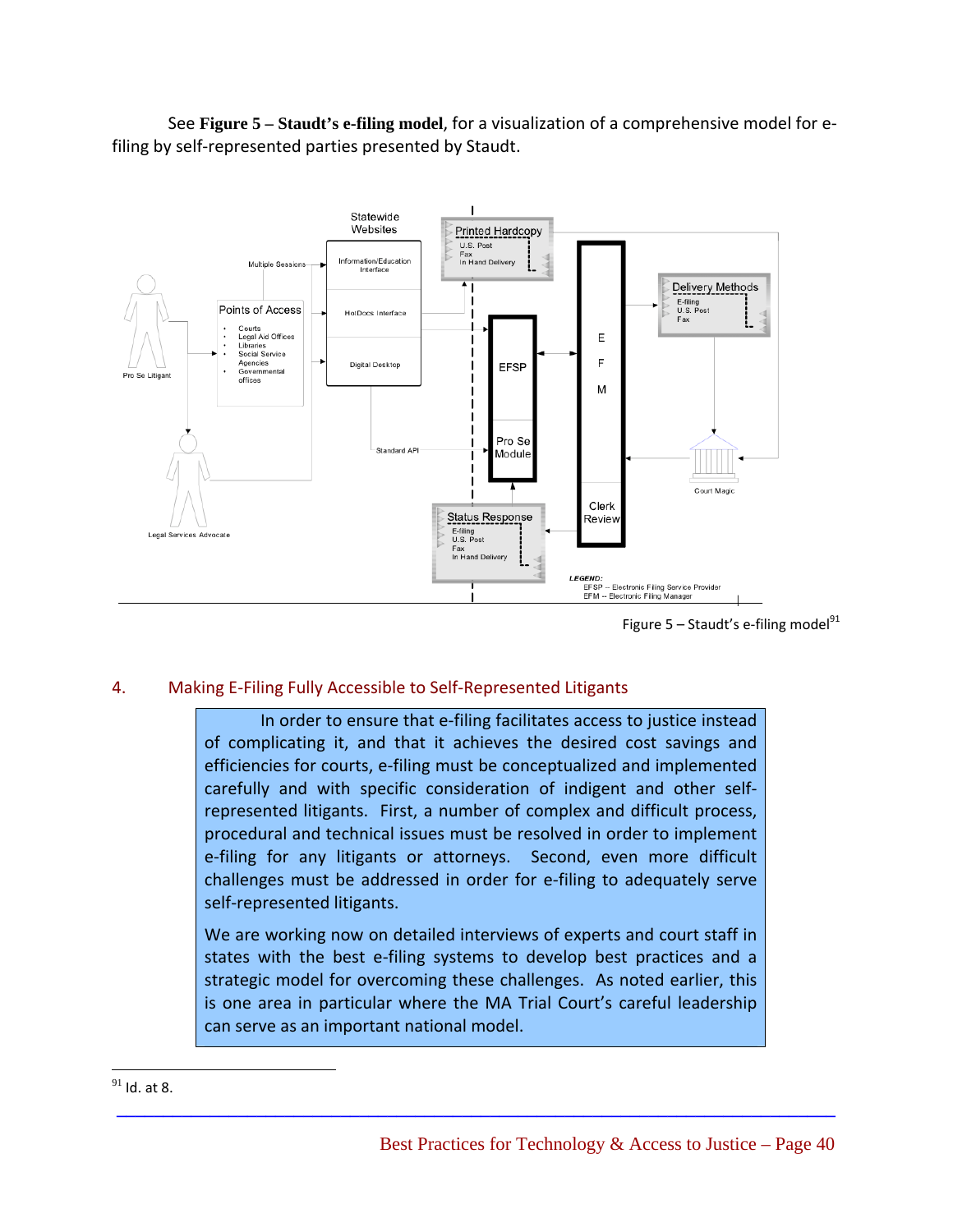While our work is ongoing, we have developed the following basic framework to inform our analysis of key challenges and solutions for e‐filing implementation. In addition to conducting new interviews, we have reviewed previous research, including a 2003 approved set of Standards for Electronic Filing Processes approved by the Conference of State Court Administrators ("COSCA") and NACM, $92$  Chicago-Kent professor and A2J Author expert Ron Staudt's White Paper on Self-Represented Litigants and Electronic Filing,<sup>93</sup> and SRLN's 2008 best practices document.94

*Statutory or Rule Restrictions:* Some states have found their e‐filing implementation efforts complicated by statutes or court rules that require particular types of signatures, verifications or notarization on certain filings. We have not attempted to catalog which, if any, Trial Court filings may be subject to these sorts of complications. If there are any, the solution may sometimes require changes to the law or rule or may be solved in other ways in some cases. We discuss signatures and notarization requirements in turn below.

*Signatures:* In a paper‐filing world, many documents need to be signed by either the litigant or their attorney before they can be filed with the court. Court clerks check documents for necessary signatures but ordinarily do not attempt to authenticate them, leaving it up to the parties to challenge the authenticity of a signature.**<sup>95</sup>** Electronically filed documents, particularly those created electronically through a system like A2J Author, may not include signed pieces of paper. There are, however, several alternatives that may be used to satisfy a signature requirement.

In order of increasing security, an e-filing system could: use a digital image of a signature, depend on the account access protections of the e-filing system itself, or require a digital signature authenticated by a commercial service.**<sup>96</sup>** A digital image of a signature placed onto a digital form seems most analogous to a paper signature, but is actually much less secure because of the ease of duplicating a digital signature image. Substituting the access and authentication protections of the e‐filing system, on the other hand, is a much safer option. It can be even more secure than a traditional paper signature because it is usually more difficult to obtain someone's password than it is to forge a signature.**<sup>97</sup>** Commercially authenticated digital signatures are the most secure method, but they are also more complicated, conflict more with routine law office procedures, and are less inaccessible to self‐represented filers.**<sup>98</sup>**

If the authentication protections of the e-filing system are used to constitute the electronic signature, consideration must be paid to the details of the e‐filing system to ensure that the signature is valid. The four common elements of a valid electronic signature are

**\_\_\_\_\_\_\_\_\_\_\_\_\_\_\_\_\_\_\_\_\_\_\_\_\_\_\_\_\_\_\_\_\_\_\_\_\_\_\_\_\_\_\_\_\_\_\_\_\_\_\_\_\_\_\_\_\_\_\_\_\_\_\_\_\_\_\_\_\_\_\_\_\_\_\_\_\_**

 $92$  See Ronald W. Staudt. White Paper Self-Represented Litigants and Electronic Filing (2003) at 4-5.  $93$  Id.

 $94$  SRLN, Best Practices in Court-Based Programs for the Self-Represented-Concepts, Attributes, Issues for Exploration, Examples, Contacts, and Resources (2008), *available at*

http://www.abanet.org/legalservices/sclaid/atjresourcecenter/downloads/best\_practices\_7-08.pdf. 95 Alan Carlson. JMI Electronic Filing and Service‐ An Evolution of Practice. 2004 at 31. 96 Id. at 31‐32. 98 Id. at 32. 98 Id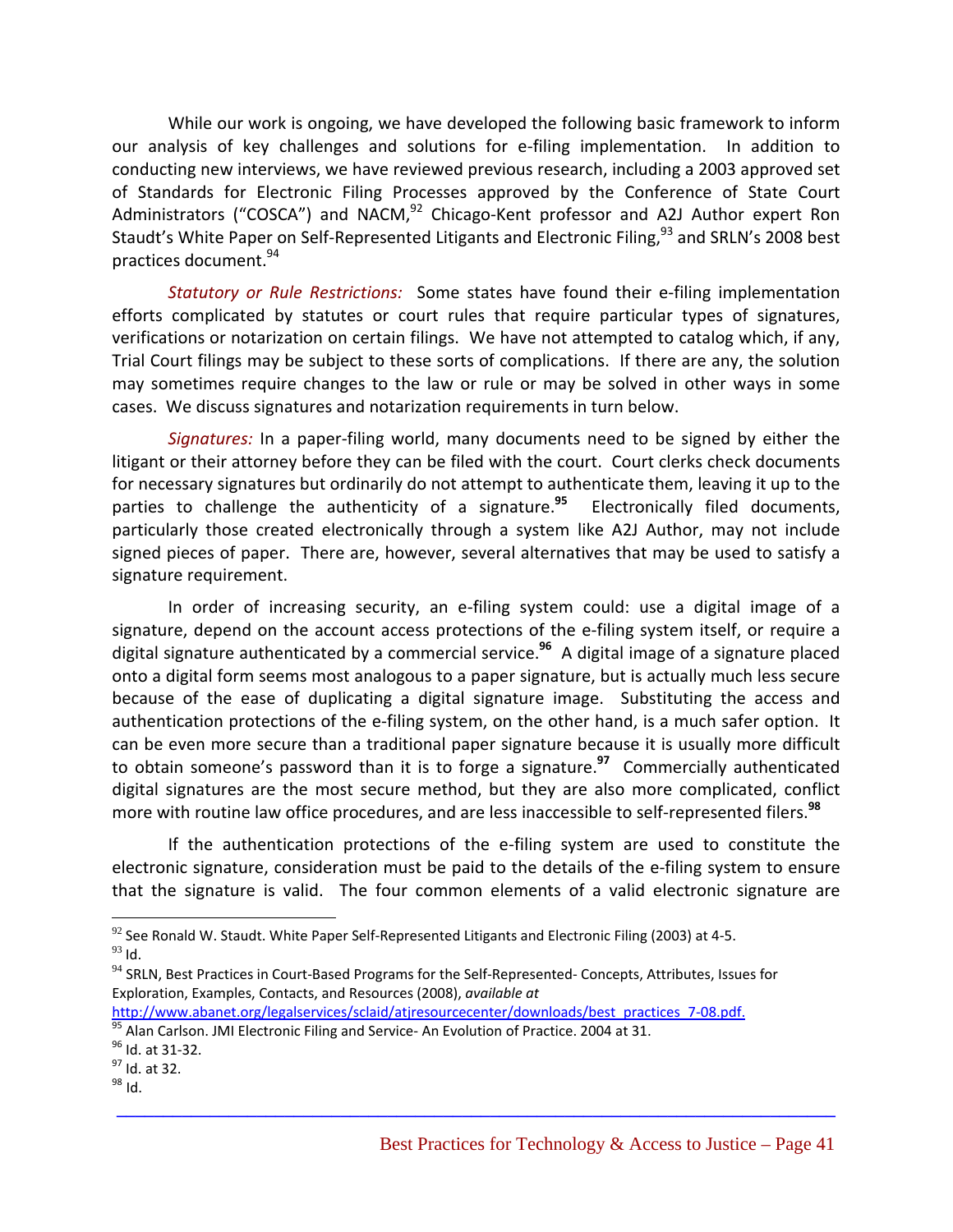authentication, capture of intent, binding of the signature to the document, and integrity of the document.<sup>99</sup> E-filing systems that rely on electronic signatures should be designed and constructed with these elements in mind.

Typically, an e‐filing system ensures authentication by using a secure identification process during user registration. Properly capturing user intent to sign requires that an e‐filing system make clear to the user that he or she is, in fact, formally signing the document through the digital means provided. To meet the binding requirement, an e-filing system must electronically associate or incorporate the signature to or in the filing in a durable way. Finally, ensuring integrity requires that the e-filing system retain the records of the filing, a routine element of any e‐filing system. A much more detailed discussion of legal requirements for digital signatures can be found on the mass.gov website. $100$ 

Even with a well-thought-out electronic signing system, there remains the question of whether or not electronic signatures would be valid for court filings in Massachusetts. The Uniform Electronic Transactions Act (UETA), which Massachusetts has adopted as the MUETA, is a key piece of legislation for electronic signatures in most domains. The Act put electronic signatures on par with their paper equivalents.<sup>101</sup> However, the UETA mainly covers commercial transactions and certain domains are exempted, including court documents. Electronic signatures that would be produced in an e-filing system would not be covered under the UETA (nor, consequently, the MUETA) because § 3(a)-(b) declares that it "shall not apply to a contract or other record to the extent it is governed by … rule of law governing … wills, codicils, or testamentary trusts; … adoption, divorce, or other matters of family law; [or] … court orders or notices, or official court documents"<sup>102</sup>

Fortunately, although MUETA does not apply to court e‐filing, e‐signatures still may not present a significant obstacle to e-filing in Massachusetts. E-signature regulations already in

http://www.mass.gov/?pageID=afterminal&L=5&L0=Home&L1=Research+%26+Technology&L2=IT+Policies,+Stand ards+%26+Guidance&L3=Legal+Guidance&L4=Electronic+Signatures,+Contracts+%26+Records&sid=Eoaf&b=termi nalcontent&f=itd\_guidance\_legal\_esignatures\_records\_law&csid=Eoaf#5 (including the need to ensure compliance with laws regarding privacy, confidentiality, accessibility, records conservation, preservation of publications, and public records; and recommendations that an electronic system be accurate, secure, auditable, information‐complete, capable of demonstrating intent, and exhibit a contextually reasonable level of care).  $101$  Uniform Electronic Transmission Act, 15 U.S.C. § 7001(a) (2010), available at

http://www.law.cornell.edu/uscode/html/uscode15/usc\_sec\_15\_00007001----000-.html (providing that "Notwithstanding any … rule of law … with respect to any transaction in or affecting interstate or foreign commerce— (1) a signature … relating to such transaction may not be denied legal effect … solely because it is in electronic form.").

 $\overline{a}$ 

<sup>99</sup> *See* Hamel, *The Massachusetts Uniform Electronic Transactions Act: Continuity and Change*, 2004 MASS. L. REV. 41 (Summer, 2004). http://www.massbar.org/for-attorneys/publications/massachusetts-law-review/2004/v89-<br>n1/case--statute-comments-the-massachusetts

<sup>100</sup> MASSACHUSETTS EXECUTIVE OFFICE FOR ADMIINISTRATION AND FINANCE, *The Law Pertaining to the Use of Electronic Signatures and Records by Massachusetts State Agencies,* available at

 $102$  Uniform Electronic Transmission Act, 15 U.S.C. § 7003(a)-(b) (2010), available at

http://www.law.cornell.edu/uscode/html/uscode15/usc\_sec\_15\_00007003----000-.html; Massachusetts Uniform Electronic Transmission Act, Mass. Gen. Laws, ch..110G, § 3(b), available at http://www.mass.gov/legis/laws/mgl/110g-3.htm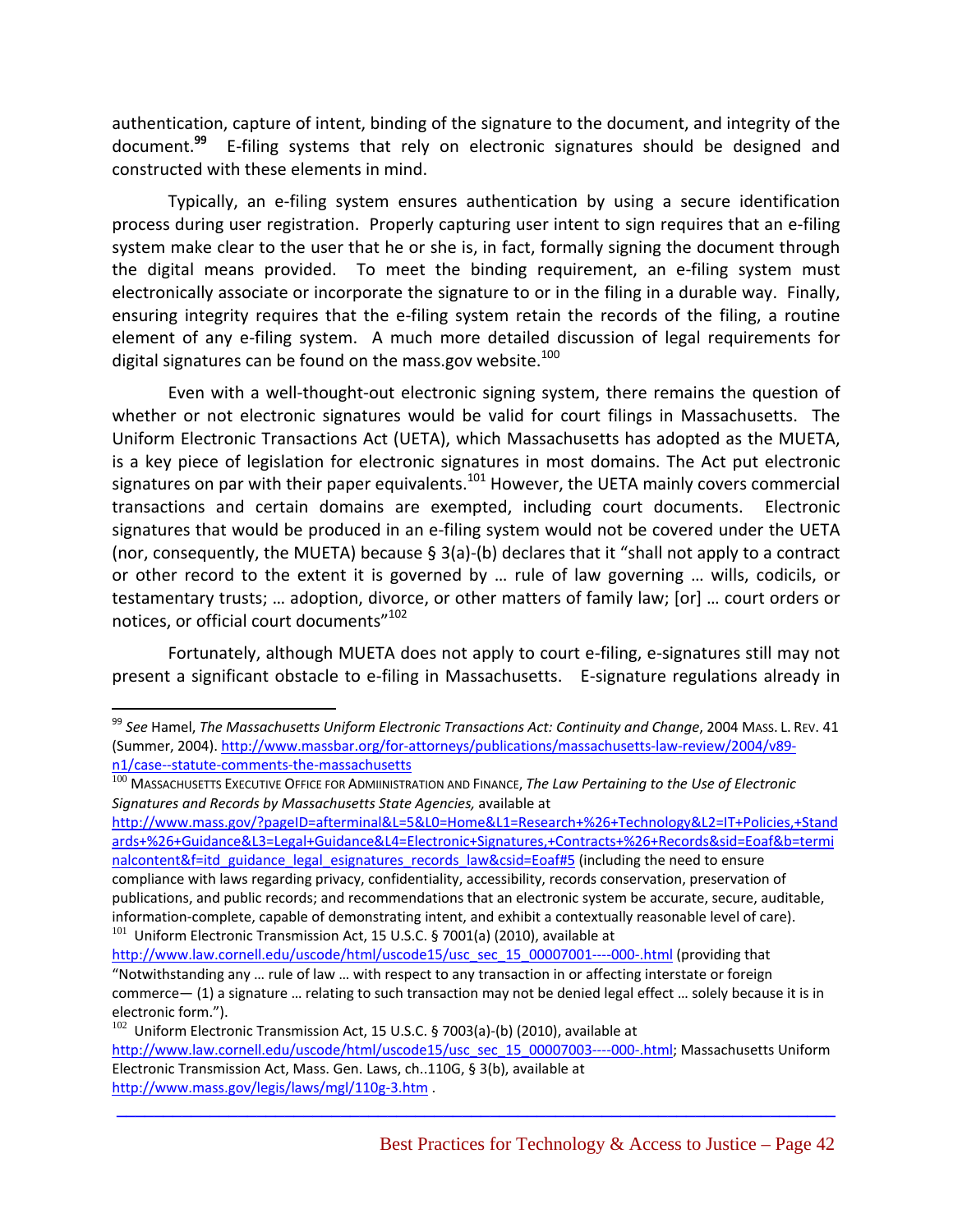use in commerce may be sufficient to provide an adequate legal basis for e‐signing e‐filed court documents.<sup>103</sup> For example, the federal e-filing system has found it sufficient to require that users sign an agreement stating that pleadings they e-file are equivalent to the signed documents required by FRCP  $11(a)$ .<sup>104</sup> The Massachusetts version of FRCP  $11(a)$ , contains a similar requirement that a party (or their attorney) "shall sign his pleadings and state his address, telephone number, and e‐mail address if any … [and] need not be verified or accompanied by affidavit."<sup>105</sup> Thus, it may be sufficient for Massachusetts to follow a similar strategy. There is some support from courts in Massachusetts for accepting signatures in forms other than traditional pen and paper.<sup>106</sup> In the absence of a specific statute or regulation stating otherwise, there are strong arguments that electronic signatures are valid.<sup>107</sup> However, we are continuing our research in this area to explore both the possibility of specific legal obstacles in Massachusetts and effective strategies for addressing the issue in other states that have adopted e-filing.

 *Notarization:* It is unclear at this stage of our research what actually constitutes a valid e-notarization, and more research needs to be done, especially concerning issues such as public/private keys, checksums, and encryption; the Model Notary Act of 2002 and the Uniform Real Property Electronic Recording Act (URPERA). Even in the area of commerce, over which the UETA presides, the status of electronic notarization is unclear. Although the UETA recognizes electronic notarization as valid, it fails to define electronic notarization.**<sup>108</sup>** In one case, the Massachusetts Appeals Court held that a stamped facsimile of a notary's signature was sufficient and a handwritten signature is not inherently more reliable.<sup>109</sup>

#### 5. Specific Barriers to Self‐Represented Parties' Use of E‐Filing

 $\overline{a}$ 

Self-represented parties face a number of unique challenges to using e-filing systems. These often include, among others:

<sup>103</sup> Bradley J. Hillis, *The Digital Record: A Review of Electronic Court Filing in the United* States, 2 J. APP. PRAC. & PROCESS 319, 325 ("court e‐filing, do[es] not need any new laws to succeed; contract rules developed for trading partners and electronic data interchange provide sufficient legal support for e-filing with electronic signatures"). <sup>104</sup> *See id*. ("Prior to e-filing, attorneys sign an agreement that e-filed documents are the equivalent to documents personally signed as required by rule 11 of the Rules of Civil Procedure.").

<sup>&</sup>lt;sup>105</sup> Mass. Civ. P. R. 11(a), available at http://www.lawlib.state.ma.us/source/mass/rules/civil/mrcp11.html.

<sup>106</sup> *See e.g.* Providence Granite Co., Inc. v. Joseph Rugo, Inc., 362 Mass. 888 (Mass. 1972) (holding that a telegram was sufficient to show a signed contract under the statute of frauds); Com. v. Johnson, 32 Mass.App.Ct. 355 (Mass.App.Ct.,1992) (holding that a stamped facsimile of a notary signature is not inherently less reliable than a handwritten signature); i.Lan Systems, Inc. v. Netscout Service Level Corp., 183 F.Supp.2d 328 (D.Mass., 2002) (holding a click-wrap agreement for a software license to be valid in Massachusetts law).<br><sup>107</sup> *See supra* note 100 (stating that "In summary, absent some specific statutory or regulatory language to the

contrary, electronic signatures and records used by state agencies and showing the signer's identity and intent to sign are probably valid").<br><sup>108</sup>Daniel J. Greenwood, *Electronic Notarization: Why It's Needed, How it Works, and How It Can Be Implemented to* 

*Enable Greater Transactional Security*, Massachusetts Institute of Technology (2006).

<sup>109</sup> *See Johnson*, 32 Mass.App.Ct. at 356‐57 (finding that "the potential for falsification of the oath in either case is the same. … Second, … the Legislature's failure to specify that a personal signature was not required, as stated specifically in other statutes, [is] not a reason for concluding that a handwritten signature [is] required").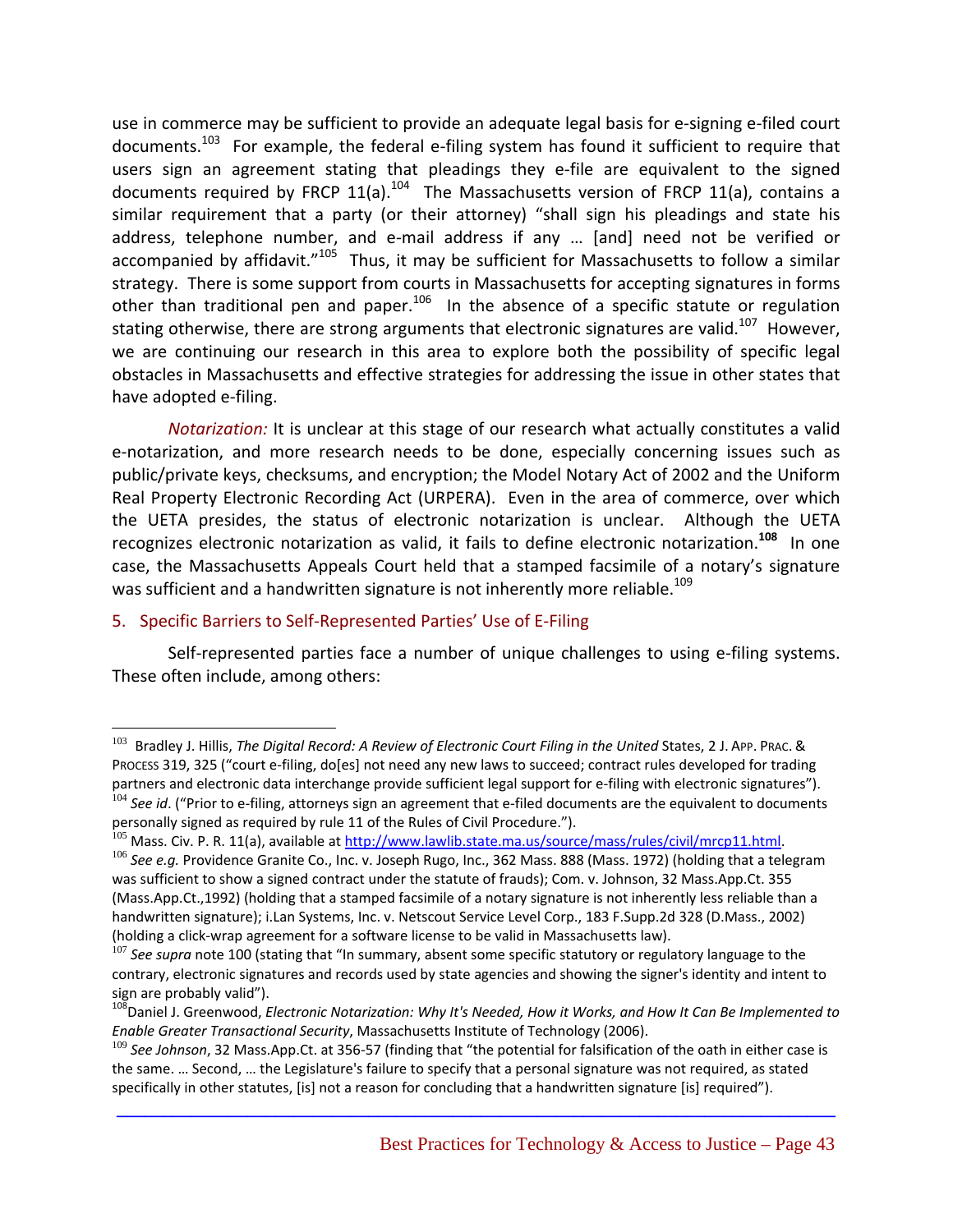- Only attorneys are eligible to sign up and use the system
- Systems require credit cards, bar numbers, etc., to register for use
- Systems are complex and difficult for laypersons to use
- Support may be lacking for non‐English speakers or those with disabilities
- Self-represented litigants lack the necessary equipment, such as scanners or pdfcreation software (or even access to computers), to use the system
- Indigent parties cannot afford the user fees
- Waivers of user and statutory filing fees, if allowed, cannot be processed and resolved through the e‐filing system
- Mandatory e-filing systems do not have a manual filing option for indigent users

Failure to address these challenges when designing and building an e-filing system is likely to make the system worthless to most or all self‐represented filers and to lose the efficiency benefits the system is capable of achieving -- particularly the reduced staff time to deal with self‐represented litigants. Adequate solutions are possible for most of these difficulties, though the experience of courts to date suggests these challenges are serious and daunting. As Ron Staudt urges in his Self‐Represented Litigants and Electronic Filing White Paper, courts should be mindful of self-represented litigants and even involve them in the process of developing e-filing systems to reduce the risk of creating new barriers to access the justice system.<sup>110</sup> From a cost-benefit standpoint, overcoming these challenges need not create significant additional costs above the already ongoing development of the e-filing system, particularly if the solutions are thought through and developed early on as the system is being designed and built.

*Eligibility, Registrations and Accounts:* Obviously, e‐filing must be available to self‐ represented parties as well as attorneys. Registration should be simple and should not require, or should have an exception to any requirement for, credit card numbers, attorney bar numbers, etc. Users should be able to create a secure, personal account in a straightforward, simple manner. Staudt recommends that systems allow users to have a persistent personal case account for all their court interactions. $111$  In his view, indigent self-represented litigants may often be "repeat players" who may be involved with the court regarding several issues over an extended period of time.<sup>112</sup> Thus systems should permit users to have an identifiable, durable account on the court's Internet presence that maintains records of prior filings and documents, and provides information on the status of the user's court interactions and actions.<sup>113</sup> Secure access and authentication requirements for accounts also will help ensure that an e‐filing system meets the requirements for electronic signatures.

**\_\_\_\_\_\_\_\_\_\_\_\_\_\_\_\_\_\_\_\_\_\_\_\_\_\_\_\_\_\_\_\_\_\_\_\_\_\_\_\_\_\_\_\_\_\_\_\_\_\_\_\_\_\_\_\_\_\_\_\_\_\_\_\_\_\_\_\_\_\_\_\_\_\_\_\_\_**

1

<sup>&</sup>lt;sup>110</sup> Ronald W. Staudt. White Paper Self-Represented Litigants and Electronic Filing. 2003. Page 13.<br><sup>111</sup> Id. at 12.<br><sup>112</sup> Id. at 9.

 $113$  Id. at 12.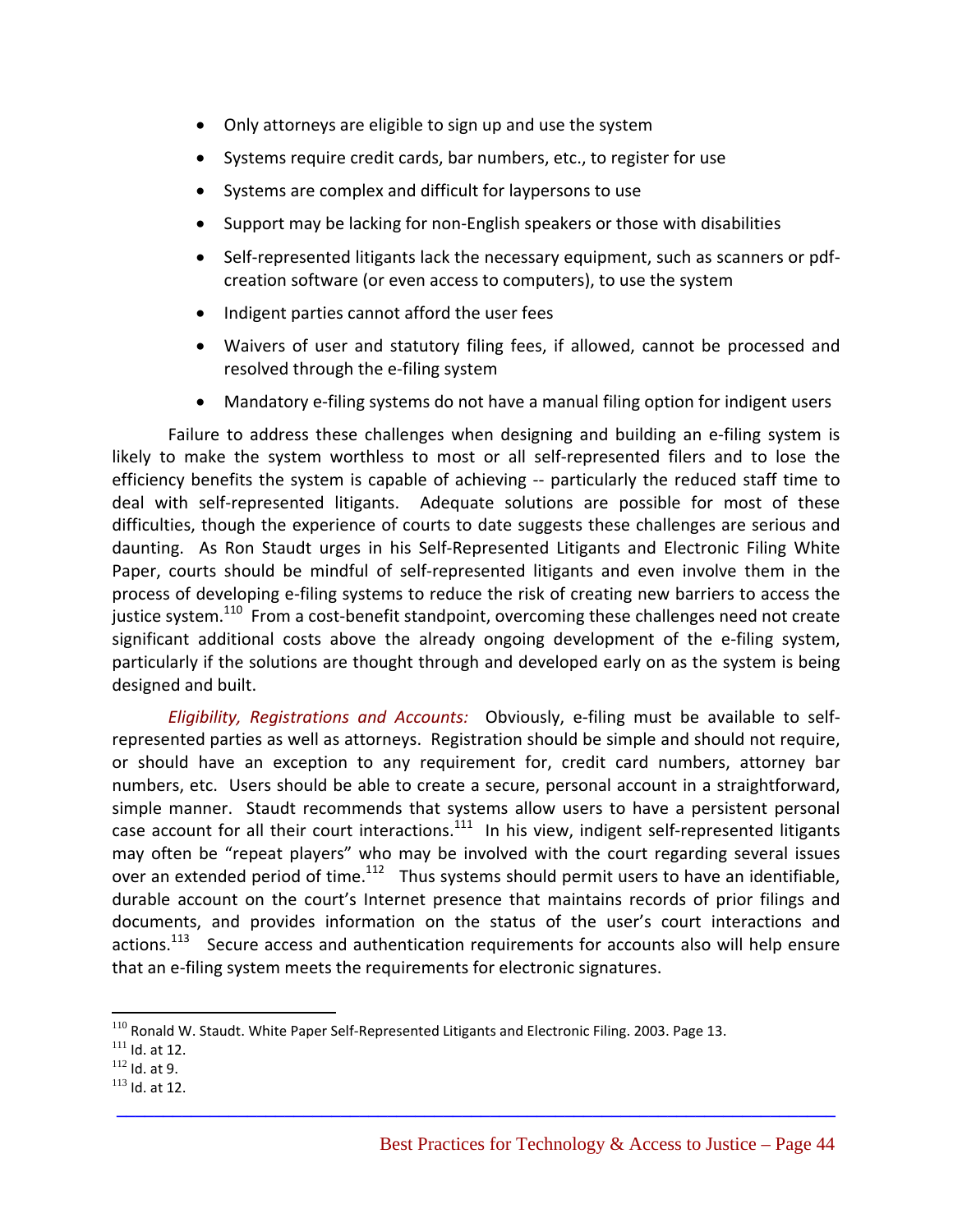*Simple, Clear Interfaces and Operation:* To be accessible to all users, e‐filing systems must be simple, clear and easy to use, even for the most technically and legally unsophisticated litigants. Unlike lawyers and law firms, self-represented users will not have the benefits of training in how to use the e‐filing system or frequent experience with it. The system must be web-based and accessible through common web browsers.<sup>114</sup>

E‐filing systems can have either a single, simple interface and function for all users, or one interface and process for attorneys and a separate, simpler version for self‐represented filers. Staudt advocates a specialized self-represented interface for the e-filing system,  $^{115}$  one that is simple and straightforward, exhibiting "ATM‐like simplicity with one task at a time displayed in simple screens with clear and few options."<sup>116</sup> Another way to ensure that the efiling interface and system are simple and straightforward enough for all members of the public, including self‐represented litigants, is to include plain language review and user testing and feedback throughout the design process.<sup>117</sup> Ease of use for self-represented filers is critical to minimize support costs – clerks answering questions, dealing with bungled filing attempts, etc. – that could otherwise erode the substantial efficiencies and cost-savings that e-filing can bring.

Even with clear and simple interfaces, some self‐represented users may be unable to use e-filing systems because of limited abilities to read and write, because they do not speak English or because they have vision disabilities.<sup>118</sup> Fully accessible e-filing systems will provide basic user instructions and filings screens in multiple languages and, in the best case, through audio and/or video means as well as text. A related means of achieving a simpler and more accessible user experience for e-filing systems would be for them to utilize so-called "soft" interfaces such as A2J Author‐created interviews to help guide self‐represented users through the steps of e-filing.<sup>119</sup> The automated interview approach to a self-represented interface can help overcome complexity and ease of use issues as well as limited literacy.<sup>120</sup>

*Guided Interview/Automated Forms and E‐Filing Integration:* An especially important mechanism for facilitating e-filing by self-represented parties, and a key component of a comprehensive court approach to using technology to improve access to justice, is to integrate the Trial Court's upcoming e-filing system with the output of any A2J Author-type interview and form creation programs provided by the Trial Court or by Massachusetts legal aid organizations.

1

<sup>114</sup> SRLN, Best Practices in Court-Based Programs for the Self-Represented- Concepts, Attributes, Issues for Exploration, Examples, Contacts, and Resources (2008) at 50, *available at*

http://www.abanet.org/legalservices/sclaid/atjresourcecenter/downloads/best\_practices\_7-08.pdf.<br><sup>115</sup> Id. at 12.<br><sup>116</sup> Id. at 11.

<sup>&</sup>lt;sup>117</sup> Electronic Filing Processes (Technical and Business Approaches), *available at* the National Center for State Courts web site at http://www.ncsconline.org/d\_tech/standards/Documents/pdfdocs/Recommended\_ Process\_ standards  $02$  26  $03.pdf$ .<br><sup>118</sup> Id.<br><sup>119</sup> Id. at 13.

**\_\_\_\_\_\_\_\_\_\_\_\_\_\_\_\_\_\_\_\_\_\_\_\_\_\_\_\_\_\_\_\_\_\_\_\_\_\_\_\_\_\_\_\_\_\_\_\_\_\_\_\_\_\_\_\_\_\_\_\_\_\_\_\_\_\_\_\_\_\_\_\_\_\_\_\_\_**  $120$  Ronald W. Staudt. All the Wild Possibilities-Technology that Attacks Barriers to Access to Justice (2009) at 1142.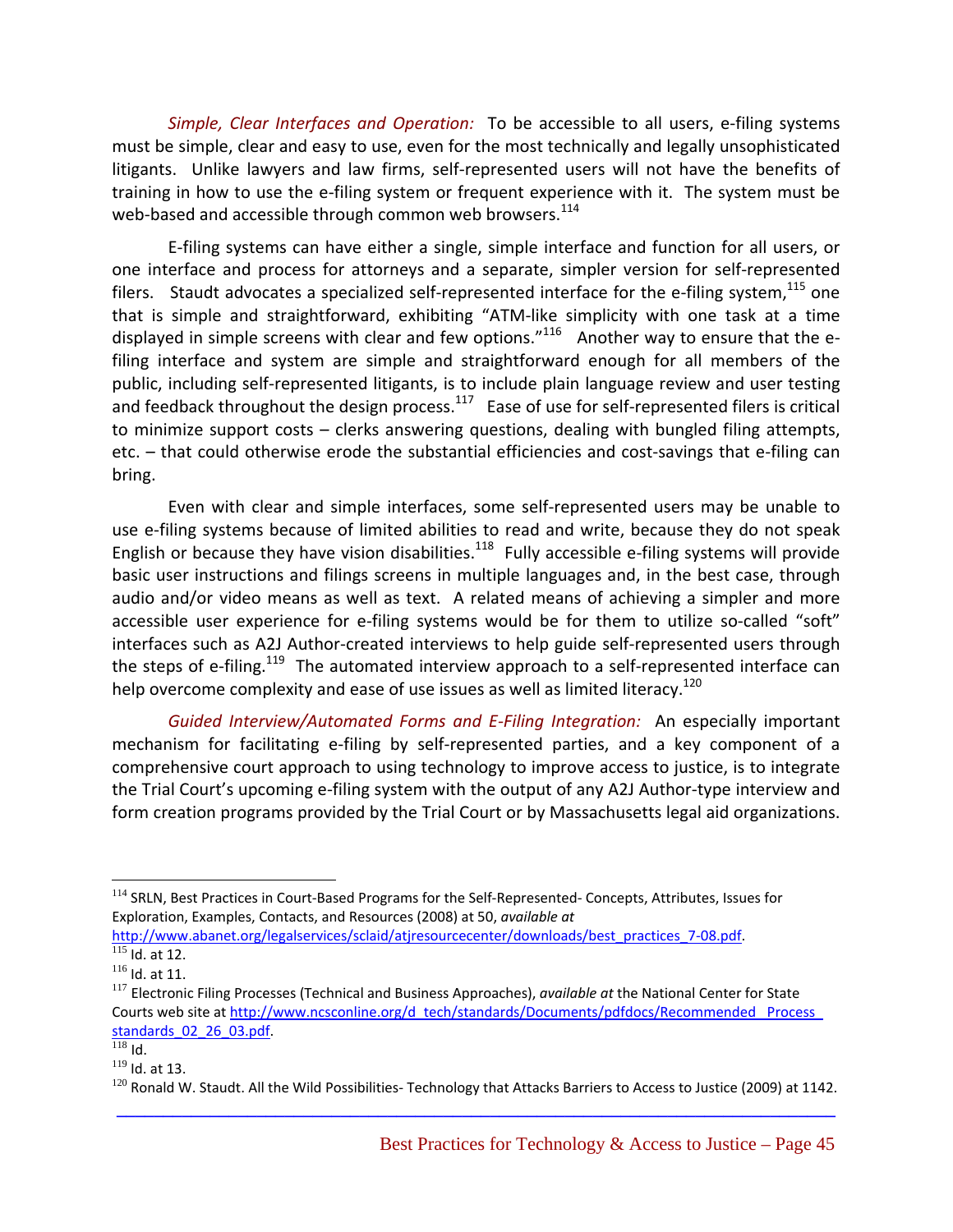Staudt, SRLN and others have endorsed the need to integrate such systems.<sup>121</sup> The Trial Court itself has already focused on the important benefits this integration can achieve and made it a key component of the Court's collaboration with the MA LSC-funded legal groups in the recent TIG application, which notes the importance of solutions to "the complexities involved in making e‐filing an accessible component of a document assembly module for self‐represented litigants."<sup>122</sup>

The details behind linking A2J Author interview results directly to e‐filing systems is an area that requires considerable further research and that is one express focus of the recently submitted LSC TIG proposal. Based on our preliminary research, it appears that there are two main routes to e-filing A2J Author interview results. The first, and most obvious, would be to efile the document assembled by the HotDocs document assembly system. Some of the disadvantages of this approach include the costs of HotDocs licensing fees, and the need to develop HotDocs templates to direct the assembly process. The other method is to transform the results (an xml, .anx file), with an extensible stylesheet language transformation (a .xsl file), to produce an xml file that is readable by the court's e-filing system.<sup>123</sup> E-filing initiatives that seek to incorporate A2J Guided Interviews, such as the one in Vermont, may be good sources for further insight into this area.<sup>124</sup> One of our areas for additional research is to examine various existing court and vendor CMS's to gain a better understanding of what features are best to have in case management systems to ensure easy integration for e-filing.

*Access to Computers and Other Equipment:* Even with the simplest of interfaces and easy to use filing procedures, some significant number of self-represented litigants are likely to be unable to engage in e-filing because they do not have access to a computer. Others who do have computer access at home or in a public place like a library may still lack access to equipment, like a scanner and pdf‐creation software, needed to digitize their document for e‐ filing (assuming no integrated system for A2J Author digital output to feed directly into the e‐ filing system). Courts that want to ensure the maximum use of e-filing by self represented parties need to ensure that there are e-filing computers, or even self-help kiosks, in courthouses and clerk's offices.<sup>125</sup> Clerk's offices also may need to be equipped with scanners to scan paper documents into the e-filing system, or court staff available to scan and file such documents for those who are unable to do so for themselves.<sup>126</sup>

1

<sup>121</sup> See SRLN, Best Practices in Court-Based Programs for the Self-Represented-Concepts, Attributes, Issues for Exploration, Examples, Contacts, and Resources (2008) at 50, *available at*<br>http://www.abanet.org/legalservices/sclaid/atjresourcecenter/downloads/best\_practices\_7-08.pdf.

 $\frac{122}{122}$  Massachusetts Justice Institute, Inc, LSC TIG proposal, submitted May 2010 at 3.

<sup>&</sup>lt;sup>123</sup> How to setup A2J Author® on your own server and How to process the answer file received from A2J Author® using PHP5/SimpleXML and XSL. Available at http://www.a2jauthor.org/drupal/?q=node/157.

 $^{124}$  Ronald W. Staudt. All the Wild Possibilities- Technology that Attacks Barriers to Access to Justice (2009) at 1139.<br> $^{125}$  Once the Trial Court enhances the accessibility and navigability of its web site, simple

e-filing system can allow self-represented filers to reach and use the e-filing system from any other location where computers are available, such as homes, libraries and shelters.<br><sup>126</sup> Electronic Filing Processes (Technical and Business Approaches), *available at* the National Center for State

Courts web site at http://www.ncsconline.org/d\_tech/standards/Documents/pdfdocs/Recommended\_ Process\_ standards\_02\_26\_03.pdf.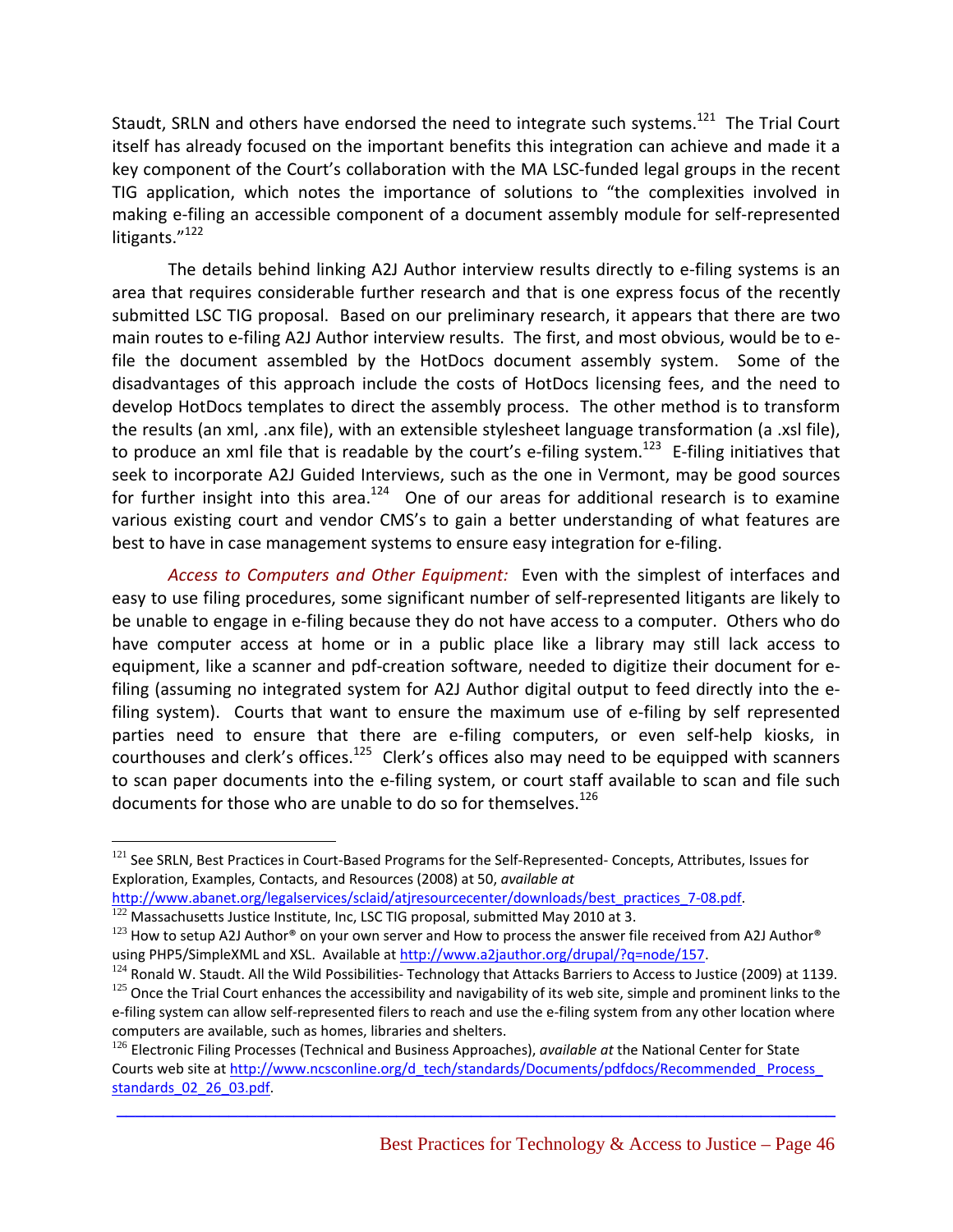*User or Convenience Fees, Statutory Fees and Waivers:* In its 2005 Report, the Conference of State Court Administrators recognized that "court administrators must also ensure that waiver provisions exist for the indigent so that the virtual courthouse is equally accessible to all users."<sup>127</sup> SRLN's recommendations for e-filing systems also endorse the need to ensure no fees or integrated fee waivers for self-represented filers and to maintain a penalty-free manual filing option.<sup>128</sup> For example, in 2008 Colorado expanded its developing efiling system to include self‐represented parties and provided e‐filing and e‐serving services free of charge to litigants deemed to be indigent under Colorado court rules.<sup>129</sup>

One threshold issue is that e‐filing systems must be designed and built in anticipation of waivers. In vendor-operated systems where the vendor's compensation is structured around user or convenience fees, the contract between the court and the vendor must be clear and specific up front as to what waivers will be allowed and how they will be processed. Another challenge is that self‐represented litigants who would have been required to pay the statutory filing fee if they filed manually in a courthouse may not have a credit card, PayPal account or similar means to pay that fee as part of an online process.<sup>130</sup> Either the litigant will be unable to use the e-filing system or, if waivers are granted that would not have occurred in the pre e-filing world, the Court will lose filing revenue.<sup>131</sup>

Our initial information suggests that implementing this waiver has been complicated and less than fully successful and we are gathering more details. Prior court experience with e‐ filing systems suggests that architecting and managing the processes and work flow around fee waivers and alternative payment systems can be daunting, and likely has led many of those systems to fail to serve the needs of low income or indigent filers. Claudia Johnson, the e-filing expert at probono.net, reports that one of the major difficulties that has thwarted effective implementation of e-filing for indigent self-represented parties in several states thus far has been this difficulty in building into the e-filing system mechanisms for indigent users to document their financial status and request fee waivers (e.g., the MA Affidavit of Indigency), processes to review and approve those requests if necessary and mechanisms to then allow e‐ filing without any payment.

 $\overline{a}$ 

<sup>&</sup>lt;sup>127</sup> Conference of State Court Administrators, Position Paper on The Emergence of E-Everything (December 2005) at <sup>5</sup>‐6, *available at* http://cosca.ncsc.dni.us/WhitePapers/E‐EverythingPositionPaperApprovedDec05.pdf. <sup>128</sup> Id. at 50.

<sup>&</sup>lt;sup>129</sup> Colorado Judicial Branch, Colorado District Court e-file and serve transaction fees increase; Colorado Legal Services and indigent litigants to receive services at no charge, August 15, 2008, *available at*

http://www.courts.state.co.us/Media/Press\_Docs/LNFS Fees PR FINAL.pdf. 130 See Alan Carlson, JMI Electronic Filing and Service- An Evolution of Practice (2004) at 32.

<sup>131</sup> Position Paper on The Emergence of E-Everything. Conference of State Court Administrators (December 2005) at 15. In addition, online credit card payments at the time of the e‐filing for any parties may conflict with local or state laws in some states that prohibit courts from charging litigants credit card processing fees. Id. In jurisdictions where this is the case, courts sometimes contract with a third party vendor that processes the credit card payment, charges the user a sufficiently large surcharge and passes on the original base fee to the court. Alternatively, courts may process the transaction themselves or through a government portal and absorb the credit card fees on the theory that the increased convenience will increase payment rates. Id.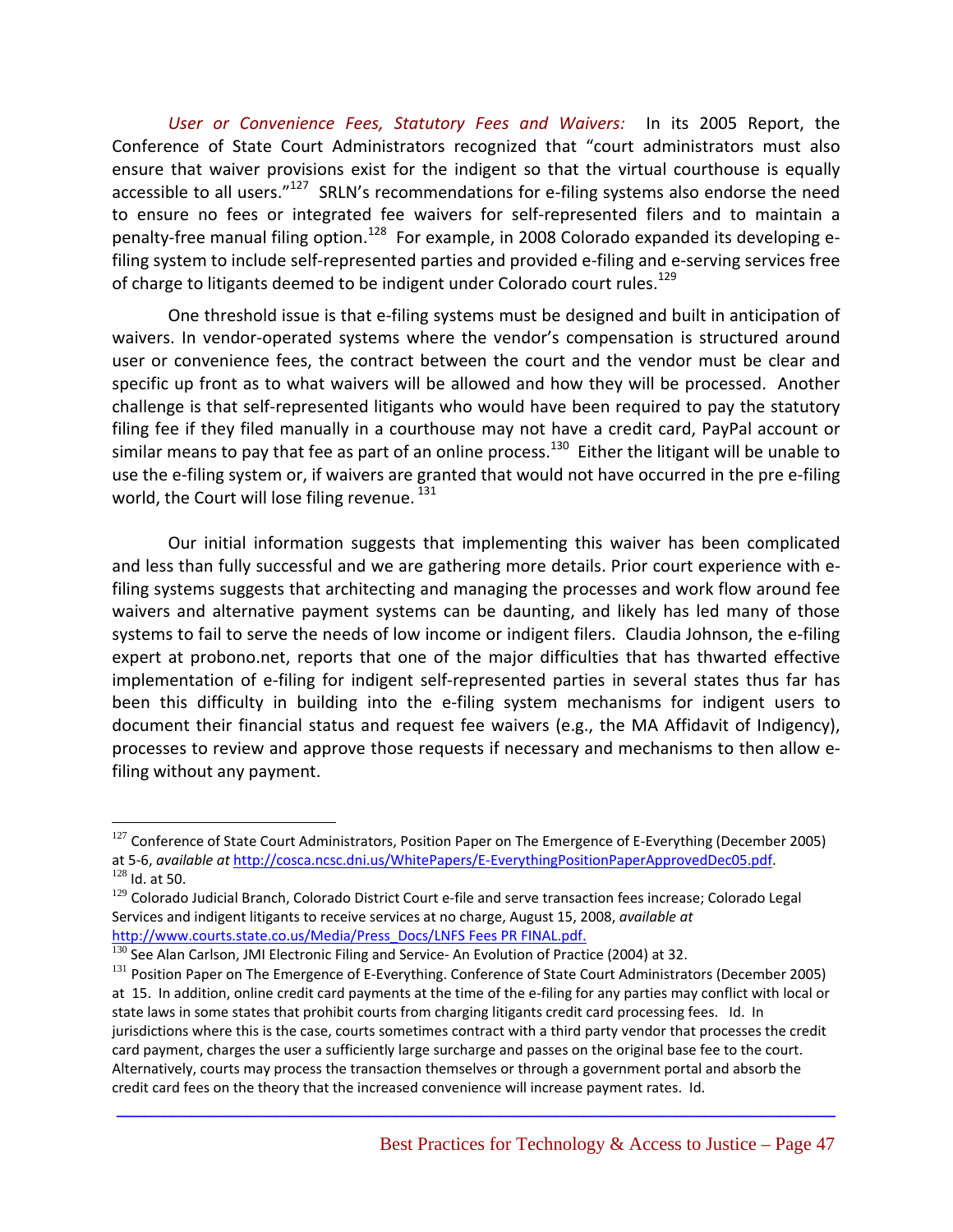These workflows can become complicated. If the acceptance of a document depends on payment of the fee in advance, and waivers either require advance approval or, where automatic, are sometimes subsequently reversed, the e-filing system will need to accommodate these decisions and change the filing status of the accompanying document accordingly. If the official filing date depends on payment of a fee or approval of a waiver, complications in either can end up affecting the filing date.<sup>132</sup> In addition, if court practice is that an accepted indigency determination/fee waiver for one filing applies to subsequent filings, the e-filing system must be able to recognize and apply the recurring waivers.  $^{133}$ Staudt's account system recommendation seems particularly apt to handle this situation.<sup>134</sup> Whatever the specifics, it is clear that all possible options, court processes and workflows must be sorted out in advance and fully mapped to features of the e-filing system.

> As we advised you in our letter in support of the Massachusetts LSC groups and Trial Court's partnership proposal for an LSC TIG grant, the Cyberlaw Clinic is committed to continuing to assist the Trial Court in addressing these difficult e-filing issues and, in particular, to helping develop sound policies, processes and procedures for ensuring that self‐ represented litigants have full access to and ability to use the Court's eventual e-filing system. This strategic planning assistance will include, among the other issues identified above, developing proposed procedures for fee waivers and approvals for appropriate indigent litigants, simple and accessible interfaces and functions for the Trial Court's e‐filing system, and integration of Court or legal aid group guided interview/automated form systems into the Court's CMS and e-filing systems.

### D. Individualized Human Assistance

#### 1. Overview

Individualized human assistance refers simply to providing direct, person‐to‐person assistance to court users through a variety of different communication media, typically email or live web chats, but conceivably also including VOIP or even video chat. While automated interviews and web materials seek to leverage technology by creating reusable resources that can be accessed thousands of times without additional human labor, individualized human assistance technologies seek instead to leverage technology to efficiently direct human labor where it is needed, and to create new forms of direct assistance deliverable by a broader spectrum of service providers. Email and live web chats can open up direct assistance to more

 $\overline{a}$  $132$  Id.

<sup>&</sup>lt;sup>133</sup> Id.<br><sup>134</sup> Ronald W. Staudt. White Paper on Self-Represented Litigants and Electronic Filing (2003) at 9.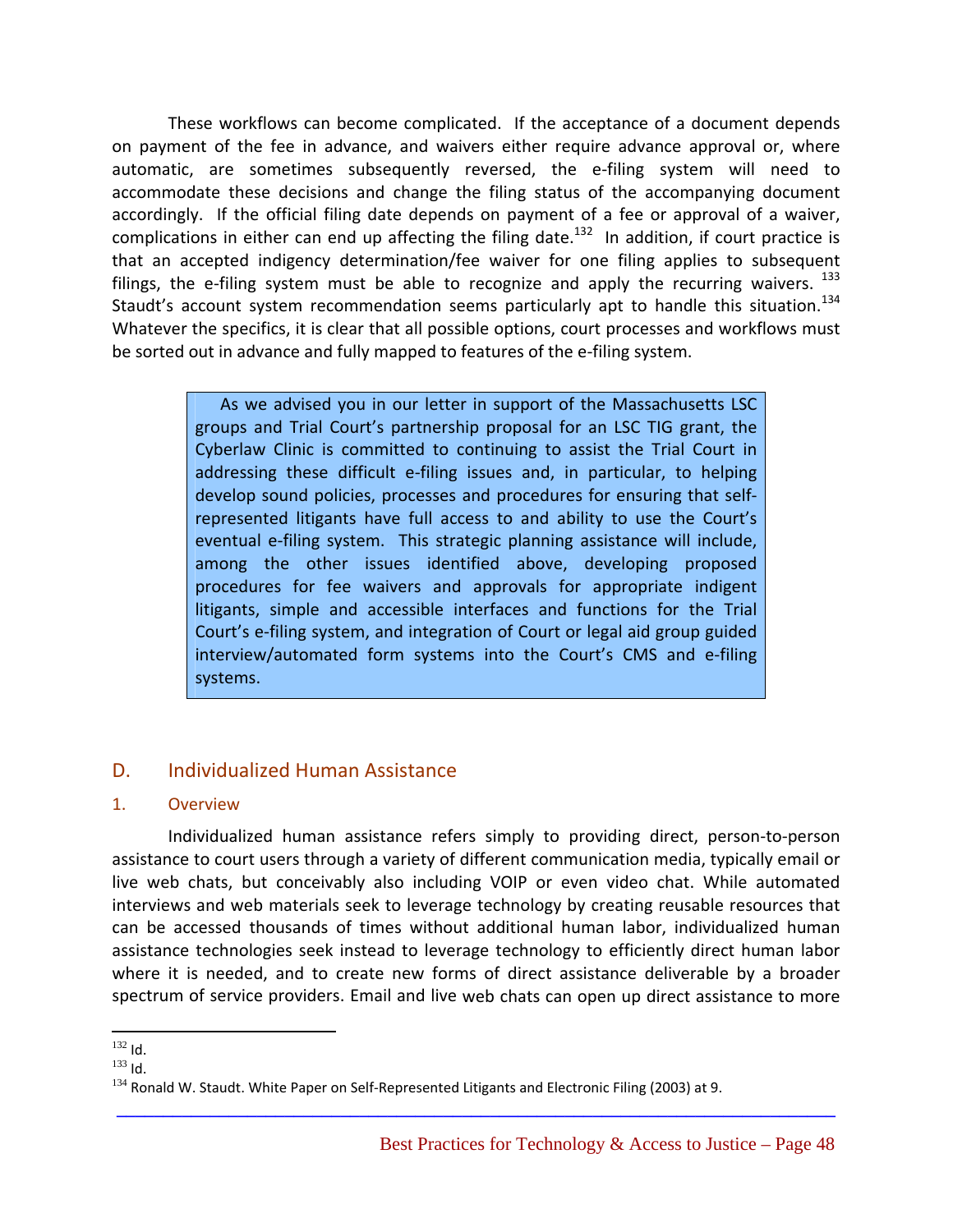service providers because they do not require physical presence, and because they are to some degree asynchronous—allowing providers time for research, and permitting them to help in small pieces when they are available. Technologies facilitating individualized human assistance can best be used as complements and support to other technologies such as automated interviews and web materials because they can help people surpass roadblocks while using those technologies to help themselves.

Most Internet users will already be familiar with the kinds of technologies that can assist individualized human assistance. For example, the simplest method is to provide an email address to which people can send questions. That inbox associated with that email address can be monitored by an individual responsible for forwarding requests to volunteer or paid specialists, who respond to the email and continue working with the client. Alternatively, automated systems can be used to forward requests to specialists based on their availability, eliminating the need for a human being to triage income requests.

Systems to provide immediate help via live web chats that are embedded in a web page, while somewhat more complex, will still be familiar to most Internet users. In this kind of system, the organization's web page typically has a button labeled something like "live help". When a user presses that button a window will pop up, where they can type questions and get responses from a specialist. The specialists providing answers must log into the system ahead of time to indicate their availability. As requests from users come into the system they are automatically assigned to a specialist who can immediately start communicating with the user via typed messages.

For the most part, access-to-justice initiatives have limited themselves to systems such as the two just described. It is also worth noting that technology already exists to provide voice and video chats over the Internet, and as those technologies become more standardized, easier to use, and more universally available on client's computers, individualized human assistance could be provided through those channels as well

#### 2. Main Steps for Development

Before developing a system for individualized human assistance, an organization must answer a number of preliminary questions about the kind of system it wishes to set up. The threshold questions that must be answered relate to the system of delivery, the delegation of responsibility among different individuals, and the scope of the information to be provided:

- Determine the means of communication through which assistance be delivered:
	- o Web chat
	- o E‐mail
	- o Telephone
	- o VOIP
	- o Online forum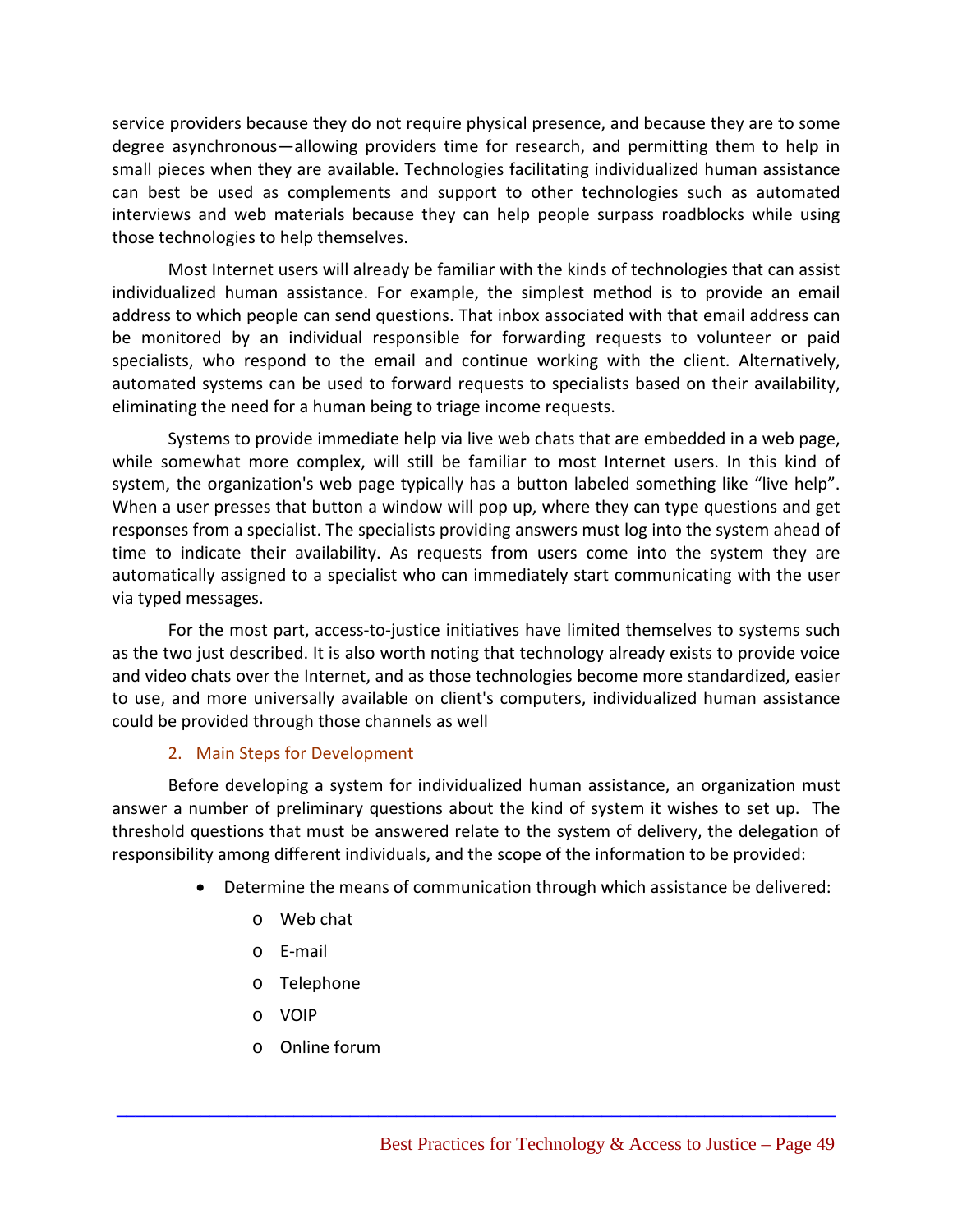- Identify volunteers and/or paid personnel who will be responsible for staffing the service:
	- ο Staff attorneys, Americorps attorneys, paralegals
	- ο Americorps VISTA volunteers
	- ο Local law librarians
	- ο Law school students
	- ο Information management students
	- ο State bar (some attorneys that can't engage in full pro bono representation might be willing to staff LiveHelp from their desk)
- Determine the size of the initial specialist pool (large or small). Determine whether specialists will have fixed schedules. Determine whether they will be paid or volunteer.
- Identify the scope of information that specialists will provide (legal information versus legal advice). Differentiate areas in which the court (rather than legal aid organizations) is in the best position to provide certain types of information.

*The means of communication:* Assistance can be delivered through (a) web chat, (b) email, (c) telephone, (d) VOIP, or (e) online forum. As an initial step, the court will need to identify the means through which communication will be delivered. This will typically be a choice between email or live web chat. Synchronous modes of communication such as live web chats (as well as VOIP and video chats) have important benefits in that they can help users make progress immediately, and reduce the chances that they get frustrated and give up with a feeling that they just do not have the capacity to navigate the justice system. Asynchronous modes, on the other hand, may reduce costs to the extent that they smooth spikes in demand, and make staffing needs more predictable.

Regardless of how the court ultimately answers this question, it should emphasize to litigants that the information provided is not intended to take the place of consulting an attorney. As with all technology aided assistance, this is an important disclaimer to avoid leading litigants into a false sense of confidence about the scope of information they are receiving.

*The scope of information:* Individualized human assistance can focus on (i) assistance navigating the Trial Court's web sites or using any of the resources there, such as finding information on particular courts or completing a guided interview and automated form program; finding legal resources and conducting research, (i) general legal information, (iii) unbundled legal advice, (iv) assistance assessing options, or (v) translation services. Because the court must remain neutral within the judicial process, it will likely focus on providing general legal information and assistance navigating court resources.

The way in which the court defines the scope of information it wishes to provide will have important implications for the means of communication chosen. For example,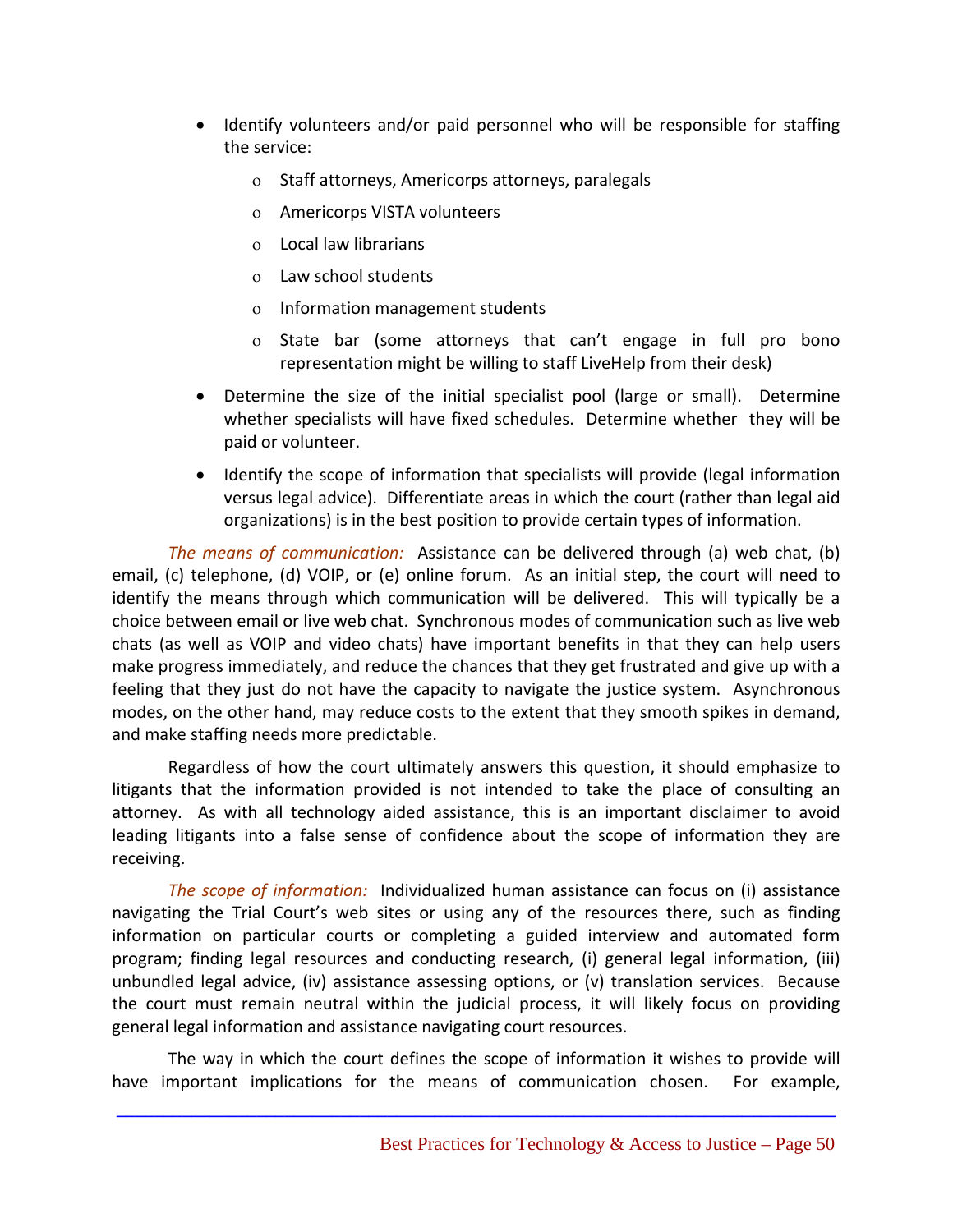synchronous modes may be the most effective and efficient choice for basic procedural or technical issues, while asynchronous modes may be more appropriate for issues that require thorough research. This choice also affects the types of specialists who are recruited to staff the service (i.e., does the person have to be a practicing lawyer to answer the question, what type of legal knowledge is necessary, etc.).

*Staffing the service:* Staffing questions will include asking (i) who is qualified to provide the information needed, and (ii) should these positions be paid or voluntary. While law school students or paralegals may be utilized to answer basic questions, it will be important to have qualified attorneys on staff to supervise them and address more complex legal questions. The court could also conceivably enlarge the pool of those interested in contributing their time and knowledge by offering a degree of flexibility in their schedules or giving them more time to research questions. This effect could reduce costs and increase the volume and scope of services provided. A typical approach to this problem is to provide live help during certain hours, and to automatically switch to email help when live help is not available.

#### 3. Useful Examples

The highest‐profile work being done in this area is ProBonoNet's LiveHelp project, which uses the LivePerson commercial software package to deliver the service. LivePerson requires a monthly per-seat licensing fee of \$150, and the typical program starts with one or two seats. Pro Bono Net offers trainings on best practices for setting up and running a system.

In Massachusetts, the Trial Court Law Libraries run an Ask a Law Librarian program, which allows website visitors to submit questions via web chat, email, AIM, Google Talk, MSN Messenger, or Yahoo Messenger. In addition, LiveJustice (a project of the Legal Assistance Corporation of Central Massachusetts), provides elderly and low income people with online email exchanges with lawyers or paralegals who can give advice (only attorneys can give legal advice), explain the steps needed to solve a legal problem, or help find additional legal representation. When the Trial Court moves to expand the assistance available through these kinds of technologies, it likely will make sense to coordinate with these already existing efforts.

A final evaluation of the LiveHelp pilot projects researched and written by Richard Zorza, which included online surveys of both LiveHelp chat users and regular website users, observation of test LiveHelp users, phone interviews with LiveHelp users, review of chat texts, surveys of operator‐specialists, and interviews with program managers, concluded that LiveHelp was "a highly valuable addition to the access to justice delivery system":

> The evaluation found that the new service is growing rapidly, has high satisfaction levels, seems to more effectively provide useful information about the law and legal rights to users, and reaches effectively into the legal aid target community.

> It is particularly significant that, compared to users who use just the website, LiveHelp users have very significantly higher satisfaction levels. They understand and accept the limitations upon the assistance that can be given.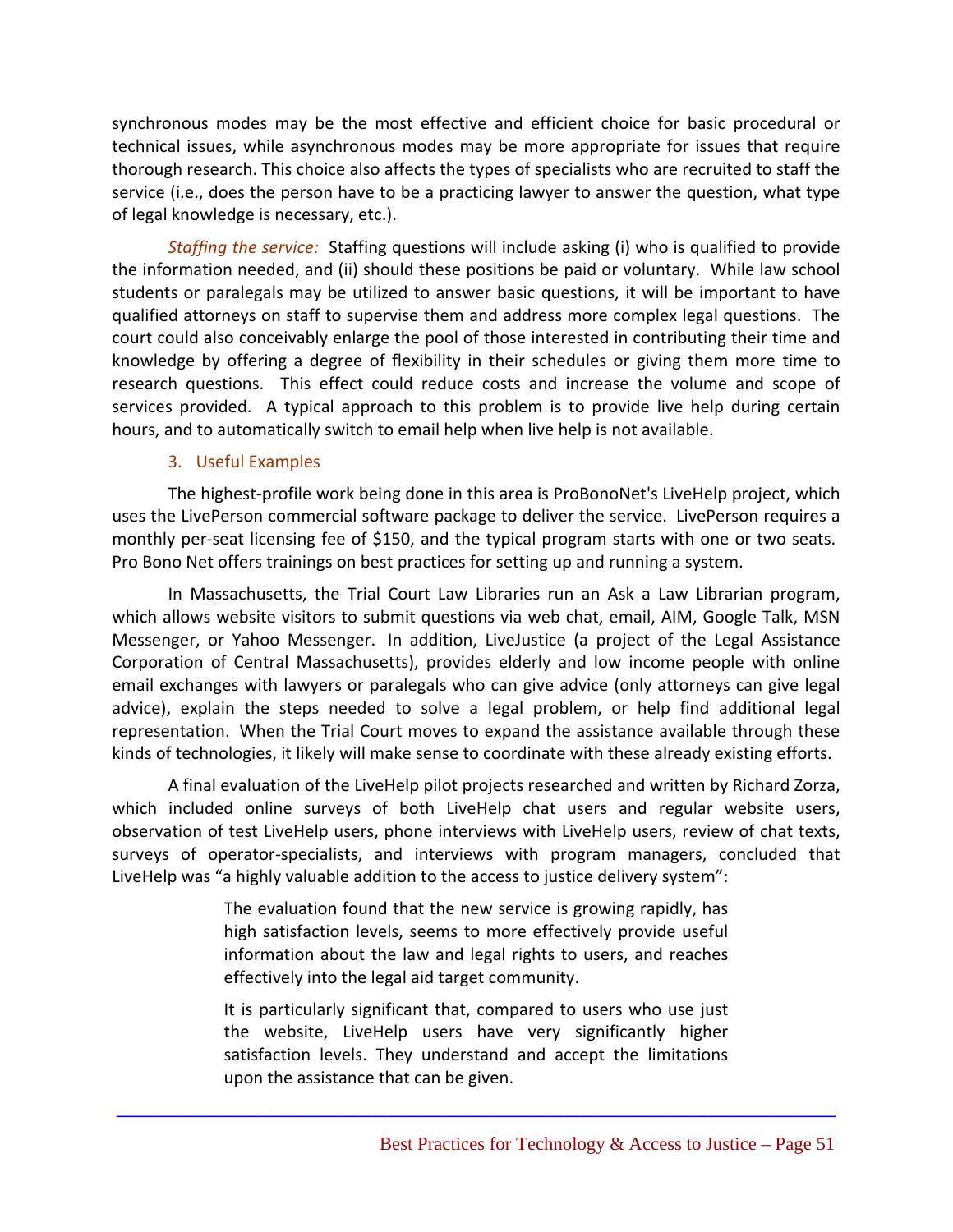It is also significant that website users and LiveHelp users have approximately the same user demographics – in other words the service is reaching the people that need to be reached.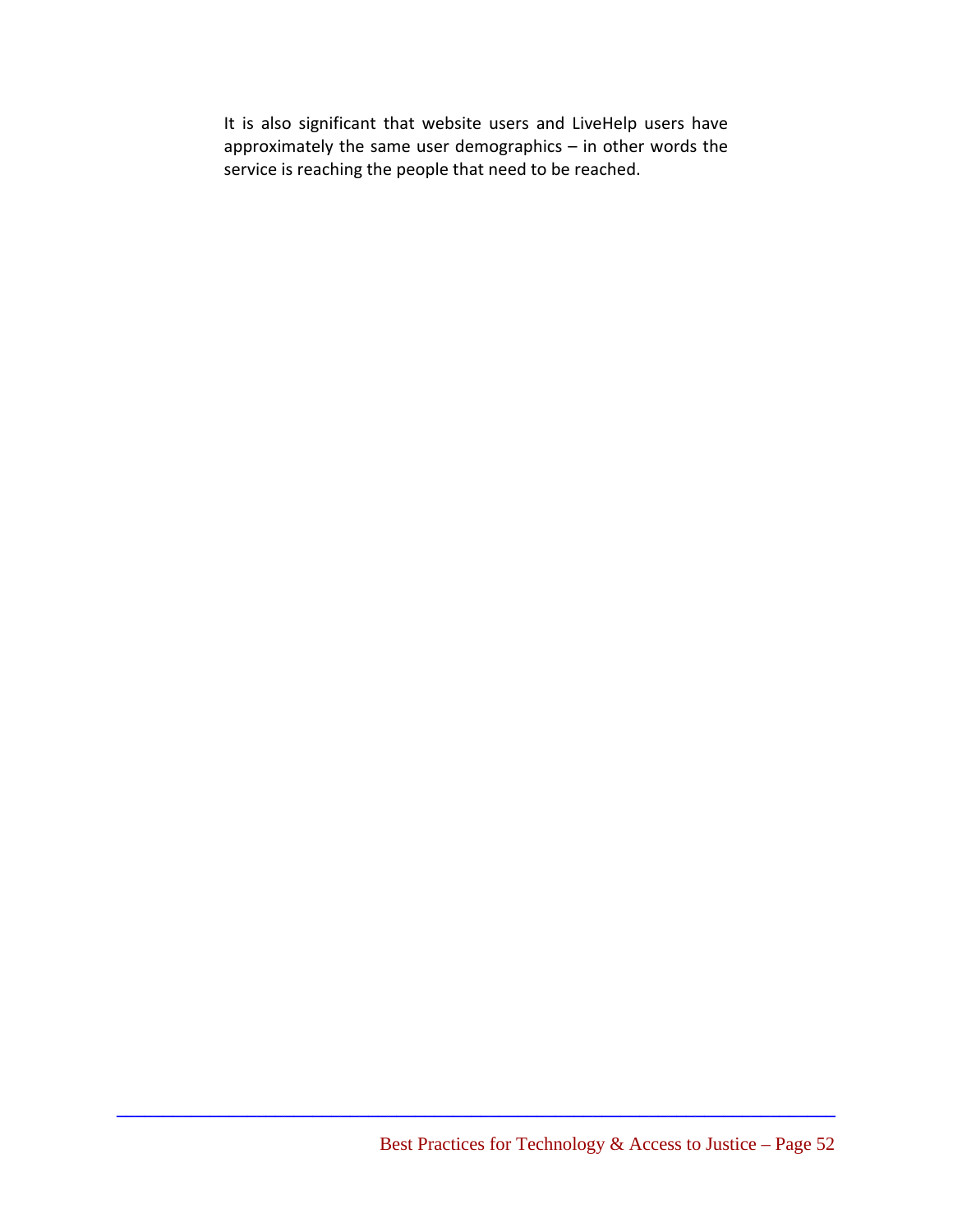# Appendix A

# Critical A2J Needs That Can be Addressed through New Technologies

We examined a number of substantive and procedural areas in which self-represented litigants appear to struggle the most and ways in which the court can most effectively respond to these critical needs. We have divided these concerns into three broad categories: informing litigants, assessing legal options, and pursuing the case. We also identify generally various actions that courts can take in each of these areas in order to facilitate access to justice by self‐ represented litigants.

#### Informing Litigants

As an initial step for increasing access to justice, courts can ensure that litigants are provided with readily accessible, up‐to‐date information and human assistance to ensure that they are adequately informed of court requirements, procedures, and logistical considerations. These resources can take many forms, but typically include some or all of the following elements:

#### *Orientation and General Background Information About the Courts*

- Inform and educate individuals, including self-represented parties, about the court system.
- Inform individuals about the various courts, divisions, and types of cases or disputes.
- Direct individuals to the places on the courts' websites and elsewhere that can help.
- Provide information regarding types of information and resources available for a particular legal problem.
- Provide materials setting forth and answering "frequently asked questions" about logistical and procedural (but not substantive legal) matters.

#### *General Guidance in Navigating the Court Process*

- Provide one-on-one at courthouse or law library (e.g., opportunity to consult with court clerk, volunteer lawyer, law student, et al.) to understand the court process or procedures or how to use the various online technology resrouces.
- Create a system for online assistance (e.g., LiveHelp) for accessing information, completing forms, using e‐filing systems, etc.
- Provide responses to procedural and logistical questions on a website, via email, or by telephone.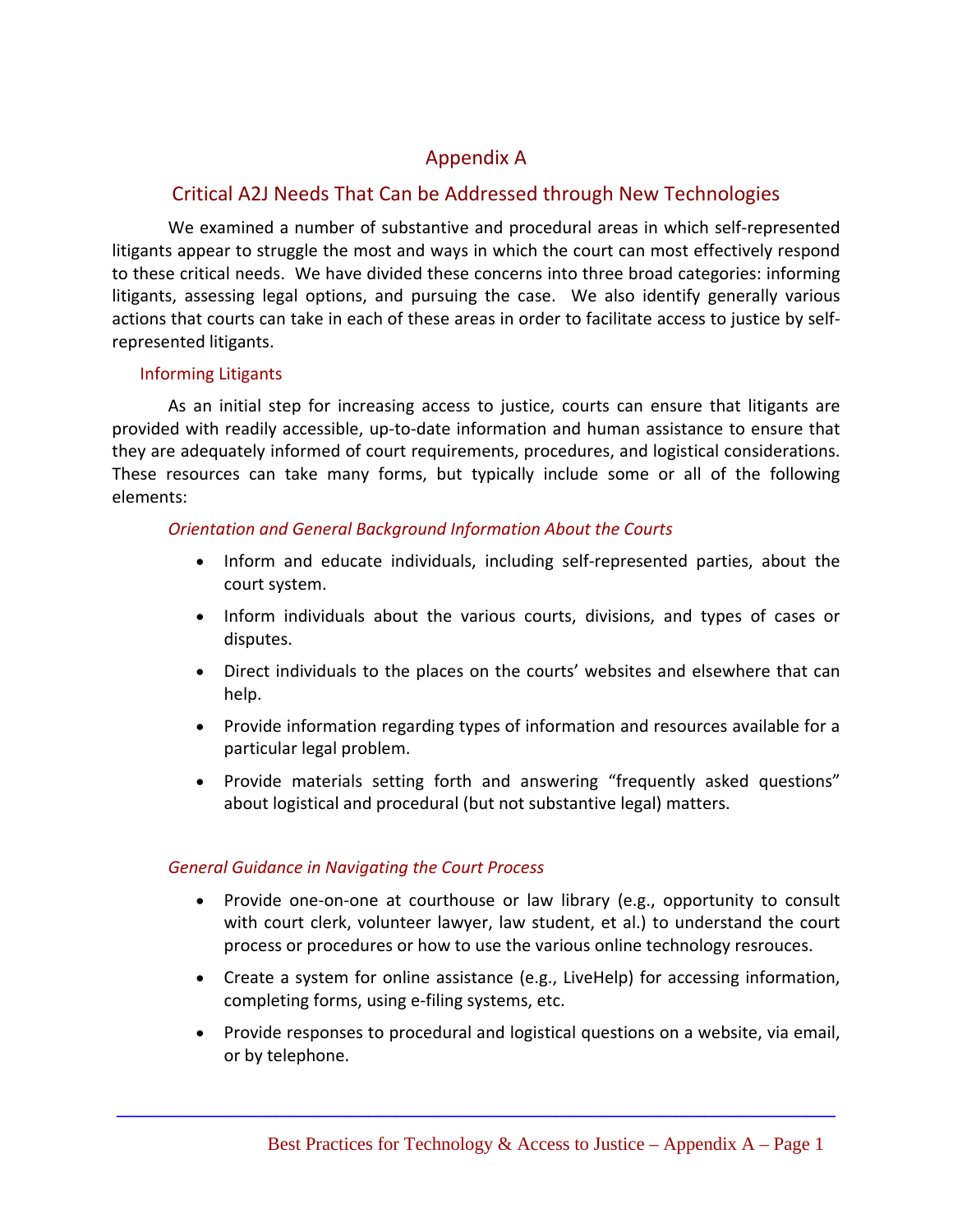#### 1. Assessing Legal Options

Before litigants can proceed in pursuing or defending their particular case, they must understand the legal background and import of their particular situation and the alternatives that they can consider.

#### *Help Self Litigants Understand Their Specific Situation*

- Provide information for understanding the background of their situation (e.g., what is an eviction proceeding? what happens in a spousal support enforcement proceeding?)
- Help litigants understand what is happening to them and what the steps in the process are.
- Help litigants understand what needs to be done, and what their procedural and court options are

#### *Inform Individuals About Alternatives to Litigation*

- Inform individuals about negotiation, court‐connected mediation, and settlement options.
- Provide information and resources for exploring those alternatives (e.g., social service agencies, referrals to legal aid organizations, etc.).

#### *Inform Individuals About the Decision to Proceed Pro Se*

- Provide information regarding the decision to proceed pro se versus hiring an attorney.
- Help litigants assess their needs, guide them to possible referrals, etc.
- Provide information regarding unbundled legal services (i.e., limited assistance representation where an attorney assists with discreet issues of a legal matter).

#### 2. Pursuing The Case

Once litigants decide to proceed without an attorney, the court can assist individuals with basic information regarding the process of pursuing or defending their case. These resources and materials can include:

#### *Assist Individuals with the Process of Filing Court Document*

- Assist litigants in understanding which forms are necessary for pursuing their case and how to develop the information required by various common forms and other documents.
- Prepare these forms, documents or other filings/materials in a simple, accessible way.
- Produce these forms in a printed format that will be accepted for filing by the relevant court and clerk. (Include instructions for next steps.)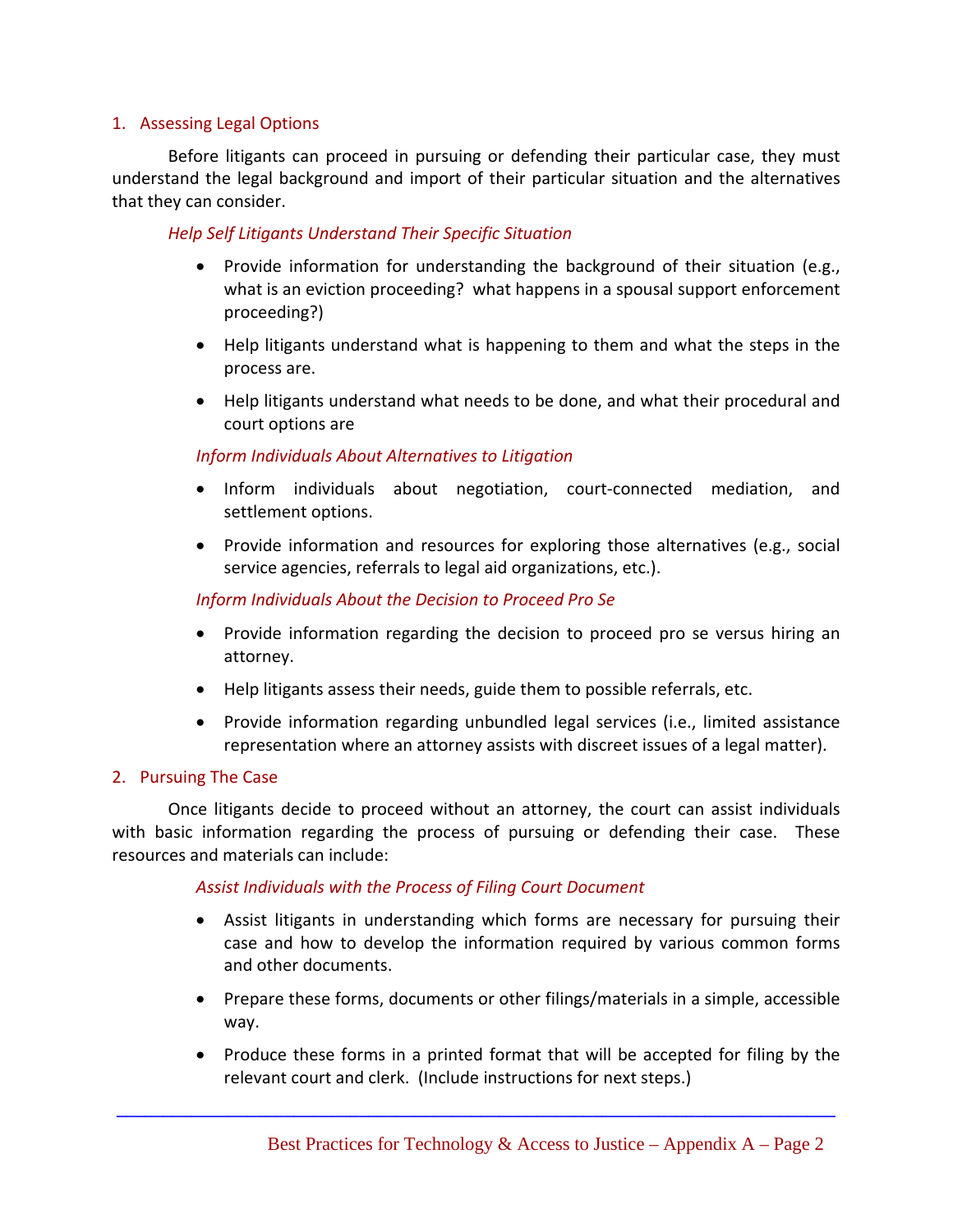- Ideally, provide a way to serve opposing counsel electronically from the same system that creates the documents, or a closely connected system, once pleadings are filed
- Ideally, provide a way to e-file any created forms or documents from the same system that creates the documents, or a closely connected system, or at least to output those forms in a format that could feed directly into a court CMS to avoid the cost and inefficiency of clerks manually re‐entering the information

#### *Provide Information on Follow‐up Events*

- Provide general information and guidance regarding how to deal with follow‐up events like conferences, hearings, etc. (e.g., what happen when, how they will be notified, what will happen in the hearing).
- Allow the court to automatically schedule follow-up events in court calendar.
- Provide an opportunity to consult with court clerk, volunteer lawyer, law student, *et al*., for follow‐up questions regarding forms, developments, next steps, etc.

#### *Assist Litigants with Resolution and Enforcement*

• Automatically produce a written judgment (using standardized or automated forms) at the end of hearing and inform parties of next steps regarding enforcement and appeal.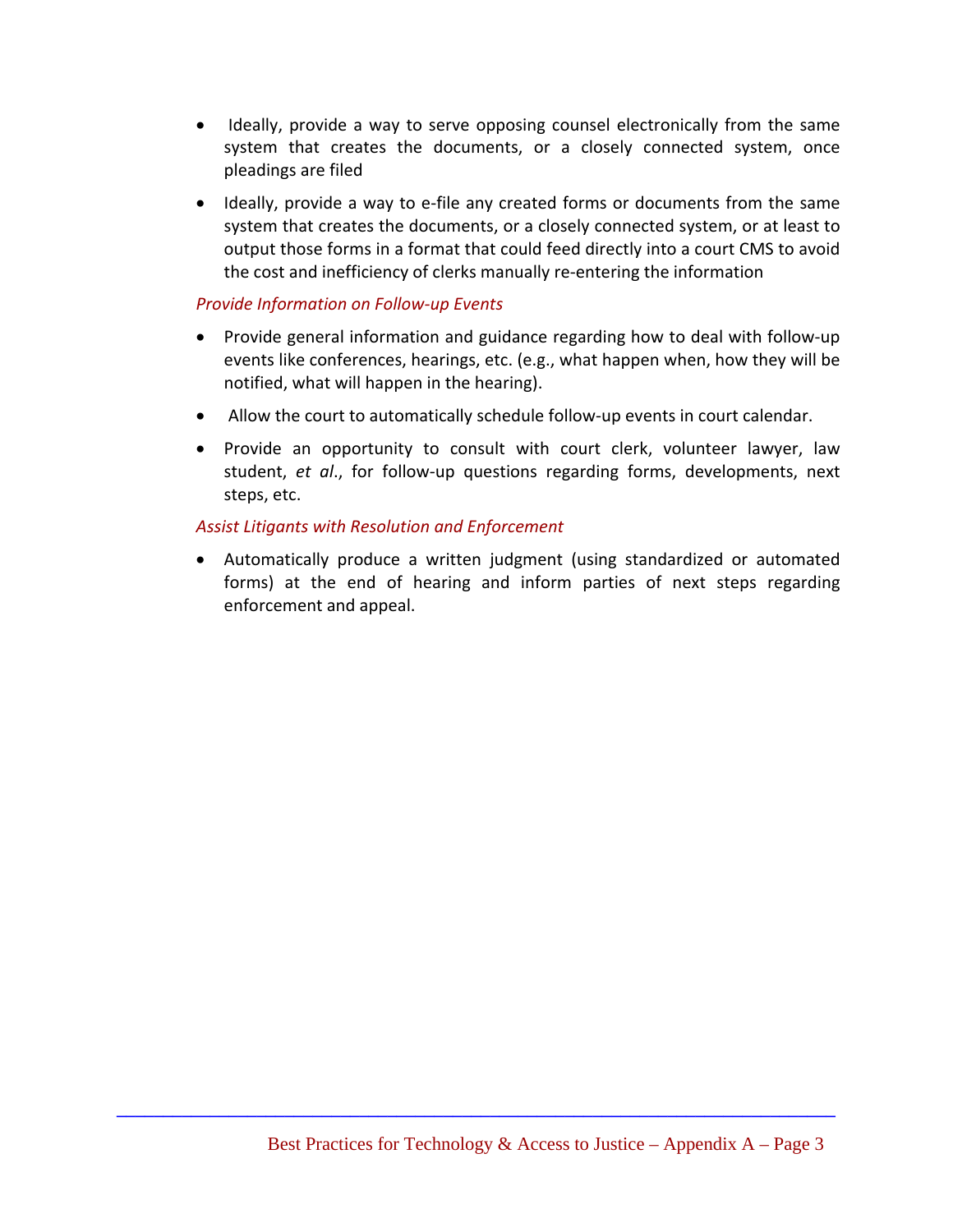# Appendix B

# Next Steps for a Detailed, Step‐by‐Step Plan to Develop A2J Interviews

Going forward, the Cyberlaw Clinic could assist the Trial Court in developing a detailed guide that court staff and others could use to begin developing and deploying an A2J interview/form program. The guide would mix a high level overview of issues about which the court should be aware as it implements the program, with specific, step-by-step recommendations on key decisions and protocols that must be addressed along the way. A general outline would include:

*Methodology:* In formulating those recommendations we would draw on four sources:

- A further literature review of the limited pool of written best practices, case studies and so forth;
- In-depth interviews with multiple people in each of 3-5 other state court systems with the most advanced and successful programs;
- In‐depth interviews with representatives of legal aid organizations that have been particularly active in developing and using guided interviews and automated forms; and
- Independent compilation of data from probono.net's NPADO servers and other sources to help develop discrete implementation guidance. For example, we can review all of the 1200+ court forms that currently have been developed with guided interviews and are hosted on NPADO servers to help identify the most frequently automated types of forms and legal issues

*Contents*: The overview and recommendations we would develop would include:

- Turnkey guide to developing a court program for guided interviews, with sequential checklist of actions to be taken at each stage (examples of granularity would be: "hire interview developer"; "download A2J software and train developer"; "contact NPADO.org to negotiate hosting terms and contract"; etc.)
- Step-by-step instructions for guided interview developers with descriptions of the most effective practices that developers in each court system have found most useful while developing interviews. This would include detailed guidance on how to develop flow charts of interviews, best practices for phrasing of interview questions, most effective coding techniques, and so forth.
- Prioritized list of court forms and procedures to be automated, based on analysis of the database of thousands of forms hosted by NPADO to determine which court forms are most commonly and usefully automated, and based on discussions with Massachusetts courts about their particular needs.
- Estimates of costs including total program cost and costs broken down by program elements: design of interviews and forms, plain language reviews,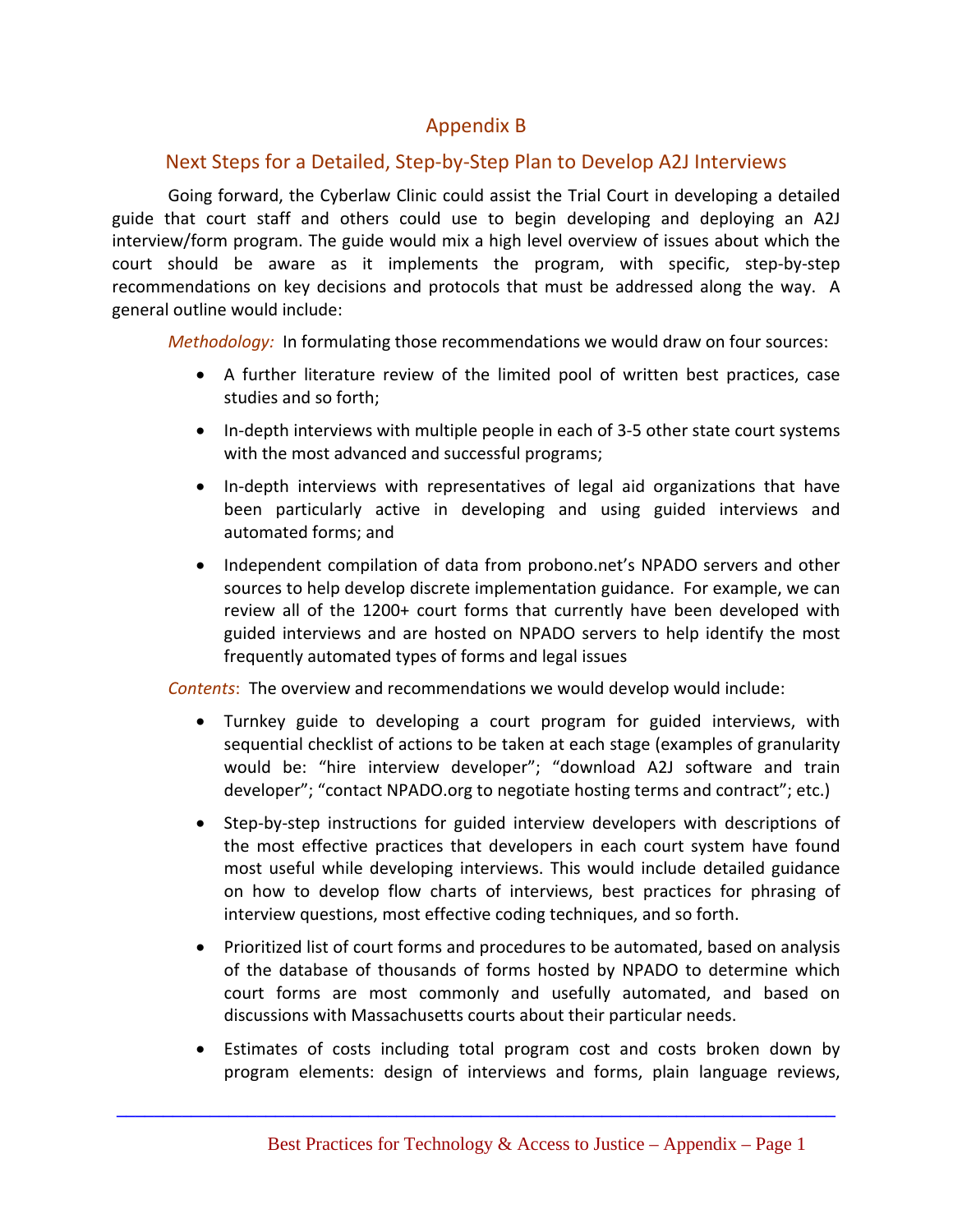training of court personnel, hosting of interviews on NPADO servers etc. Also included here would be a information about how NPADO server costs are typically calculated—i.e. upon number of forms, storage space, bandwidth, or some other metric.

- Estimates of savings based on clerk time saved, improved efficiency through better court preparation, etc.
- Projected development times, including how long it will take to get forms developed and hosted and available to the public, how long training court personnel should be expected to take, how long it will take for substantial usage uptake to occur etc.
- Overall, presentation of the experiences of courts developing and rolling out systems: what they tried, what worked, and what did not.

*Partnerships with law schools, legal clinics and law students:* One of the most important and cost-effective approaches of any guided interview/automated form undertaking could be to engage in partnerships with law schools and clinics to get law students involved on a pro bono basis. Students and clinics could, among other things, help to prepare the decision trees for the judgments that get coded into the guided interviews, help to prepare and test the actual interviews, quality check the resulting forms, etc.

Considerable good work has already been done in this area, such as the Leveraging Law Students and Technology to Meet the Legal Needs of Low‐Income People whitepaper that reported on a workshop of experts in the field convened at Chicago‐Kent College of Law in 2006. The experts who participated in that workshop shared their experiences pioneering a number of different approaches to involving students with courts and legal aid organizations to develop materials related to access to justice technologies, and to provide services directly to clients through new technological channels. We would build on and expand that work and tailor it to the needs of the Massachusetts A2J project and the capabilities of Massachusetts schools, clinics and students. In addition, we propose to work closely with the Columbia and New York Law School faculty who were involved in the collaboration with the New York courts to determine what worked, what didn't work, how the process could be improved, etc.

In each case we would seek to understand the nature of the program, how it evolved, what kinds of approaches were tried, and lessons learned about what worked and what does not work. With this information we would develop step‐by‐step recommendations for Massachusetts given its specific needs and work closely to help recruit law school partners and to implement those recommends.

Collaboration with Legal Services Providers: As noted elsewhere in this Report, the Trial Court is already partnering with the LSC‐funded legal services organizations in Massachusetts in an LSC TIG grant application that would provide funding for, in part, the development of guided interviews and automated forms for a number of forms those organizations commonly use.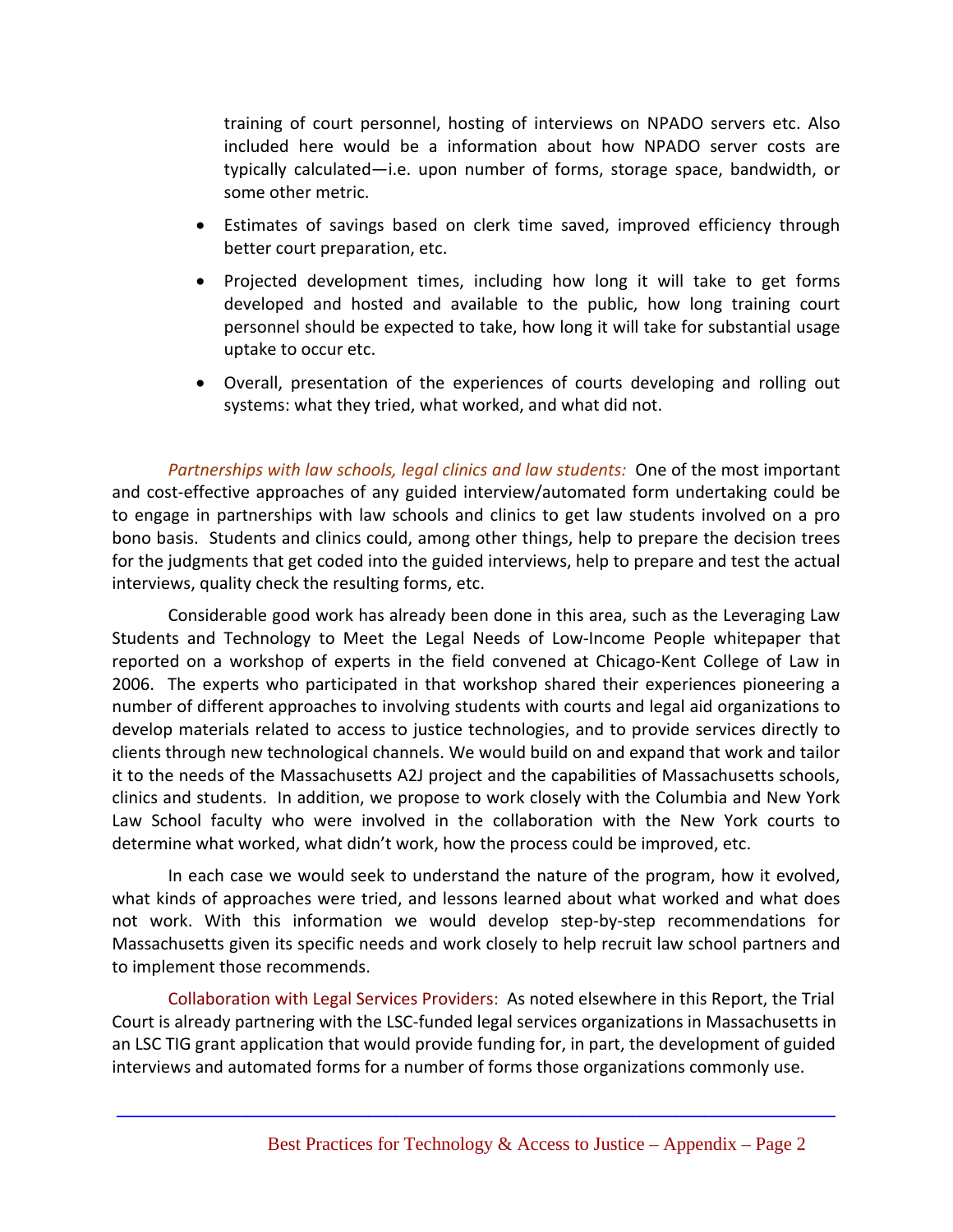Collaboration among the Court and legal aid groups has the potential to be highly beneficial to the Court's access to justice initiative and to allow it to magnify its own efforts. At the same time, collaborations such as these present a variety of challenges that have to be anticipated and carefully managed. Our ongoing work will assess how best to maximize the value of collaborations while minimizing the problems. We will base that evaluation in part on similar collaborations in other states.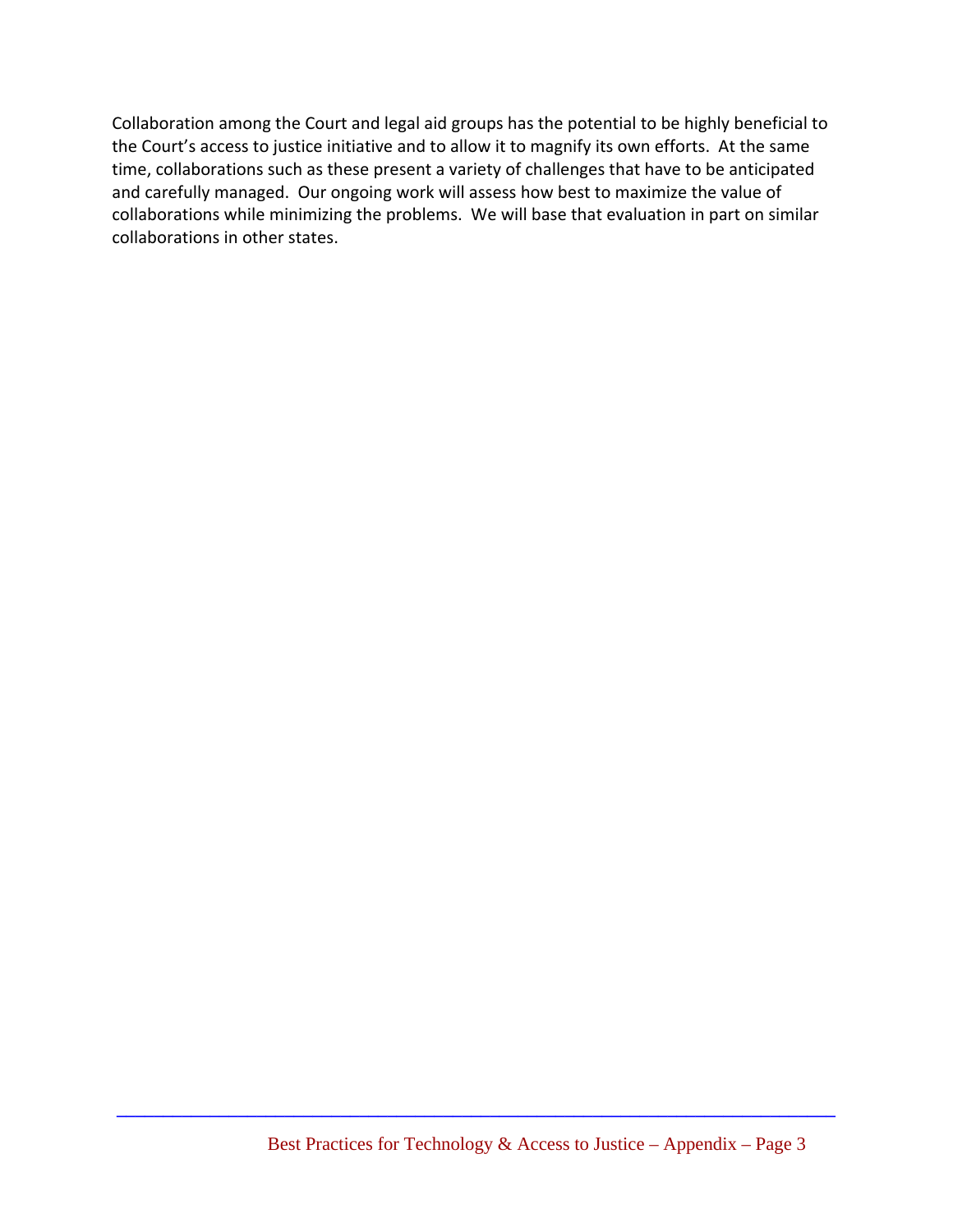# Appendix C More Detailed Overview of E‐filing

There are numerous approaches to and implementations of e-filing systems, some developed by courts in‐house and some provided by a variety of vendors.

An e-filing solution typically involves several subsystems: one or more Electronic Filing Service Provider(s) (EFSP), an Electronic Filing Manager (EFM), and a Case Management System (CMS). EFSP is the component that receives e‐filing requests from parties, and passes it on the EFM. The EFM component receives the requests from the EFSP(s), passes the e-filing request through the review process, and eventually passes the request on to the CMS. The CMS handles the actual docketing of the filing, fulfilling the e-filing request.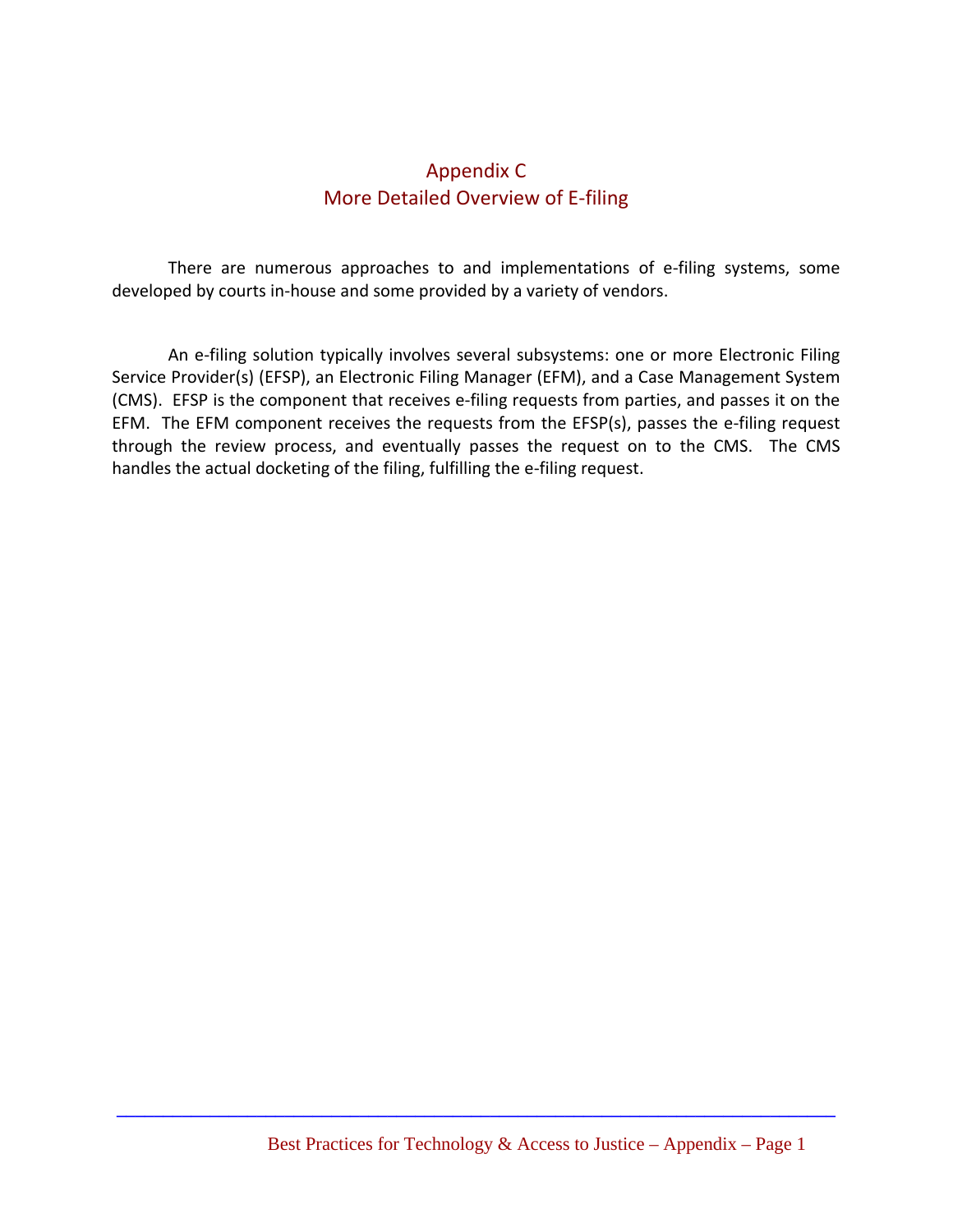See **Figure 4 - Components of an e-filing system** for a visualization of how basic components of an e‐filing system relate to one another.



Figure 1 - Components of an e-filing system

#### Choices in Implementation

While we recognize that the Trial Court's e-filing planning is already well underway, we offer as background the following general description of the ways in which a typical implementation of the e-filing components can differ. Once a CMS is in place, there are choices about where the EFSP and EFM will reside and how they will be procured. Although these EFSP and EFM decisions can be nuanced, they largely can be categorized in three models: the "no fee no vendor" model, the "vendor" model, and the "vendor-hosted" model.<sup>135</sup> These divisions are somewhat arbitrary because there are many very different ways to implement an e-filing system. However, we will describe these three models generally in order to establish a bigpicture view before examining the more detailed decisions and considerations.

In the "no fee no vendor" model, the court does not use a vendor and implements the entire e-filing system itself, funding the design, procurement and operation of the system from the court's operating budget.  $136$  Under this model, the court maintains control over its e-filing system and does not charge user fees. Instead, it can recoup the costs of implementation and operation through savings and efficiencies gained from e‐filing or from dedicated items in its

**\_\_\_\_\_\_\_\_\_\_\_\_\_\_\_\_\_\_\_\_\_\_\_\_\_\_\_\_\_\_\_\_\_\_\_\_\_\_\_\_\_\_\_\_\_\_\_\_\_\_\_\_\_\_\_\_\_\_\_\_\_\_\_\_\_\_\_\_\_\_\_\_\_\_\_\_\_**

<u>.</u>

<sup>&</sup>lt;sup>135</sup> COSCA, Position Paper on The Emergence of E-Everything. Conference of State Court Administrators. December 2005. Pages 13-14.

 $136$  Id. at 13.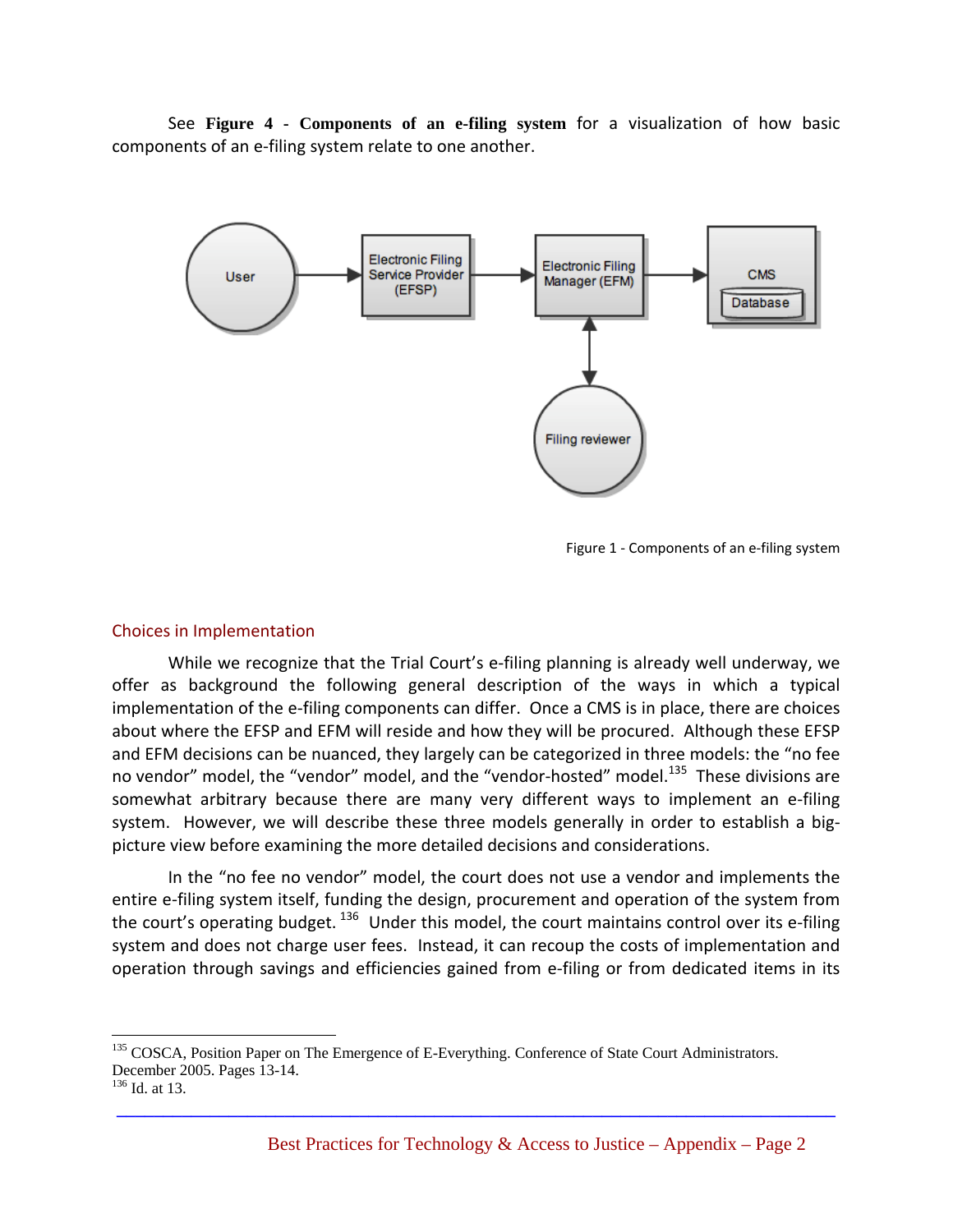budget. Courts also could provide a system themselves and implement a usage fee system similar to what is typically used in the vendor models described below.

The "vendor" model involves working with a third-party vendor to provide a front-end for e-filers.<sup>137</sup> The court maintains the backend system that handles the actual case processing and filing. Courts can negotiate with the vendor to establish the details of the fee structure, but it typically involves per transaction fees for e‐filers.

The "vendor-hosted" model takes the "vendor" model even further, contracting out both the front end and the back end to a third‐party vendor. Under this model, the third party controls the entire e-filing system. This means that a court must maintain its own backend and synchronize it with the third-party host, or negotiate some way for those without access to the vendor front‐end to access filed documents.

See Figure 2 for a diagram of what the three models may look like with respect to the e‐ filing components discussed above.

 $\overline{a}$ <sup>137</sup> Id. at 14.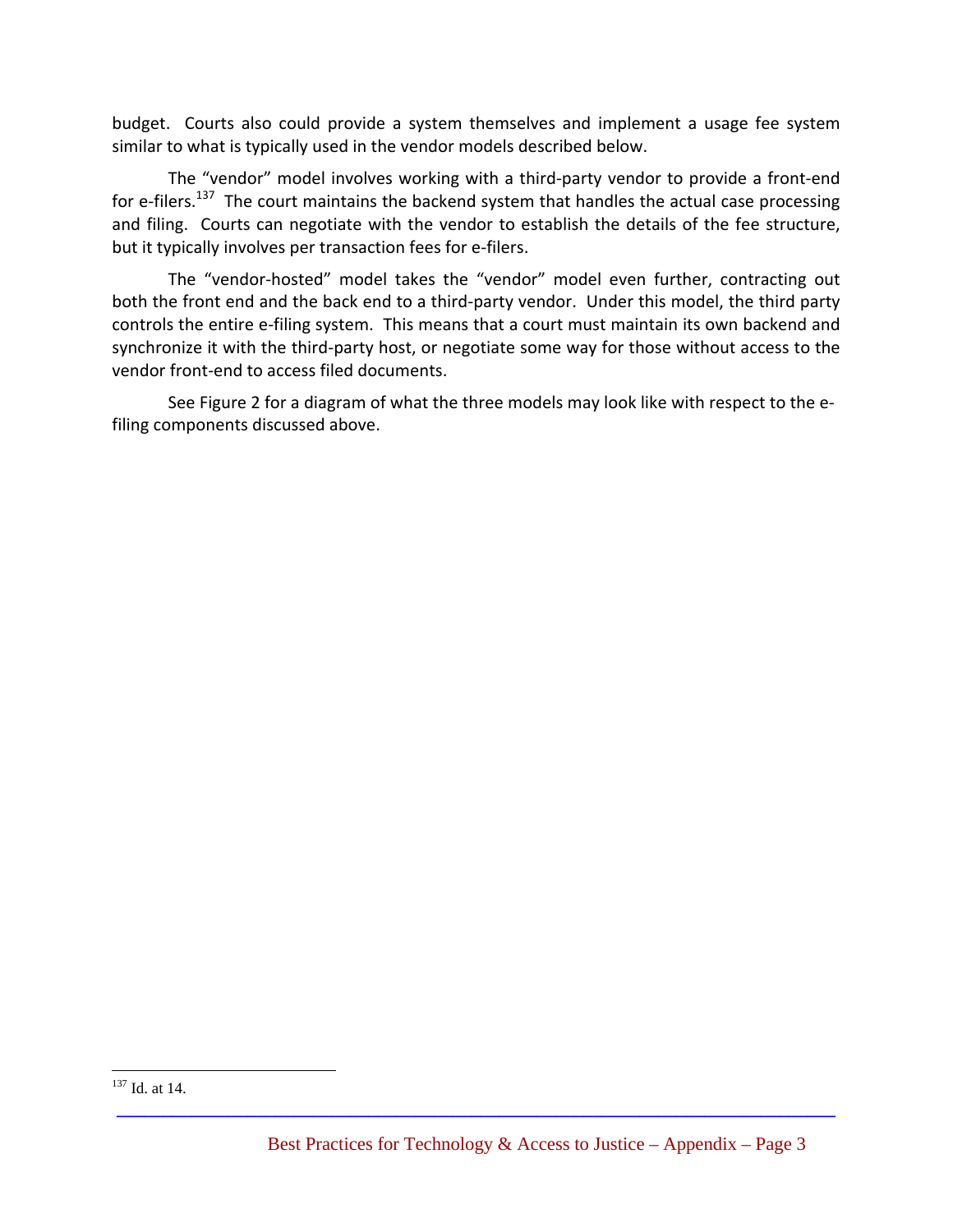No Vendor No Fee Model







**Vendor Hosted Model** 



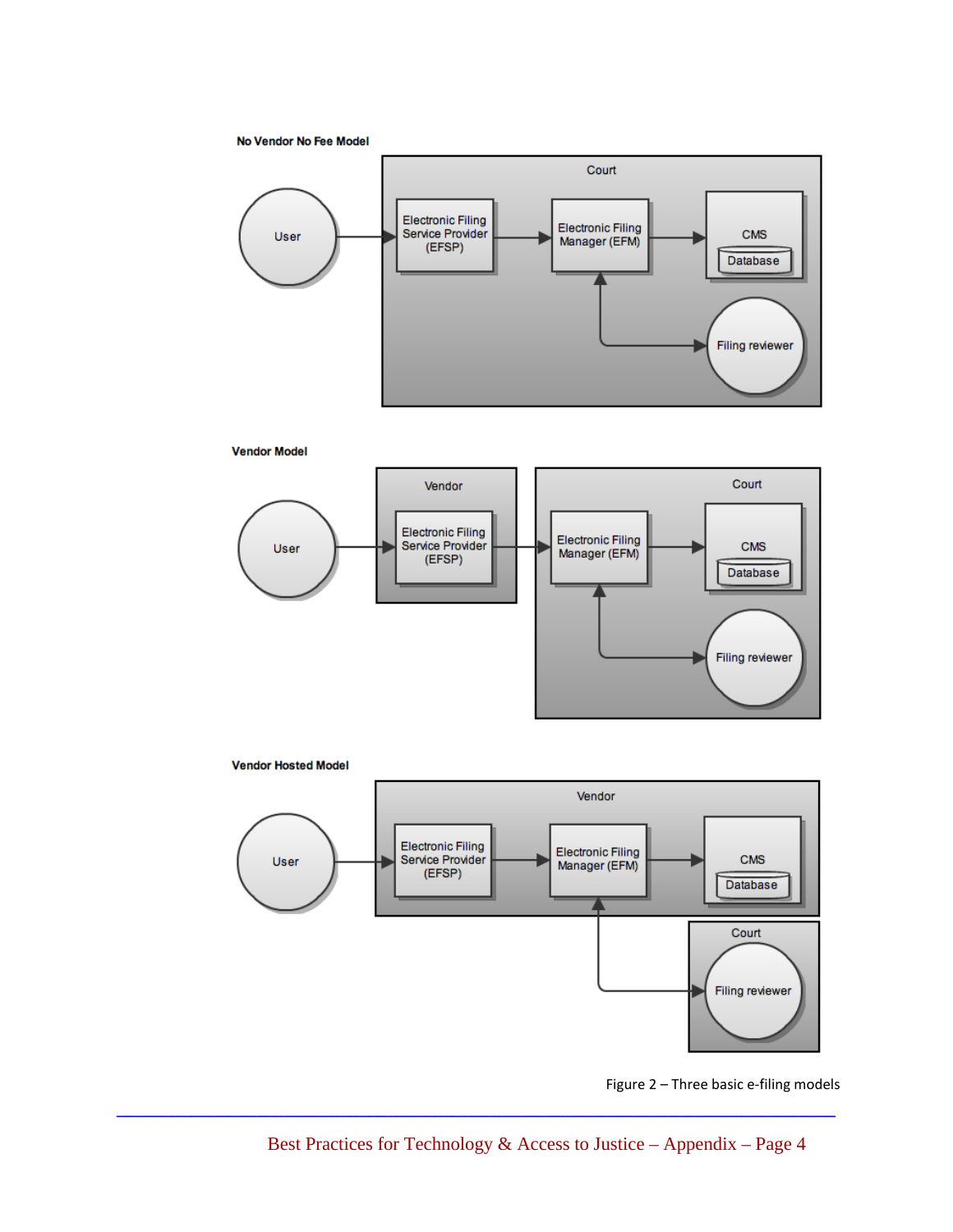An Electronic Filing Service Provider (EFSP) is the main system that prepares and submits court documents for e-filing.<sup>138</sup> This is the portion of the e-filing system with which someone who is e-filing documents would interact. A court could choose to use an EFSP from a thirdparty vendor such as LexisNexis' File & Serve service.<sup>139</sup> However, third-party vendors typically charge per-transaction fees to the user of the e-filing system.<sup>140</sup> If there are not mechanisms in place to allow filing without fees by self-represented litigants, these charges can reduce the adoption and use of the e-filing system, $141$  and limit its use by indigent self-represented litigants. Depending on the system, vendors may maintain their own CMS, which the court will need to sync with in order to keep their own systems up-to-date. A court may also choose to use several EFSP's from various third‐party vendors. The competition among vendors will spur them to improve their service and prices, however this advantage is counterweighed by the costs of integrating with multiple vendors.<sup>142</sup>

Alternatively, a court may choose to create the EFSP in‐house. This requires a resource commitment to build and maintain such a system. This commitment should not be taken on lightly, because it essentially requires the court to act as a software developer of an EFSP.<sup>143</sup> This approach does, however, carry several advantages. For one, the court maintains control over the filing mechanism and fees charged to users. Creating the EFSP in‐house allows a court offer e‐filing service for free, with the costs recovered through savings from operational efficiencies.

There is a third option that is a blend of the in-house and third-party strategies. The court can license an EFSP from a third-party vendor and host it in-house.<sup>144</sup> This allows a court to avoid both the hefty implementation and maintenance costs associated with in‐house implementations, and the user fees and lack of file control associated with third-party implementations. This approach does have its own disadvantages. The court must integrate the licensed technology with its CMS, and is reliant on the vendor to maintain, update and provide technical support for the EFSP.

#### **EFM**

 $\overline{a}$ 

An electronic filing manager (EFM) manages the filings submitted by the EFSP(s) by accepting new filings, passing them through the review process, and communicating their

<sup>&</sup>lt;sup>138</sup> OASIS LegalXML Court Filing Technical Committee. ECF LegalXML Quickstart at 2.

<sup>139</sup> There are numerous third-party vendors for e-filing technology today from which the courts can choose, with with LexisNexis' service being one of the better known. See

http://www.ncsconline.org/d\_tech/vendorlist/vendbyproduct.asp?id=18 140 John T. Matthias. E-Filing Expansion in State, Local, and Federal Courts (2007) at 35.<br><sup>141</sup> Id

 $142$  Id.<br> $143$  LexisNexis. E-filing in a multi-vendor environment at 4.

 $144$  John T. Matthias. E-Filing Expansion in State, Local, and Federal Courts (2007) at 36.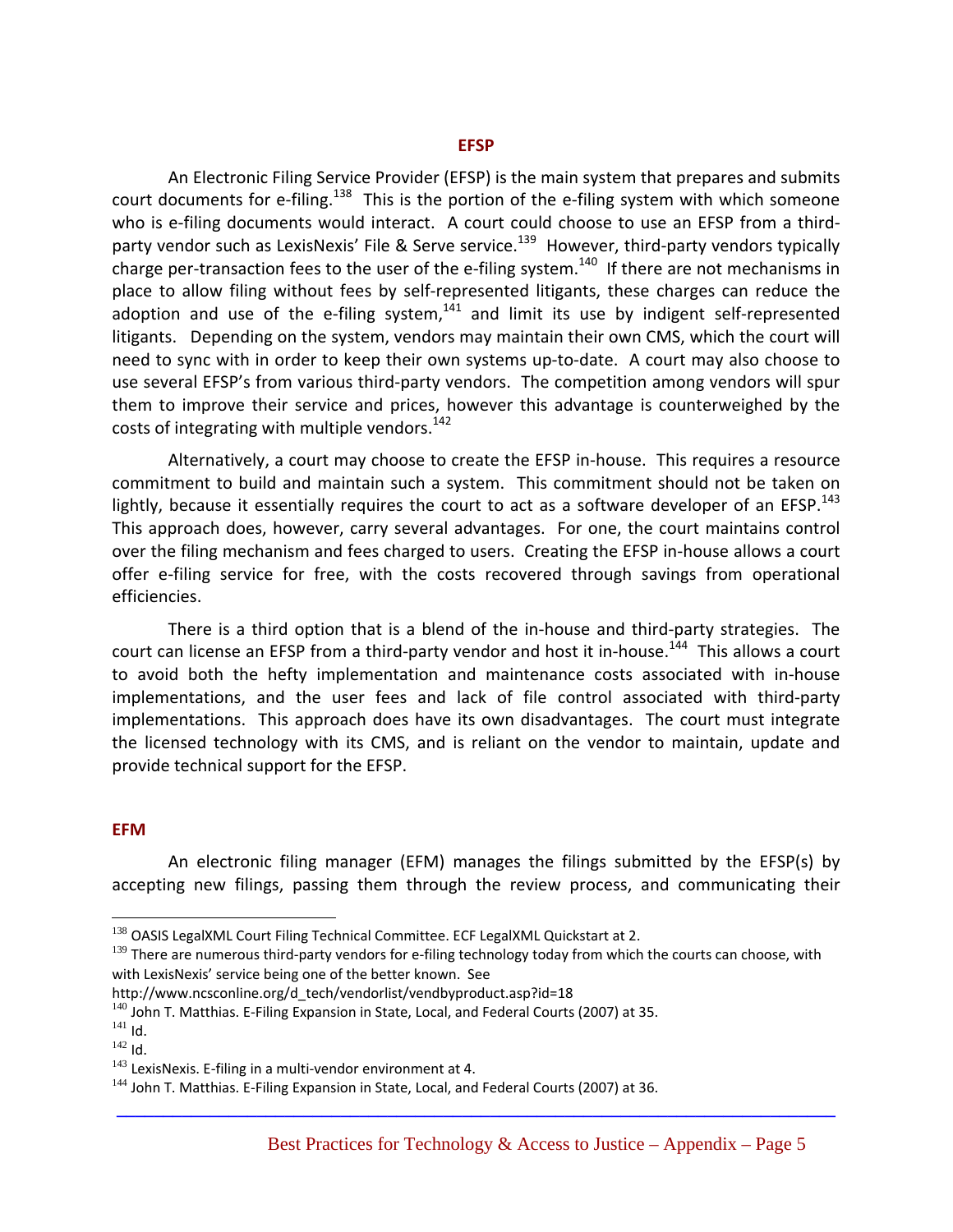status.<sup>145</sup> While there are many different strategies a court can take with regard to the EFM, choices in CMS and EFSP(s) may limit options in this area. Firstly, the EFM may already be built into the CMS.<sup>146</sup> If this is the case, then in the interest of simplicity, the built-in EFM should probably be used. This may, however, cause difficulties with implementing a full e-filing solution. This is because the EFM needs to interface with the EFSP(s). If the built-in EFM uses a non‐standard interface, integration may be expensive or even impossible.

Secondly, depending on the EFSP(s) that are chosen, there may already be a built-in EFM, or a requirement to use a particular third-party's EFM. $147$  While this ensures that integration between the EFSP and the EFM will go smoothly, there may be difficulties in integrating the EFM with the CMS. Additionally, this can cause issues with integration in a multiple EFSP solution, because such a solution typically requires a single EFM that can communicate with all the EFSP's.

#### Interoperability Standards

Because e-filing requires many different systems to communicate with one another, interoperability standards can help simplify the situation. Complex systems where multiple agencies and EFSP's are able to e‐file and retrieve records from the court can be made possible through the use of interoperability standards. If each system is able to communicate in the chosen standard, information can pass easily between the systems. Courts that are building e‐ filing systems in-house are basing the interfaces more and more on open standards. $^{148}$ 

XML (eXtensible Markup Language) is a textual format for documents that can be read by computers. Because it is a text based format, it is also human readable. An XML document is normally made up of a hierarchy of individual elements, each made up of tags, elements, and content. A standardized XML format (such as XHTML for the web, and OpenDocument for OpenOffice) can be encoded and decoded by different software systems. This format has been endorsed as the basis for a common communications standard in justice by multiple organizations.

The OASIS Legal XML Electronic Court Filing Technical Committee has been one of the organizations dedicated to creating XML based standards for the transmission of legal documents.<sup>149</sup> They are responsible for a series of Electronic Court Filing (ECF) standards: from ECF 1.0 in 2000 to ECF 4.0 in 2008.<sup>150</sup> ECF 3.0 marked a change to using more a more

<sup>1</sup> <sup>145</sup> OASIS LegalXML Court Filing Technical Committee. ECF LegalXML Quickstart at 3 <sup>146</sup> Id.

<sup>148</sup> Position Paper on The Emergence of E-Everything. Conference of State Court Administrators. December 2005. Page 14.<br><sup>149</sup> http://www.oasis-open.org/committees/legalxml-courtfiling/charter.php

 $150$  James E. Cabral Jr. Lessons Learned From the Development and Implementation of the OASIS LegalXML Electronic Court Filing 4.0 Specification. October 1, 2009. Slide 6;

http://en.wikipedia.org/wiki/Electronic\_court\_filing#LegalXML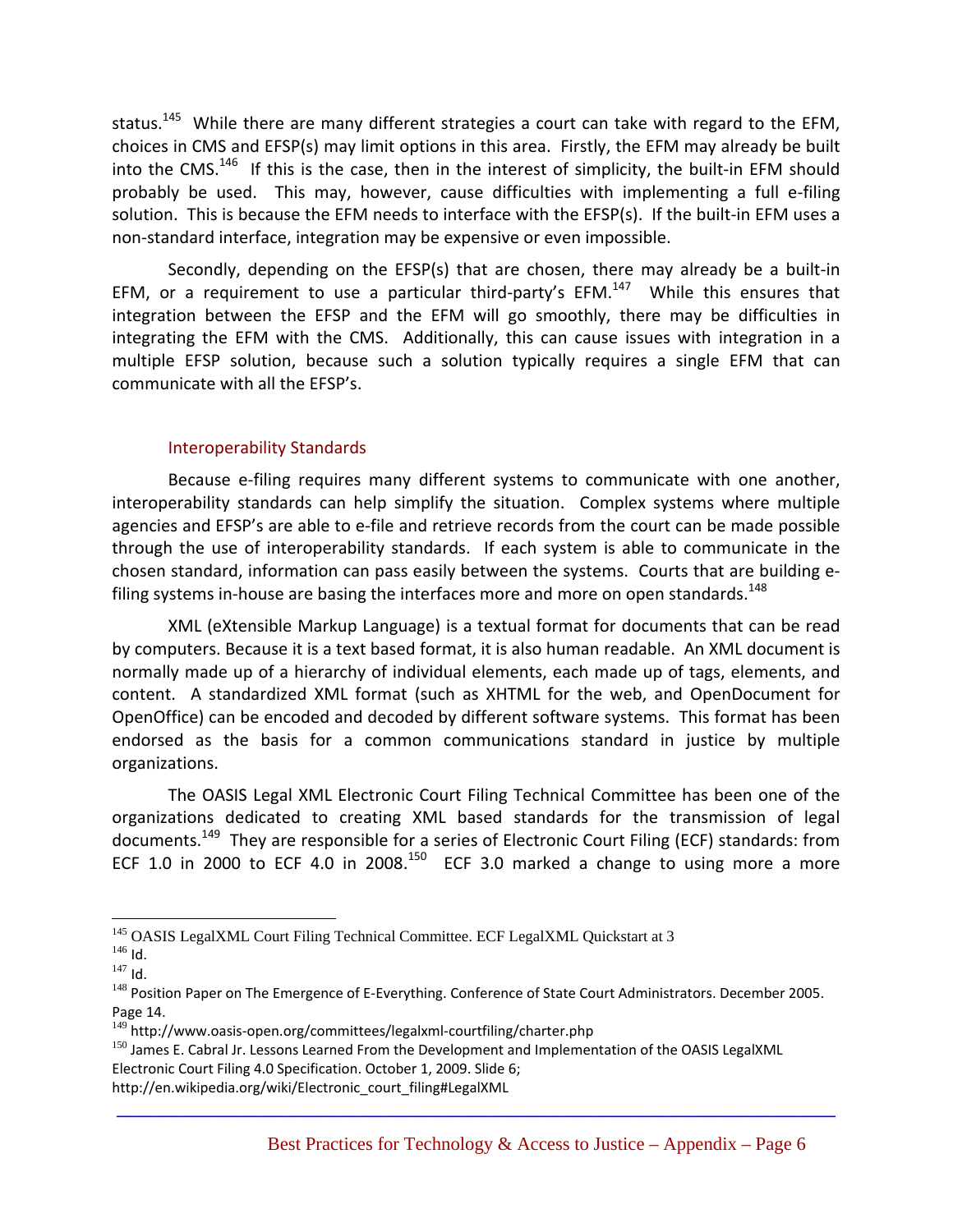expressive XML schema language than the earlier DTD and used GJXDM.<sup>151</sup> ECF 4.0 moved on from GJXDM to the more flexible NIEM.<sup>152</sup>

The Global Justice Xml Data Model (GJXDM) is a model for data exchange between justice organizations.<sup>153</sup> It is comprised of three parts: a data dictionary that defines a common vocabulary for data exchanges; a data model that defines the relationships between different entities in the data; and a reuse repository that allows different organizations to reuse the same vocabulary and relationships.<sup>154</sup>  $\,$  GJXDM was prereleased in 2003, and became a vital technology for the seamless communication of data between justice agencies.<sup>155</sup> Unfortunately, because it was designed to work within the domain of justice and law enforcement, it does not facilitate data exchange with other domains.

The National Information Exchange Model (NIEM) was created in 2005 to solve this problem.<sup>156</sup> It is based on GJDM and is largely similar, but allows for information exchange between a wider variety of domains.<sup>157</sup> The model is designed to improve information sharing between organizations involved in justice, security, emergency, and intelligence.<sup>158</sup> This more flexible model is used in ECF 4.0.



See Figure 3 for a visualization of this evolution of the EFC standard.

- 
- 

Figure  $3$  – Evolution of ECF<sup>159</sup>

 $\overline{a}$ <sup>151</sup> http://en.wikipedia.org/wiki/Electronic\_court\_filing#LegalXML<br><sup>152</sup> ld.

 $153$  http://www.newdawntech.com/gjxdm2.html<br> $154$  Id

<sup>&</sup>lt;sup>155</sup> http://www.newdawntech.com/gjxdm3.html<br><sup>156</sup> ld.<br><sup>157</sup> ld

<sup>&</sup>lt;sup>158</sup> Introduction to the National Information Exchange Model (NIEM). February 12, 2007 v0.3. Page 1.

<sup>&</sup>lt;sup>159</sup> James E. Cabral Jr. Lessons Learned From the Development and Implementation of the OASIS LegalXML Electronic Court Filing 4.0 Specification. October 1, 2009. Slide 6